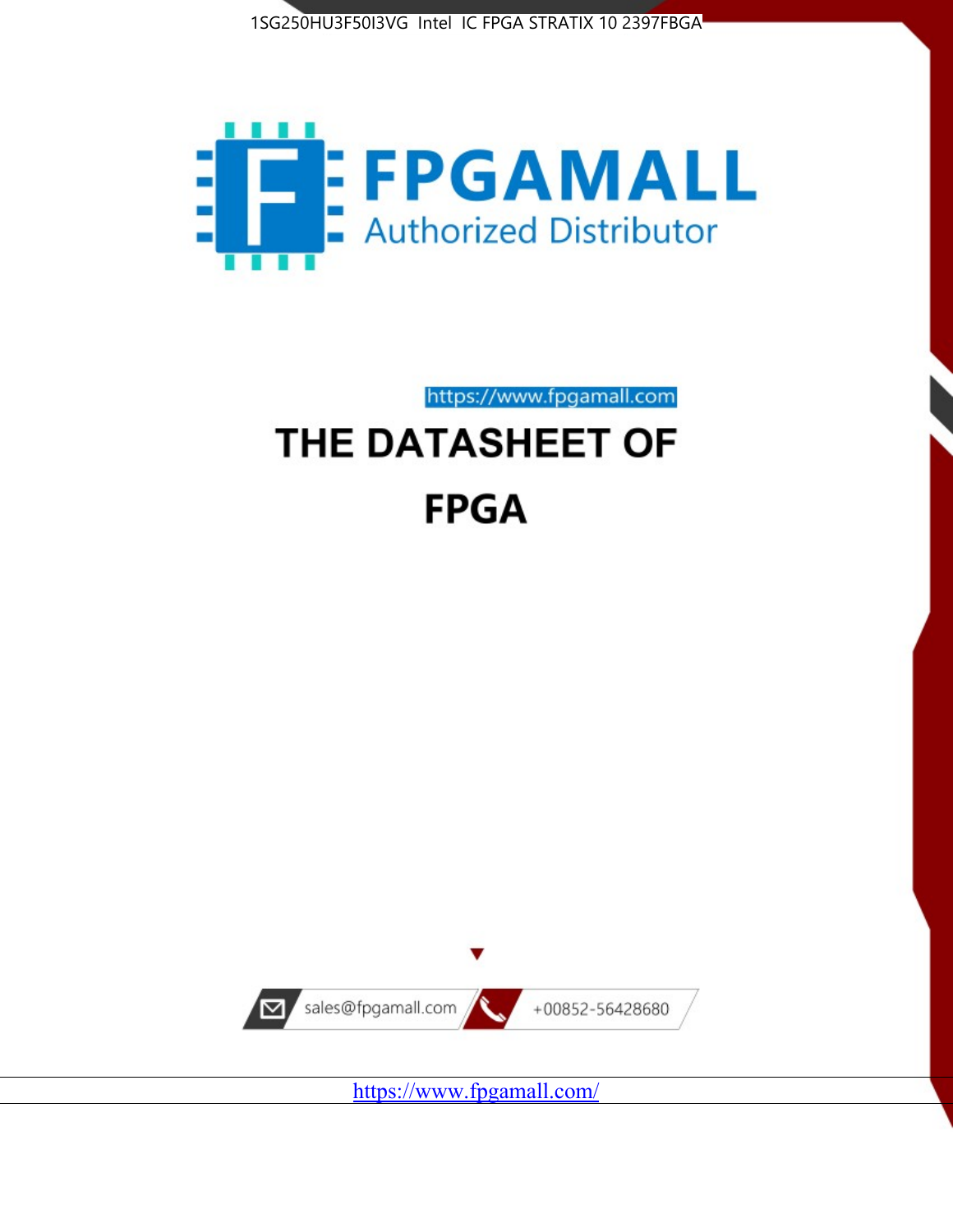1SG250HU3F50I3VG Intel IC FPGA STRATIX 10 2397FBGA



# **Intel® Stratix® 10 GX/SX Device Overview**



**S10-OVERVIEW | 2020.04.30** Latest document on the web: **[PDF](https://www.intel.com/content/dam/www/programmable/us/en/pdfs/literature/hb/stratix-10/s10-overview.pdf)** | **[HTML](https://www.intel.com/content/www/us/en/programmable/documentation/joc1442261161666.html)**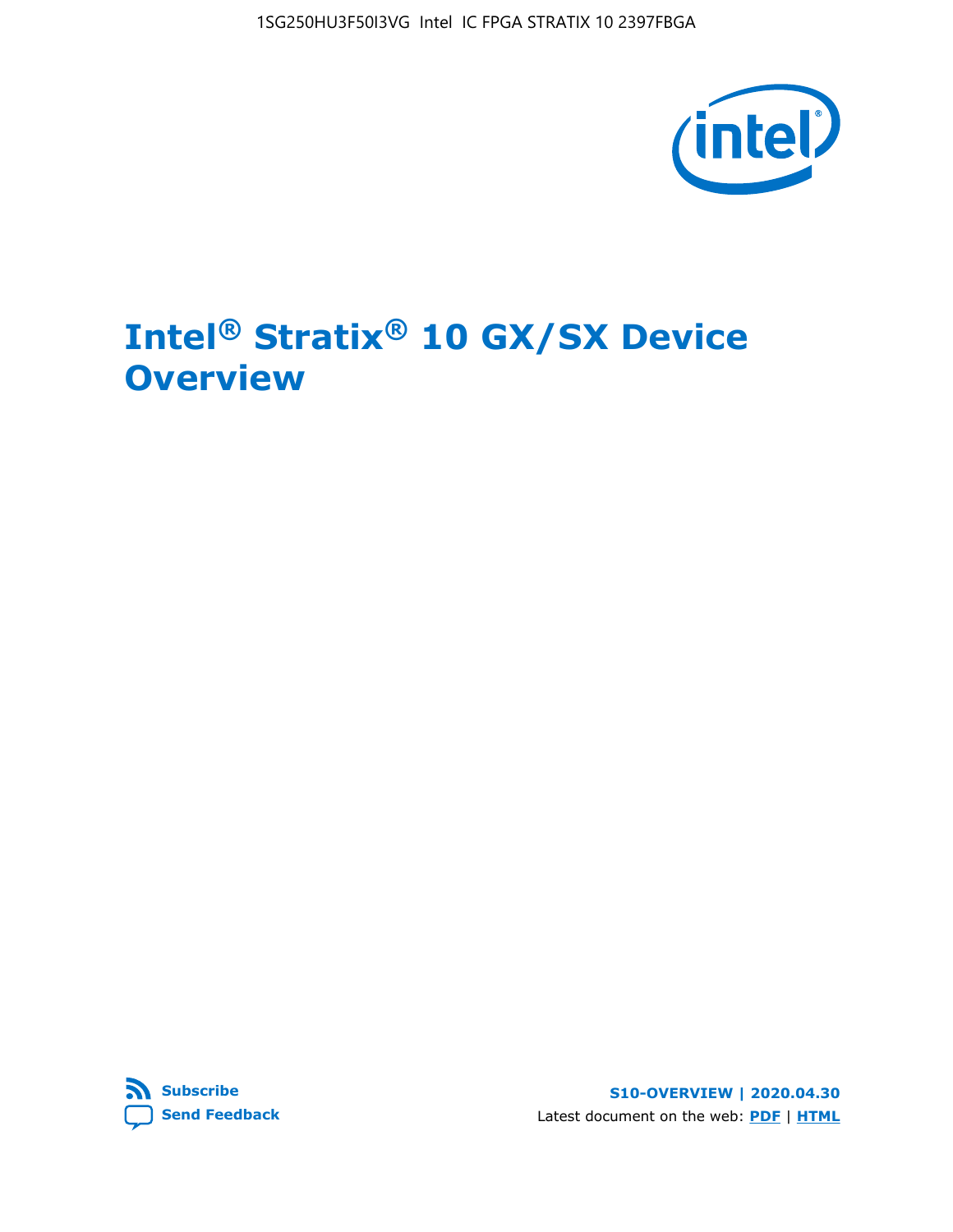

*Contents*

# **Contents**

| 1.26. Document Revision History for the Intel Stratix 10 GX/SX Device Overview36 |  |
|----------------------------------------------------------------------------------|--|

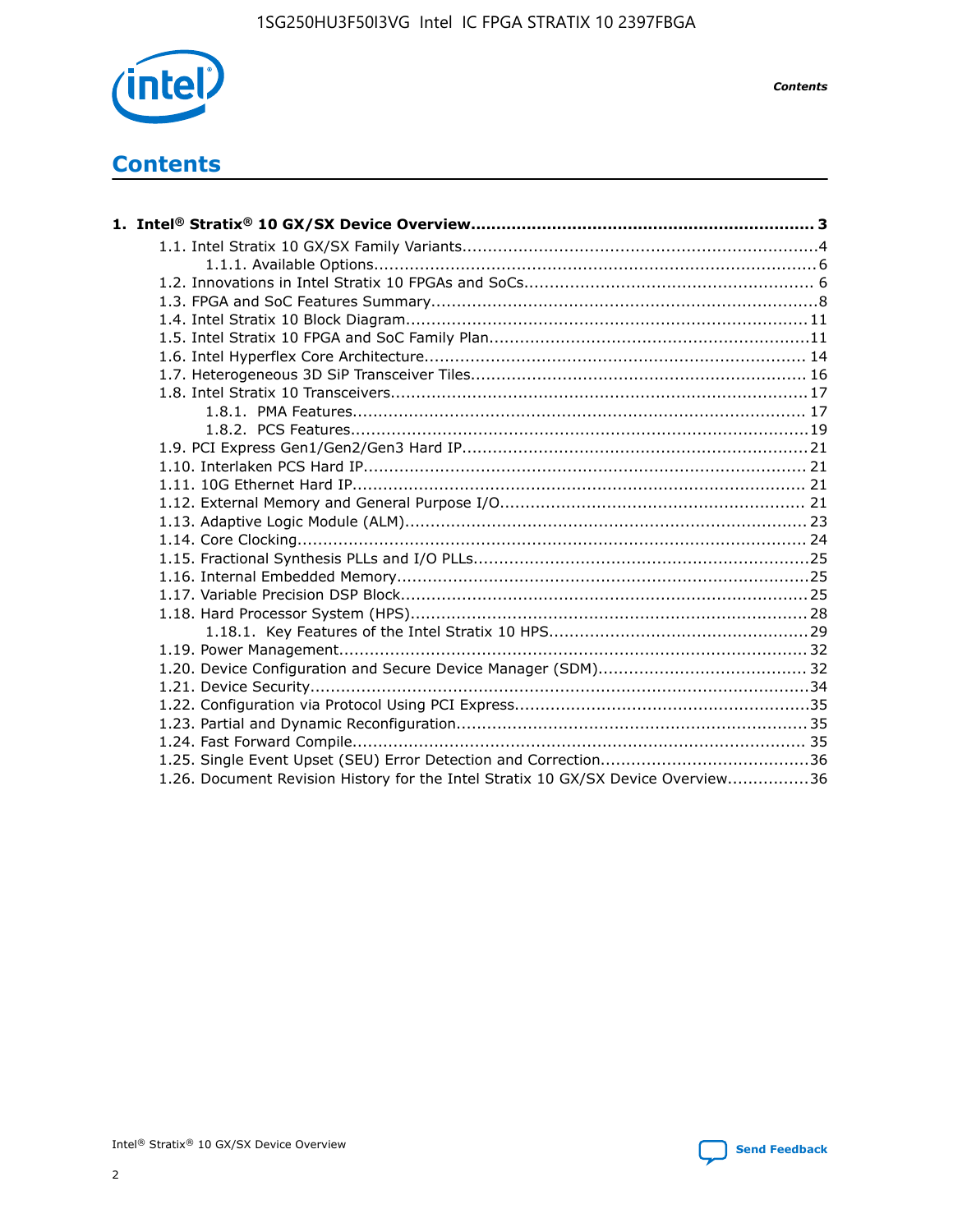**S10-OVERVIEW | 2020.04.30**

**[Send Feedback](mailto:FPGAtechdocfeedback@intel.com?subject=Feedback%20on%20Intel%20Stratix%2010%20GX/SX%20Device%20Overview%20(S10-OVERVIEW%202020.04.30)&body=We%20appreciate%20your%20feedback.%20In%20your%20comments,%20also%20specify%20the%20page%20number%20or%20paragraph.%20Thank%20you.)**



# **1. Intel® Stratix® 10 GX/SX Device Overview**

Intel's 14 nm Intel® Stratix® 10 GX FPGAs and SX SoCs deliver 2X the core performance and up to 70% lower power over previous generation high-performance FPGAs.

Featuring several groundbreaking innovations, including the all new Intel Hyperflex™ core architecture, this device family enables you to meet the demand for everincreasing bandwidth and processing performance in your most advanced applications, while meeting your power budget.

With an embedded hard processor system (HPS) based on a quad-core 64 bit Arm\* Cortex\*-A53, the Intel Stratix 10 SoC devices deliver power efficient, application-class processing and allow designers to extend hardware virtualization into the FPGA fabric. Intel Stratix 10 SoC devices demonstrate Intel's commitment to high-performance SoCs and extend Intel's leadership in programmable devices featuring an Arm-based processor system.

Important innovations in Intel Stratix 10 FPGAs and SoCs include:

- All new Intel Hyperflex core architecture delivering 2X the core performance compared to previous generation high-performance FPGAs
- Intel 14 nm tri-gate (FinFET) technology
- Heterogeneous 3D System-in-Package (SiP) technology
- Core fabric with up to 10.2 million logic elements (LEs)
- Up to 96 full duplex transceiver channels on heterogeneous 3D SiP transceiver tiles
- Transceiver data rates up to 28.3 Gbps chip-to-chip/module and backplane performance
- M20K (20 Kb) internal SRAM memory blocks
- Fractional synthesis and ultra-low jitter LC tank based transmit phase locked loops (PLLs)
- Hard PCI Express<sup>®</sup> Gen3 x16 intellectual property (IP) blocks
- Hard 10GBASE-KR/40GBASE-KR4 Forward Error Correction (FEC) in every transceiver channel
- Hard memory controllers and PHY supporting DDR4 rates up to 2666 Mbps per pin
- Hard fixed-point and IEEE 754 compliant hard floating-point variable precision digital signal processing (DSP) blocks with up to 10 TFLOP compute performance with a power efficiency of 80 GFLOP per Watt
- Quad-core 64 bit Arm Cortex-A53 embedded processor running up to 1.5 GHz in SoC family variants
- Programmable clock tree synthesis for flexible, low power, low skew clock trees

Intel Corporation. All rights reserved. Agilex, Altera, Arria, Cyclone, Enpirion, Intel, the Intel logo, MAX, Nios, Quartus and Stratix words and logos are trademarks of Intel Corporation or its subsidiaries in the U.S. and/or other countries. Intel warrants performance of its FPGA and semiconductor products to current specifications in accordance with Intel's standard warranty, but reserves the right to make changes to any products and services at any time without notice. Intel assumes no responsibility or liability arising out of the application or use of any information, product, or service described herein except as expressly agreed to in writing by Intel. Intel customers are advised to obtain the latest version of device specifications before relying on any published information and before placing orders for products or services. \*Other names and brands may be claimed as the property of others.

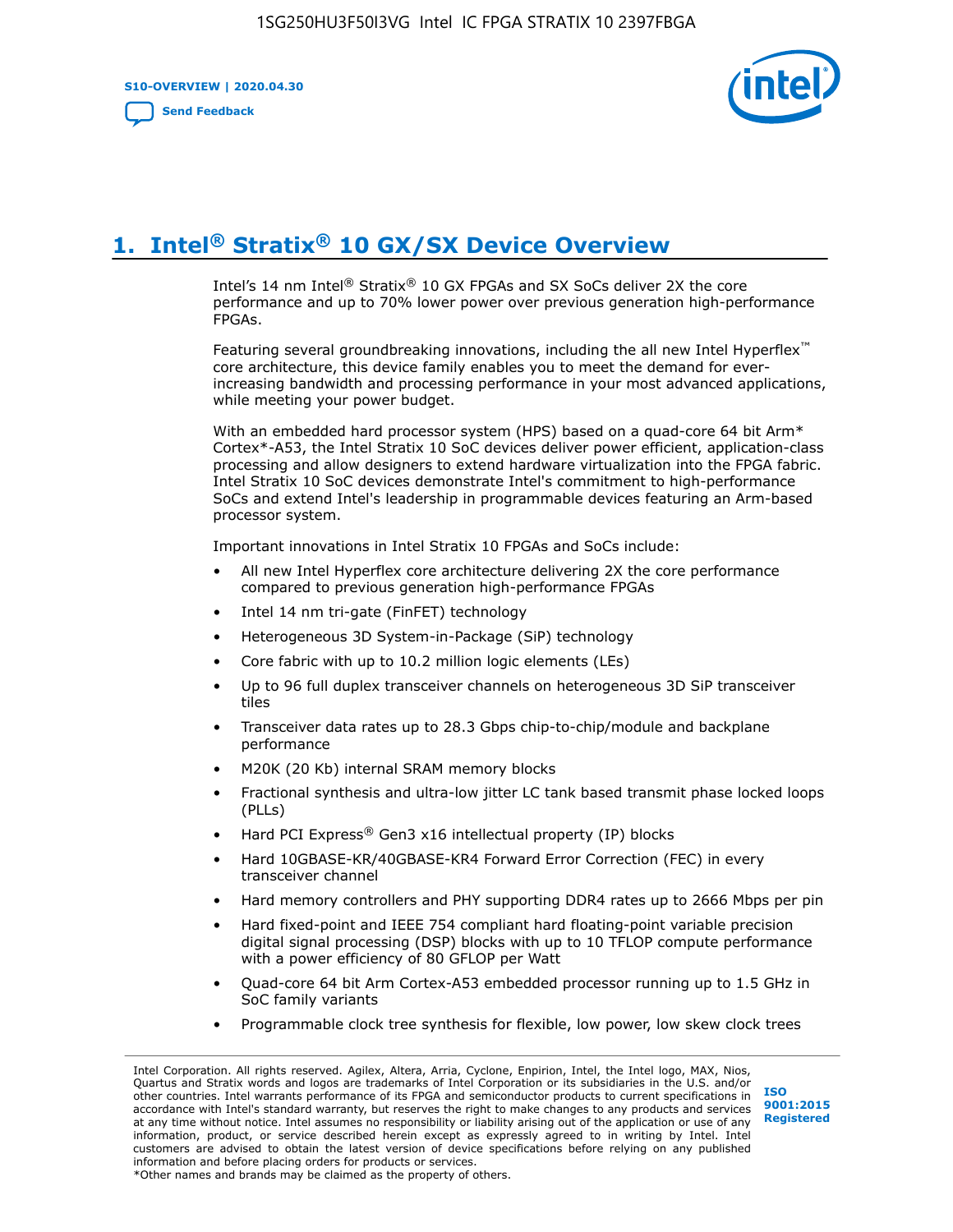

- Dedicated secure device manager (SDM) for:
	- Enhanced device configuration and security
	- AES-256, SHA-256/384 and ECDSA-256/384 encrypt/decrypt accelerators and authentication
	- Multi-factor authentication
	- Physically Unclonable Function (PUF) service and software programmable device configuration capability
- Comprehensive set of advanced power saving features delivering up to 70% lower power compared to previous generation high-performance FPGAs
- Non-destructive register state readback and writeback, to support ASIC prototyping and other applications

With these capabilities, Intel Stratix 10 FPGAs and SoCs are ideally suited for the most demanding applications in diverse markets such as:

- **Compute and Storage**—for custom servers, cloud computing and datacenter acceleration
- **Networking**—for Terabit, 400G and multi-100G bridging, aggregation, packet processing and traffic management
- **Optical Transport Networks**—for OTU4, 2xOTU4, 4xOTU4
- **Broadcast**—for high-end studio distribution, head end encoding/decoding, edge quadrature amplitude modulation (QAM)
- **Military**—for radar, electronic warfare, and secure communications
- **Medical**—for diagnostic scanners and diagnostic imaging
- **Test and Measurement**—for protocol and application testers
- **Wireless**—for next-generation 5G networks
- **ASIC Prototyping**—for designs that require the largest FPGA fabric with the highest I/O count

## **1.1. Intel Stratix 10 GX/SX Family Variants**

Intel Stratix 10 devices are available in FPGA (GX) and SoC (SX) variants.

- **Intel Stratix 10 GX** devices deliver up to 1 GHz core fabric performance and contain up to 10.2 million LEs in the fabric. They also feature up to 96 general purpose transceivers on separate transceiver tiles, and 2666 Mbps DDR4 external memory interface performance. The transceivers are capable of up to 28.3 Gbps short reach and across the backplane. These devices are optimized for FPGA applications that require the highest transceiver bandwidth and core fabric performance, with the power efficiency of Intel's 14 nm tri-gate process technology.
- **Intel Stratix 10 SX** devices have a feature set that is identical to Intel Stratix 10 GX devices, with the addition of an embedded quad-core 64 bit Arm Cortex A53 hard processor system.

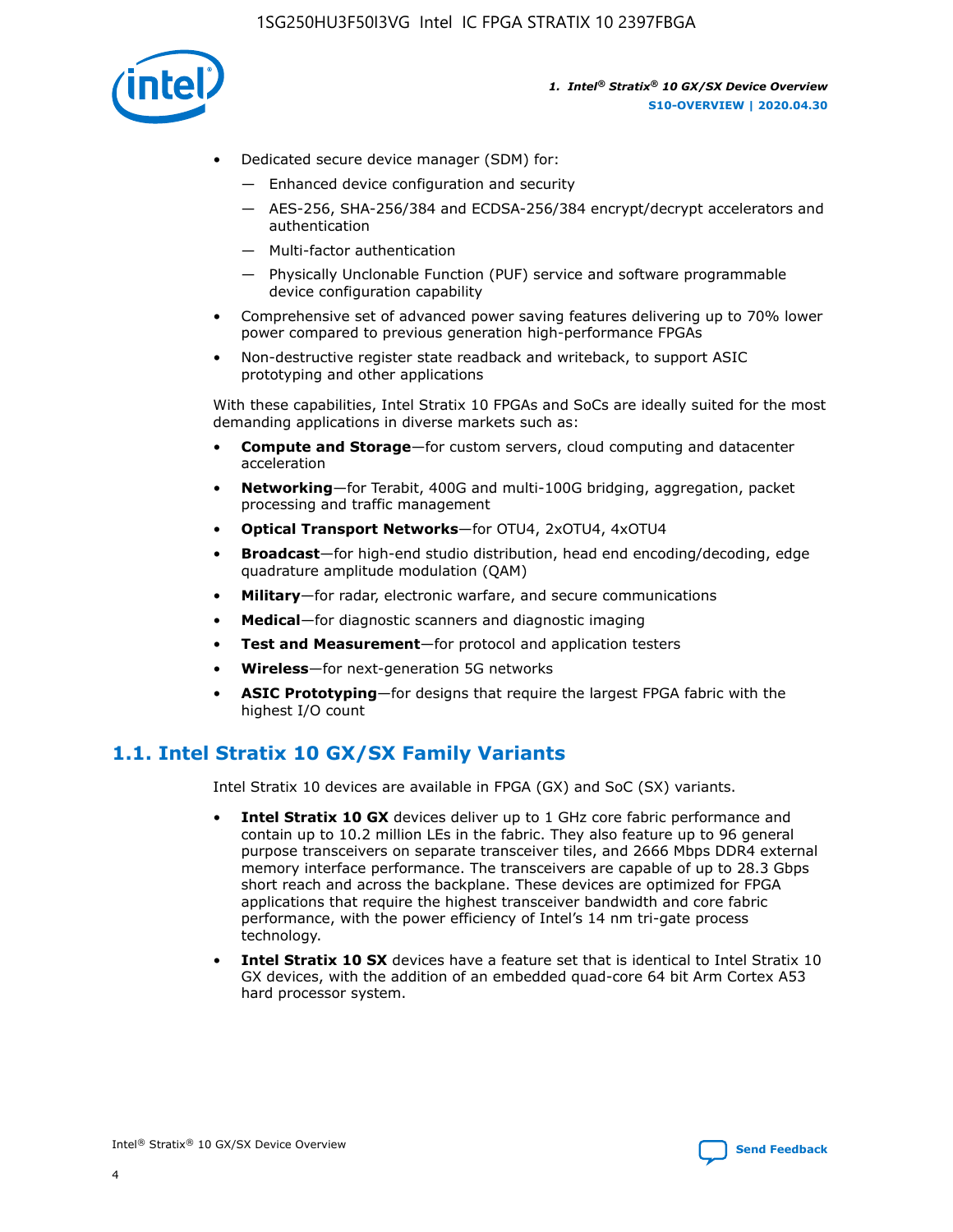

Common to all Intel Stratix 10 family variants is a high-performance fabric based on the new Intel Hyperflex core architecture that includes additional Hyper-Registers throughout the interconnect routing and at the inputs of all functional blocks. The core fabric also contains an enhanced logic array utilizing Intel's adaptive logic module (ALM) and a rich set of high performance building blocks including:

- M20K (20 Kb) embedded memory blocks
- Variable precision DSP blocks with hard IEEE 754 compliant floating-point units
- Fractional synthesis and integer PLLs
- Hard memory controllers and PHY for external memory interfaces
- General purpose IO cells

To clock these building blocks, Intel Stratix 10 devices use programmable clock tree synthesis, which uses dedicated clock tree routing to synthesize only those branches of the clock trees required for the application. All devices support in-system, finegrained partial reconfiguration of the logic array, allowing logic to be added and subtracted from the system while it is operating.

All family variants also contain high speed serial transceivers, containing both the physical medium attachment (PMA) and the physical coding sublayer (PCS), which can be used to implement a variety of industry standard and proprietary protocols. In addition to the hard PCS, Intel Stratix 10 devices contain multiple instantiations of PCI Express hard IP that supports Gen1/Gen2/Gen3 rates in x1/x2/x4/x8/x16 lane configurations, and hard 10GBASE-KR/40GBASE-KR4 FEC for every transceiver. The hard PCS, FEC, and PCI Express IP free up valuable core logic resources, save power, and increase your productivity.

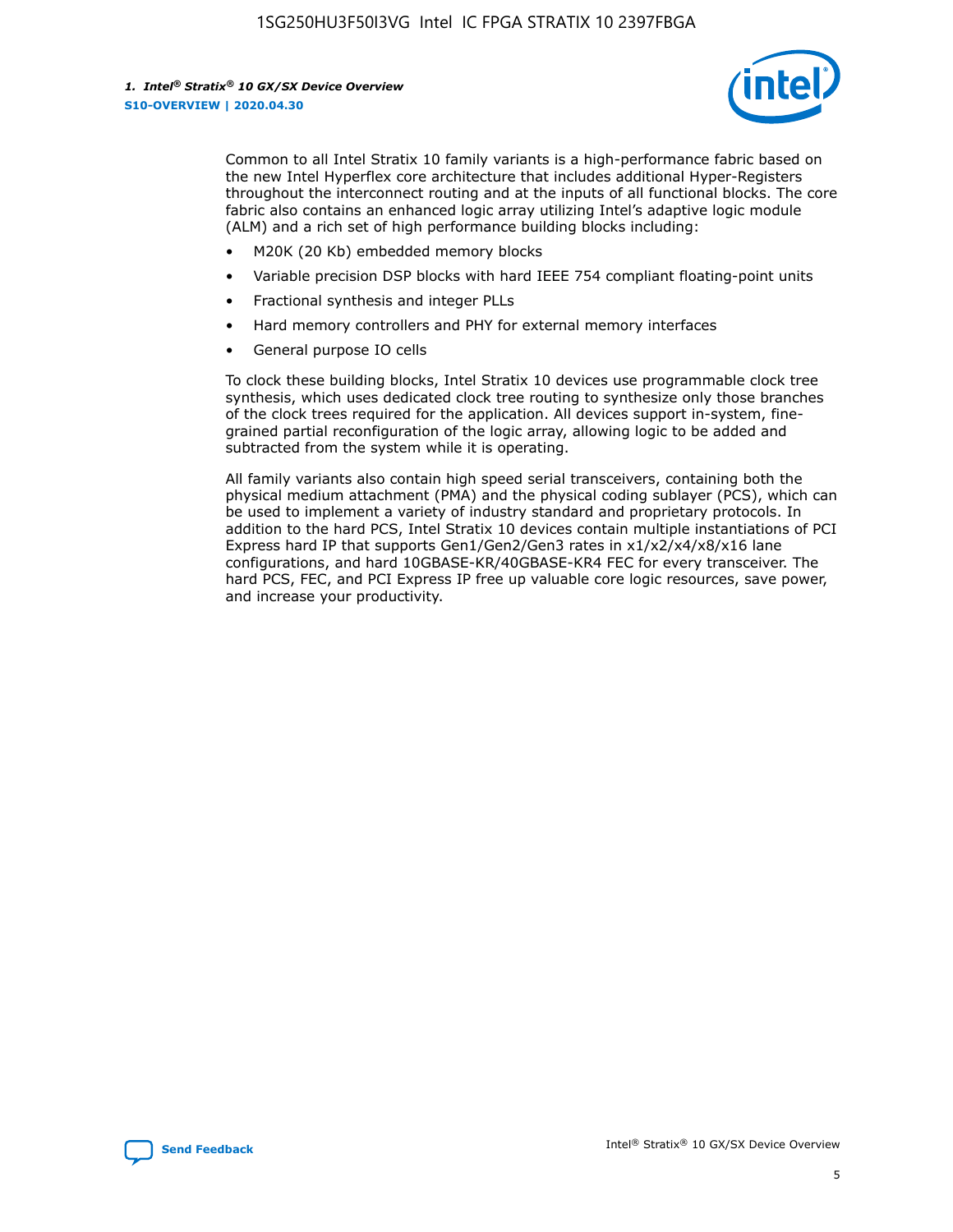

## **1.1.1. Available Options**

#### **Figure 1. Sample Ordering Code and Available Options for Intel Stratix 10 Devices**



## **Related Information**

[My Intel Support](https://www.intel.com/content/www/us/en/programmable/my-intel/mal-home.html)

## **1.2. Innovations in Intel Stratix 10 FPGAs and SoCs**

Intel Stratix 10 FPGAs and SoCs deliver many significant improvements over the previous generation high-performance Stratix V FPGAs.

#### **Table 1. Key Features of Intel Stratix 10 Devices Compared to Stratix V Devices**

| <b>Feature</b>            | <b>Stratix V FPGAs</b>                                           | <b>Intel Stratix 10 FPGAs and SoCs</b>                                        |  |  |  |
|---------------------------|------------------------------------------------------------------|-------------------------------------------------------------------------------|--|--|--|
| <b>Process technology</b> | 28 nm TSMC (planar<br>transistor)                                | 14 nm Intel tri-gate (FinFET)                                                 |  |  |  |
| Hard processor core       | None                                                             | Quad-core 64 bit Arm Cortex-A53<br>(SoC only)                                 |  |  |  |
| Core architecture         | Conventional core architecture<br>with conventional interconnect | Intel Hyperflex core architecture with<br>Hyper-Registers in the interconnect |  |  |  |
| continued                 |                                                                  |                                                                               |  |  |  |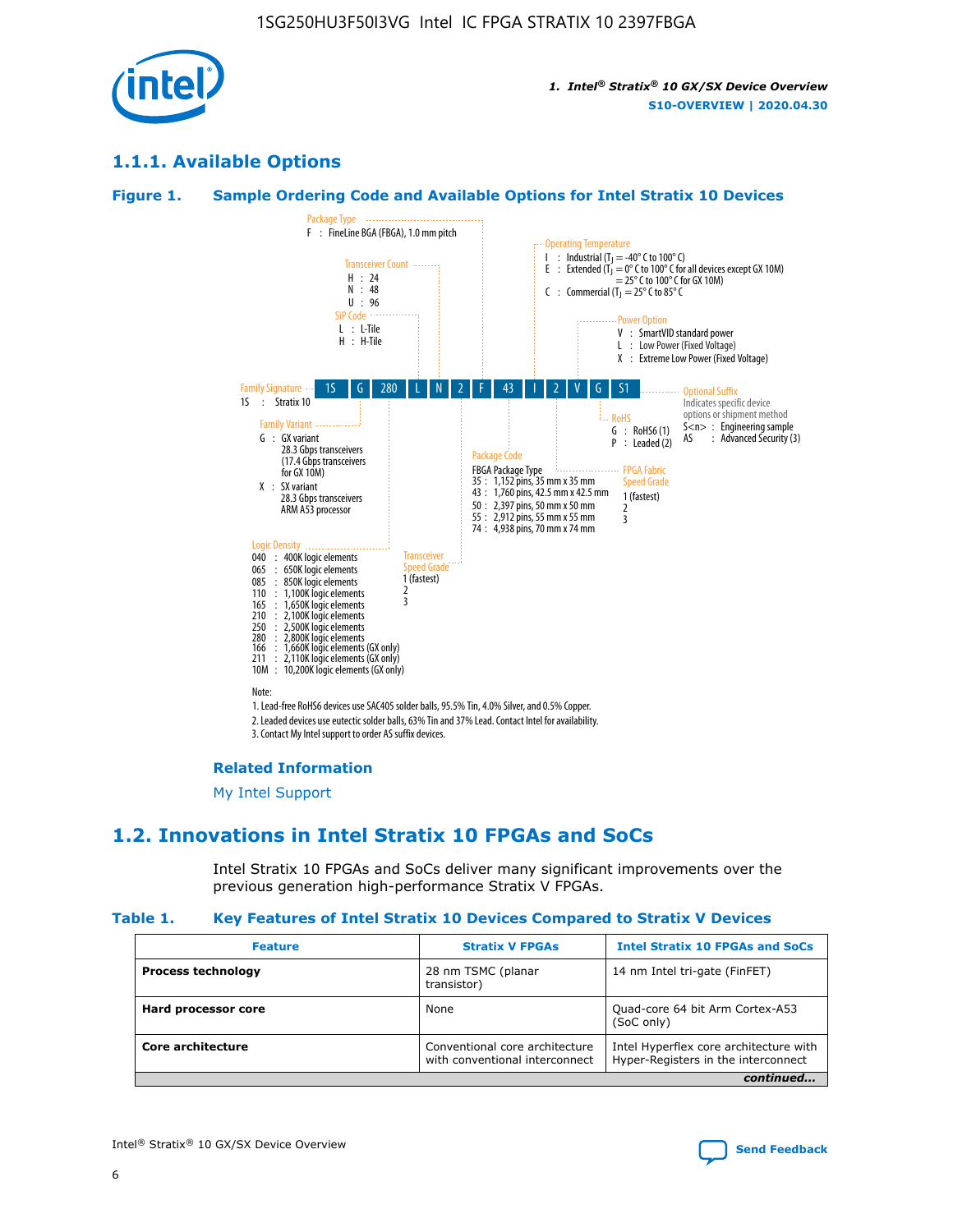

| <b>Feature</b>                                   | <b>Stratix V FPGAs</b>                                                              | <b>Intel Stratix 10 FPGAs and SoCs</b>                                                                                                       |
|--------------------------------------------------|-------------------------------------------------------------------------------------|----------------------------------------------------------------------------------------------------------------------------------------------|
| Core performance                                 | 500 MHz                                                                             | 1 GHz                                                                                                                                        |
| <b>Power dissipation</b>                         | 1x                                                                                  | As low as $0.3x$                                                                                                                             |
| Logic density                                    | <b>952 KLE</b>                                                                      | 10,200 KLE                                                                                                                                   |
| <b>Embedded memory (M20K)</b>                    | 52 Mbits                                                                            | 253 Mbits                                                                                                                                    |
| 18x19 multipliers                                | 3,926                                                                               | 11,520                                                                                                                                       |
|                                                  | Note: Multiplier is 18x18 in<br>Stratix V devices.                                  | Note: Multiplier is 18x19 in Intel<br>Stratix 10 devices.                                                                                    |
| <b>Floating point DSP capability</b>             | Up to 1 TFLOP, requires soft<br>floating point adder and<br>multiplier              | Up to 10 TFLOP, hard IEEE 754<br>compliant single precision floating<br>point adder and multiplier                                           |
| <b>Maximum transceivers</b>                      | 66                                                                                  | 96                                                                                                                                           |
| Maximum transceiver data rate (chip-to-<br>chip) | 28.05 Gbps                                                                          | 26.6 Gbps L-Tile<br>28.3 Gbps H-Tile                                                                                                         |
| Maximum transceiver data rate (backplane)        | 12.5 Gbps                                                                           | 12.5 Gbps L-Tile<br>28.3 Gbps H-Tile                                                                                                         |
| Hard memory controller                           | None                                                                                | DDR4 @ 1333 MHz/2666 Mbps<br>DDR3 @ 1067 MHz/2133 Mbps                                                                                       |
| Hard protocol IP                                 | PCIe* Gen3 x8 (up to 4<br>instances)                                                | PCIe Gen3 x16 (up to 4 instances)<br>SR-IOV (4 physical functions / 2k<br>virtual functions) on H-Tile devices<br>10GBASE-KR/40GBASE-KR4 FEC |
| <b>Core clocking and PLLs</b>                    | Global, quadrant and regional<br>clocks supported by fractional-<br>synthesis fPLLs | Programmable clock tree synthesis<br>supported by fractional synthesis<br>fPLLs and integer IO PLLs                                          |
| Register state readback and writeback            | Not available                                                                       | Non-destructive register state<br>readback and writeback for ASIC<br>prototyping and other applications                                      |

These innovations result in the following improvements:

- **Improved Core Logic Performance**: The Intel Hyperflex core architecture combined with 14 nm Intel tri-gate technology allows Intel Stratix 10 devices to achieve 2X the core performance compared to the previous generation
- **Lower Power**: Intel Stratix 10 devices use up to 70% lower power compared to the previous generation, enabled by 14 nm Intel tri-gate technology, the Intel Hyperflex core architecture, and optional power saving features built into the architecture
- **Higher Density**: Intel Stratix 10 devices offer three times the level of integration, with up to 10.2 million logic elements (LEs), over 253 Mbits of embedded memory blocks (M20K), and 11,520 18x19 multipliers
- **Embedded Processing**: Intel Stratix 10 SoCs feature a Quad-Core 64 bit Arm Cortex-A53 processor optimized for power efficiency and software compatible with previous generation Arria® and Cyclone® SoC devices
- **Improved Transceiver Performance**: With up to 96 transceiver channels implemented in heterogeneous 3D SiP transceiver tiles, Intel Stratix 10 GX and SX devices support data rates up to 28.3 Gbps chip-to-chip and 28.3 Gbps across the backplane with signal conditioning circuits capable of equalizing over 30 dB of system loss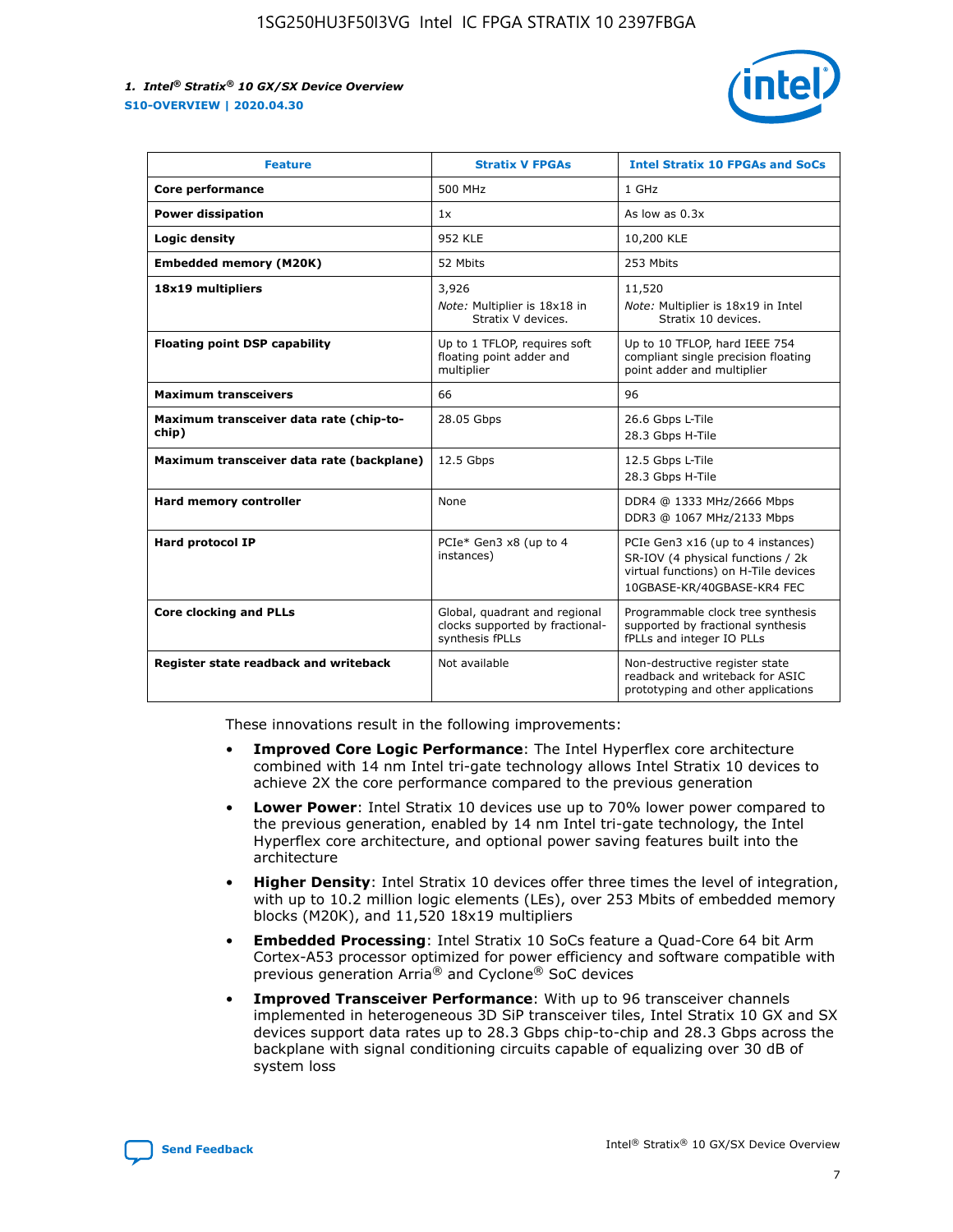

- **Improved DSP Performance**: The variable precision DSP block in Intel Stratix 10 devices features hard fixed and floating point capability, with up to 10 TFLOP IEEE754 single-precision floating point performance
- **Additional Hard IP**: Intel Stratix 10 devices include many more hard IP blocks than previous generation devices, with a hard memory controller included in each bank of 48 general purpose IOs, a hard PCIe Gen3 x16 full protocol stack in each transceiver tile, and a hard 10GBASE-KR/40GBASE-KR4 FEC in every transceiver channel
- **Enhanced Core Clocking**: Intel Stratix 10 devices feature programmable clock tree synthesis; clock trees are only synthesized where needed, increasing the flexibility and reducing the power dissipation of the clocking solution
- **Additional Core PLLs**: The core fabric in Intel Stratix 10 devices is supported by both integer IO PLLs and fractional synthesis fPLLs, resulting in a greater total number of PLLs available than the previous generation

## **1.3. FPGA and SoC Features Summary**

## **Table 2. Intel Stratix 10 FPGA and SoC Common Device Features**

| <b>Feature</b>                   | <b>Description</b>                                                                                                                                                                                                                                                                                                                                                                                                                                                                                                                                                                                                                                                                                                                      |
|----------------------------------|-----------------------------------------------------------------------------------------------------------------------------------------------------------------------------------------------------------------------------------------------------------------------------------------------------------------------------------------------------------------------------------------------------------------------------------------------------------------------------------------------------------------------------------------------------------------------------------------------------------------------------------------------------------------------------------------------------------------------------------------|
| Technology                       | 14 nm Intel tri-gate (FinFET) process technology<br>٠<br>SmartVID controlled core voltage, standard power devices<br>0.85-V fixed core voltage, low static power devices available                                                                                                                                                                                                                                                                                                                                                                                                                                                                                                                                                      |
| Low power serial<br>transceivers | Up to 96 total transceivers available<br>$\bullet$<br>Continuous operating range of 1 Gbps to 28.3 Gbps for Intel Stratix 10 GX/SX devices<br>$\bullet$<br>Backplane support up to 28.3 Gbps for Intel Stratix 10 GX/SX devices<br>$\bullet$<br>Extended range down to 125 Mbps with oversampling<br>$\bullet$<br>ATX transmit PLLs with user-configurable fractional synthesis capability<br>$\bullet$<br>• XFP, SFP+, QSFP/QSFP28, CFP/CFP2/CFP4 optical module support<br>• Adaptive linear and decision feedback equalization<br>Transmit pre-emphasis and de-emphasis<br>Dynamic partial reconfiguration of individual transceiver channels<br>$\bullet$<br>On-chip instrumentation (Eye Viewer non-intrusive data eye monitoring) |
| General purpose I/Os             | Up to 2,304 total GPIO available<br>$\bullet$<br>1.6 Gbps LVDS-every pair can be configured as an input or output<br>1333 MHz/2666 Mbps DDR4 external memory interface<br>1067 MHz/2133 Mbps DDR3 external memory interface<br>• 1.2 V to 3.3 $V^{(1)}$ single-ended LVCMOS/LVTTL interfacing<br>On-chip termination (OCT)<br>$\bullet$                                                                                                                                                                                                                                                                                                                                                                                                 |
| Embedded hard IP                 | PCIe Gen1/Gen2/Gen3 complete protocol stack, $x1/x2/x4/x8/x16$ end point and root<br>$\bullet$<br>port<br>DDR4/DDR3 hard memory controller (RLDRAM3/QDR II+/QDR IV using soft memory<br>controller)<br>• Multiple hard IP instantiations in each device<br>• Single Root I/O Virtualization (SR-IOV)                                                                                                                                                                                                                                                                                                                                                                                                                                    |
| Transceiver hard IP              | 10GBASE-KR/40GBASE-KR4 Forward Error Correction (FEC)<br>$\bullet$<br>10G Ethernet PCS<br>$\bullet$<br>PCI Express PIPE interface<br>$\bullet$<br>continued                                                                                                                                                                                                                                                                                                                                                                                                                                                                                                                                                                             |

<sup>(1)</sup> Available in some configurations only

8

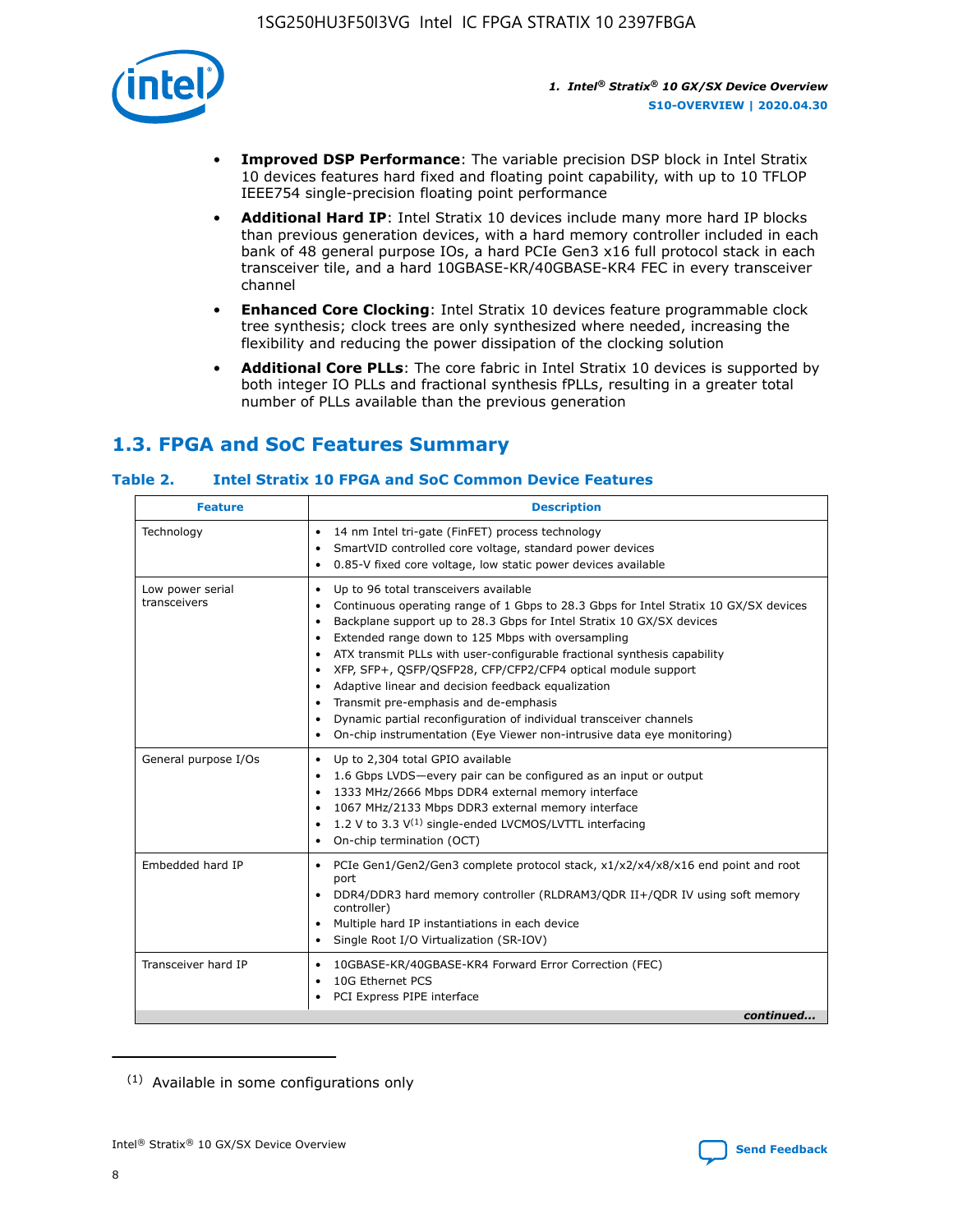

| <b>Feature</b>                   | <b>Description</b>                                                                                                                                                                                                                                                                                                                                                                                                                                                    |  |  |  |
|----------------------------------|-----------------------------------------------------------------------------------------------------------------------------------------------------------------------------------------------------------------------------------------------------------------------------------------------------------------------------------------------------------------------------------------------------------------------------------------------------------------------|--|--|--|
|                                  | Interlaken PCS<br>Gigabit Ethernet PCS<br>$\bullet$<br>Deterministic latency support for Common Public Radio Interface (CPRI) PCS<br>$\bullet$<br>Fast lock-time support for Gigabit Passive Optical Networking (GPON) PCS<br>$\bullet$<br>8B/10B, 64B/66B, 64B/67B encoders and decoders<br>Custom mode support for proprietary protocols                                                                                                                            |  |  |  |
| Power management                 | SmartVID controlled core voltage, standard power devices<br>$\bullet$<br>0.85-V fixed core voltage, low static power devices available<br>$\bullet$<br>Intel Quartus <sup>®</sup> Prime Pro Edition integrated power analysis                                                                                                                                                                                                                                         |  |  |  |
| High performance core fabric     | Intel Hyperflex core architecture with Hyper-Registers throughout the interconnect<br>routing and at the inputs of all functional blocks<br>Enhanced adaptive logic module (ALM)<br>Improved multi-track routing architecture reduces congestion and improves compile<br>times<br>Hierarchical core clocking architecture with programmable clock tree synthesis<br>$\bullet$<br>Fine-grained partial reconfiguration<br>٠                                            |  |  |  |
| Internal memory blocks           | M20K-20 Kb with hard ECC support<br>MLAB-640 bit distributed LUTRAM                                                                                                                                                                                                                                                                                                                                                                                                   |  |  |  |
| Variable precision DSP<br>blocks | IEEE 754-compliant hard single-precision floating point capability<br>$\bullet$<br>Supports signal processing with precision ranging from 18x19 up to 54x54<br>$\bullet$<br>Native 27x27 and 18x19 multiply modes<br>$\bullet$<br>64 bit accumulator and cascade for systolic FIRs<br>Internal coefficient memory banks<br>Pre-adder/subtractor improves efficiency<br>$\bullet$<br>Additional pipeline register increases performance and reduces power<br>$\bullet$ |  |  |  |
| Phase locked loops (PLL)         | Fractional synthesis PLLs (fPLL) support both fractional and integer modes<br>$\bullet$<br>Fractional mode with third-order delta-sigma modulation<br>$\bullet$<br>Precision frequency synthesis<br>$\bullet$<br>Integer PLLs adjacent to general purpose I/Os, support external memory, and LVDS<br>$\bullet$<br>interfaces, clock delay compensation, zero delay buffering                                                                                          |  |  |  |
| Core clock networks              | 1 GHz fabric clocking<br>$\bullet$<br>667 MHz external memory interface clocking, supports 2666 Mbps DDR4 interface<br>800 MHz LVDS interface clocking, supports 1600 Mbps LVDS interface<br>$\bullet$<br>Programmable clock tree synthesis, backwards compatible with global, regional and<br>$\bullet$<br>peripheral clock networks<br>Clocks only synthesized where needed, to minimize dynamic power<br>continued                                                 |  |  |  |

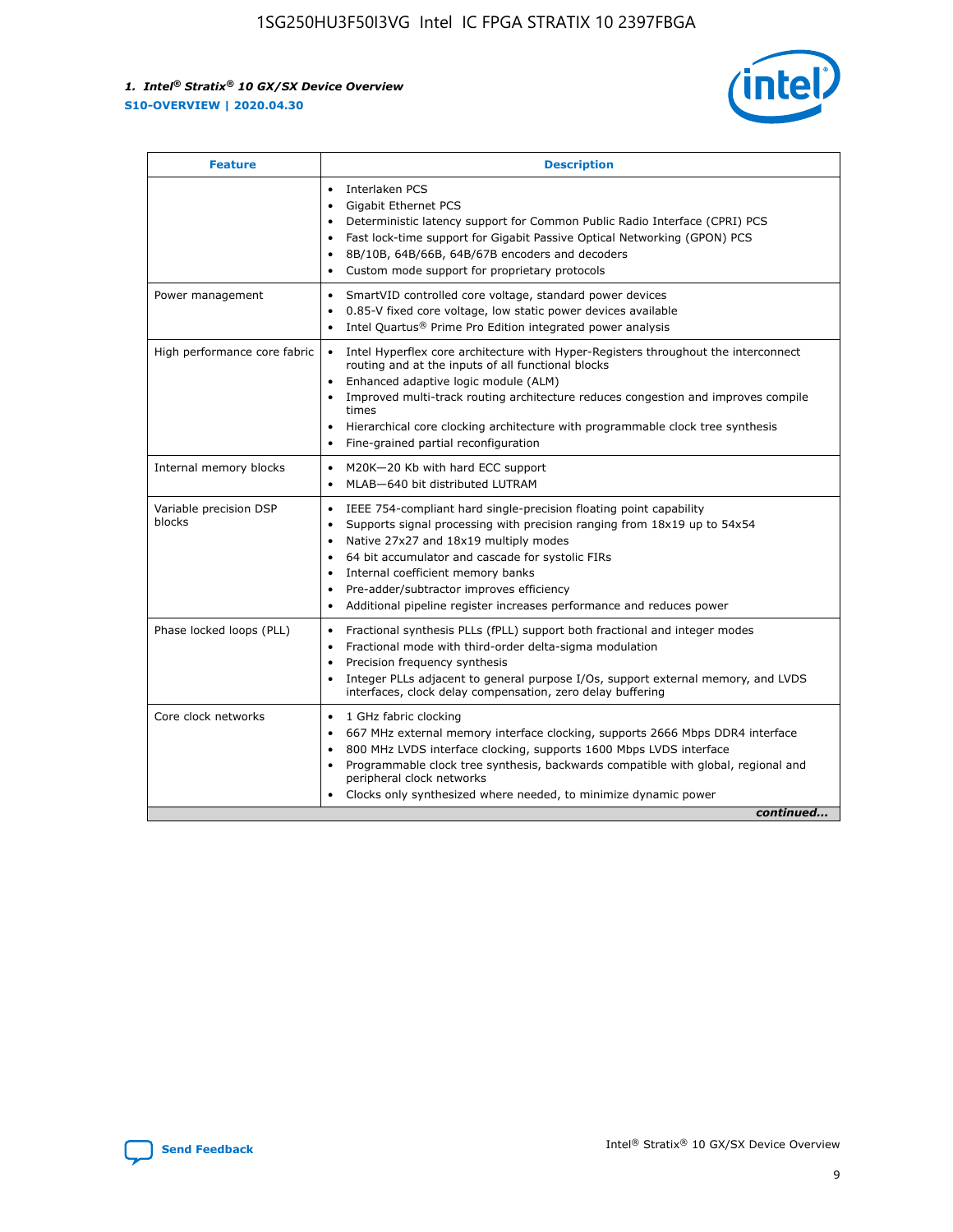

| <b>Feature</b>     | <b>Description</b>                                                                                                                                                                                                                                                                                                                                                                                                                                                                                                    |
|--------------------|-----------------------------------------------------------------------------------------------------------------------------------------------------------------------------------------------------------------------------------------------------------------------------------------------------------------------------------------------------------------------------------------------------------------------------------------------------------------------------------------------------------------------|
| Configuration      | Dedicated Secure Device Manager<br>٠<br>Software programmable device configuration<br>٠<br>Serial and parallel flash interface<br>٠<br>Configuration via protocol (CvP) using PCI Express Gen1/Gen2/Gen3<br>Fine-grained partial reconfiguration of core fabric<br>Dynamic reconfiguration of transceivers and PLLs<br>٠<br>Comprehensive set of security features including AES-256, SHA-256/384, and<br>ECDSA-256/384 accelerators, and multi-factor authentication<br>Physically Unclonable Function (PUF) service |
| Packaging          | Intel Embedded Multi-die Interconnect Bridge (EMIB) packaging technology<br>٠<br>Multiple devices with identical package footprints allows seamless migration across<br>٠<br>different device densities<br>1.0 mm ball-pitch FBGA packaging<br>٠<br>Lead and lead-free package options                                                                                                                                                                                                                                |
| Software and tools | Intel Quartus Prime Pro Edition design suite with new compiler and Hyper-Aware design<br>flow<br>Fast Forward compiler to allow Intel Hyperflex architecture performance exploration<br>٠<br>Transceiver toolkit<br>Platform designer integration tool<br>DSP Builder advanced blockset<br>OpenCL <sup>™</sup> support<br>SoC Embedded Design Suite (EDS)                                                                                                                                                             |

## **Table 3. Intel Stratix 10 SoC Specific Device Features**

| <b>Hard Processor</b><br>Multi-processor unit (MPU) core<br>Quad-core Arm Cortex-A53 MPCore processor with Arm<br>$\bullet$<br>CoreSight* debug and trace technology<br>System<br>Scalar floating-point unit supporting single and double<br>$\bullet$<br>precision<br>Arm Neon* media processing engine for each processor<br>$\bullet$<br><b>System Controllers</b><br>System Memory Management Unit (SMMU)<br>$\bullet$<br>Cache Coherency Unit (CCU)<br>$\bullet$<br>Layer 1 Cache<br>32 KB L1 instruction cache with parity<br>$\bullet$<br>32 KB L1 data cache with ECC<br>$\bullet$<br>Layer 2 Cache<br>1 MB Shared L2 Cache with ECC<br>$\bullet$<br>On-Chip Memory<br>256 KB On-Chip RAM<br>٠<br>Direct memory access (DMA) controller<br>8-Channel DMA<br>$\bullet$<br>Ethernet media access controller<br>Three 10/100/1000 EMAC with integrated DMA<br>$\bullet$<br>(EMAC)<br>USB On-The-Go controller (OTG)<br>2 USB OTG with integrated DMA<br>$\bullet$<br><b>UART</b> controller<br>2 UART 16550 compatible<br>$\bullet$<br>Serial Peripheral Interface (SPI)<br>4 SPI<br>$\bullet$<br>controller<br>$I2C$ controller<br>5 I <sup>2</sup> C controllers<br>$\bullet$<br>SD/SDIO/MMC controller<br>1 eMMC version 4.5 with DMA and CE-ATA support<br>$\bullet$<br>SD, including eSD, version 3.0<br>$\bullet$<br>SDIO, including eSDIO, version 3.0<br>$\bullet$<br>CE-ATA - version 1.1 | <b>SoC Subsystem</b> | <b>Feature</b> | <b>Description</b> |  |  |
|---------------------------------------------------------------------------------------------------------------------------------------------------------------------------------------------------------------------------------------------------------------------------------------------------------------------------------------------------------------------------------------------------------------------------------------------------------------------------------------------------------------------------------------------------------------------------------------------------------------------------------------------------------------------------------------------------------------------------------------------------------------------------------------------------------------------------------------------------------------------------------------------------------------------------------------------------------------------------------------------------------------------------------------------------------------------------------------------------------------------------------------------------------------------------------------------------------------------------------------------------------------------------------------------------------------------------------------------------------------------------------------------------------|----------------------|----------------|--------------------|--|--|
|                                                                                                                                                                                                                                                                                                                                                                                                                                                                                                                                                                                                                                                                                                                                                                                                                                                                                                                                                                                                                                                                                                                                                                                                                                                                                                                                                                                                         |                      |                |                    |  |  |
|                                                                                                                                                                                                                                                                                                                                                                                                                                                                                                                                                                                                                                                                                                                                                                                                                                                                                                                                                                                                                                                                                                                                                                                                                                                                                                                                                                                                         |                      |                |                    |  |  |
|                                                                                                                                                                                                                                                                                                                                                                                                                                                                                                                                                                                                                                                                                                                                                                                                                                                                                                                                                                                                                                                                                                                                                                                                                                                                                                                                                                                                         |                      |                |                    |  |  |
|                                                                                                                                                                                                                                                                                                                                                                                                                                                                                                                                                                                                                                                                                                                                                                                                                                                                                                                                                                                                                                                                                                                                                                                                                                                                                                                                                                                                         |                      |                |                    |  |  |
|                                                                                                                                                                                                                                                                                                                                                                                                                                                                                                                                                                                                                                                                                                                                                                                                                                                                                                                                                                                                                                                                                                                                                                                                                                                                                                                                                                                                         |                      |                |                    |  |  |
|                                                                                                                                                                                                                                                                                                                                                                                                                                                                                                                                                                                                                                                                                                                                                                                                                                                                                                                                                                                                                                                                                                                                                                                                                                                                                                                                                                                                         |                      |                |                    |  |  |
|                                                                                                                                                                                                                                                                                                                                                                                                                                                                                                                                                                                                                                                                                                                                                                                                                                                                                                                                                                                                                                                                                                                                                                                                                                                                                                                                                                                                         |                      |                |                    |  |  |
|                                                                                                                                                                                                                                                                                                                                                                                                                                                                                                                                                                                                                                                                                                                                                                                                                                                                                                                                                                                                                                                                                                                                                                                                                                                                                                                                                                                                         |                      |                |                    |  |  |
|                                                                                                                                                                                                                                                                                                                                                                                                                                                                                                                                                                                                                                                                                                                                                                                                                                                                                                                                                                                                                                                                                                                                                                                                                                                                                                                                                                                                         |                      |                |                    |  |  |
|                                                                                                                                                                                                                                                                                                                                                                                                                                                                                                                                                                                                                                                                                                                                                                                                                                                                                                                                                                                                                                                                                                                                                                                                                                                                                                                                                                                                         |                      |                |                    |  |  |
|                                                                                                                                                                                                                                                                                                                                                                                                                                                                                                                                                                                                                                                                                                                                                                                                                                                                                                                                                                                                                                                                                                                                                                                                                                                                                                                                                                                                         |                      |                |                    |  |  |
| continued                                                                                                                                                                                                                                                                                                                                                                                                                                                                                                                                                                                                                                                                                                                                                                                                                                                                                                                                                                                                                                                                                                                                                                                                                                                                                                                                                                                               |                      |                |                    |  |  |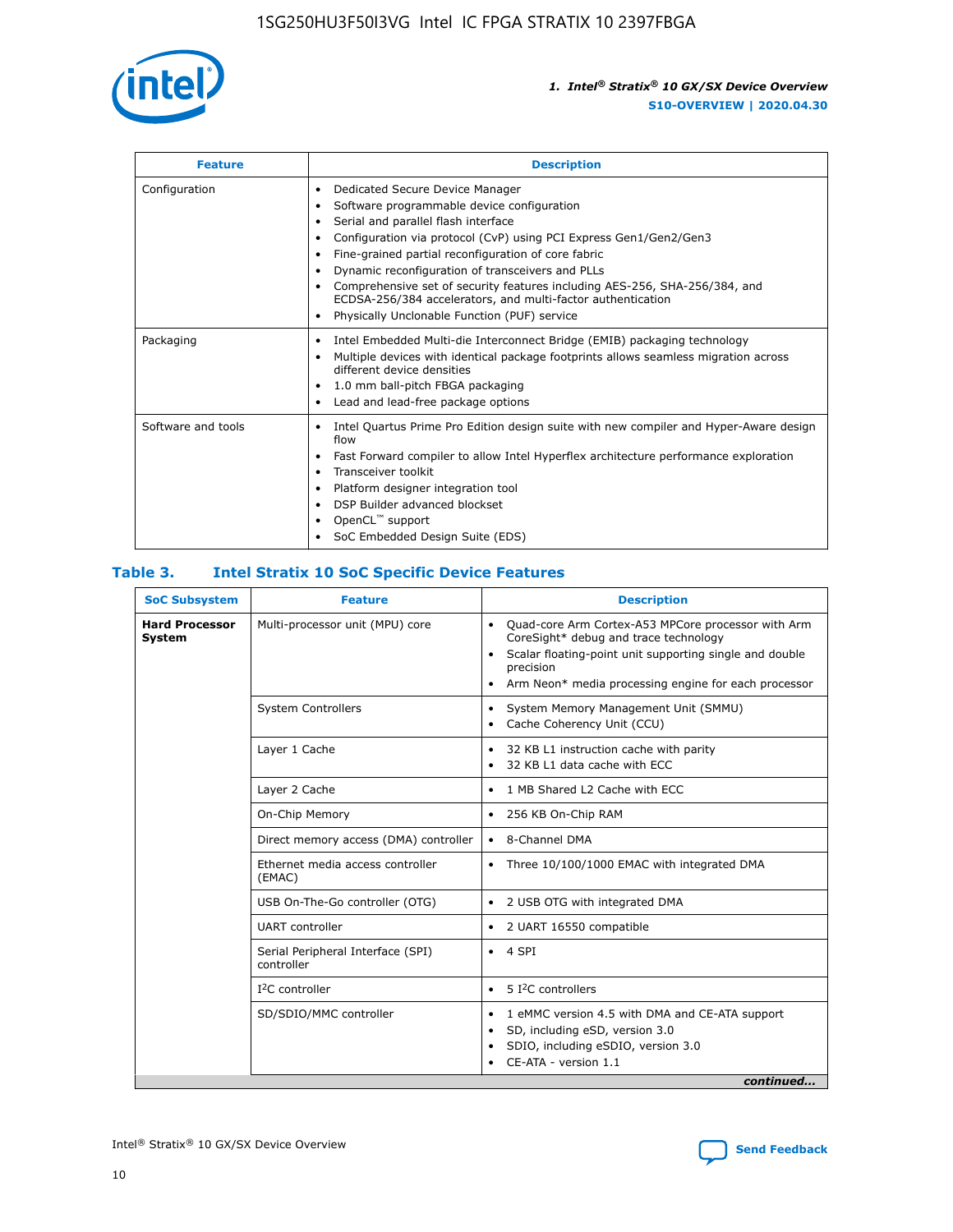

| <b>SoC Subsystem</b>                   | <b>Feature</b>             | <b>Description</b>                                                                                    |  |  |
|----------------------------------------|----------------------------|-------------------------------------------------------------------------------------------------------|--|--|
|                                        | NAND flash controller      | 1 ONFI 1.0, 8- and 16-bit support<br>$\bullet$                                                        |  |  |
|                                        | General-purpose I/O (GPIO) | Maximum of 48 software programmable GPIO<br>$\bullet$                                                 |  |  |
|                                        | Timers                     | 4 general-purpose timers<br>4 watchdog timers<br>٠                                                    |  |  |
| <b>Secure Device</b><br>Manager        | Security                   | Secure boot<br>$\bullet$<br>Advanced Encryption Standard (AES) and authentication<br>٠<br>(SHA/ECDSA) |  |  |
| External<br>Memory<br><b>Interface</b> | External Memory Interface  | Hard Memory Controller with DDR4 and DDR3<br>$\bullet$                                                |  |  |

## **1.4. Intel Stratix 10 Block Diagram**

## **Figure 2. Intel Stratix 10 FPGA and SoC Architecture Block Diagram**



HPS: Quad ARM Cortex-A53 Hard Processor System SDM: Secure Device Manager

## **1.5. Intel Stratix 10 FPGA and SoC Family Plan**

<sup>(2)</sup> The number of 27x27 multipliers is one-half the number of 18x19 multipliers.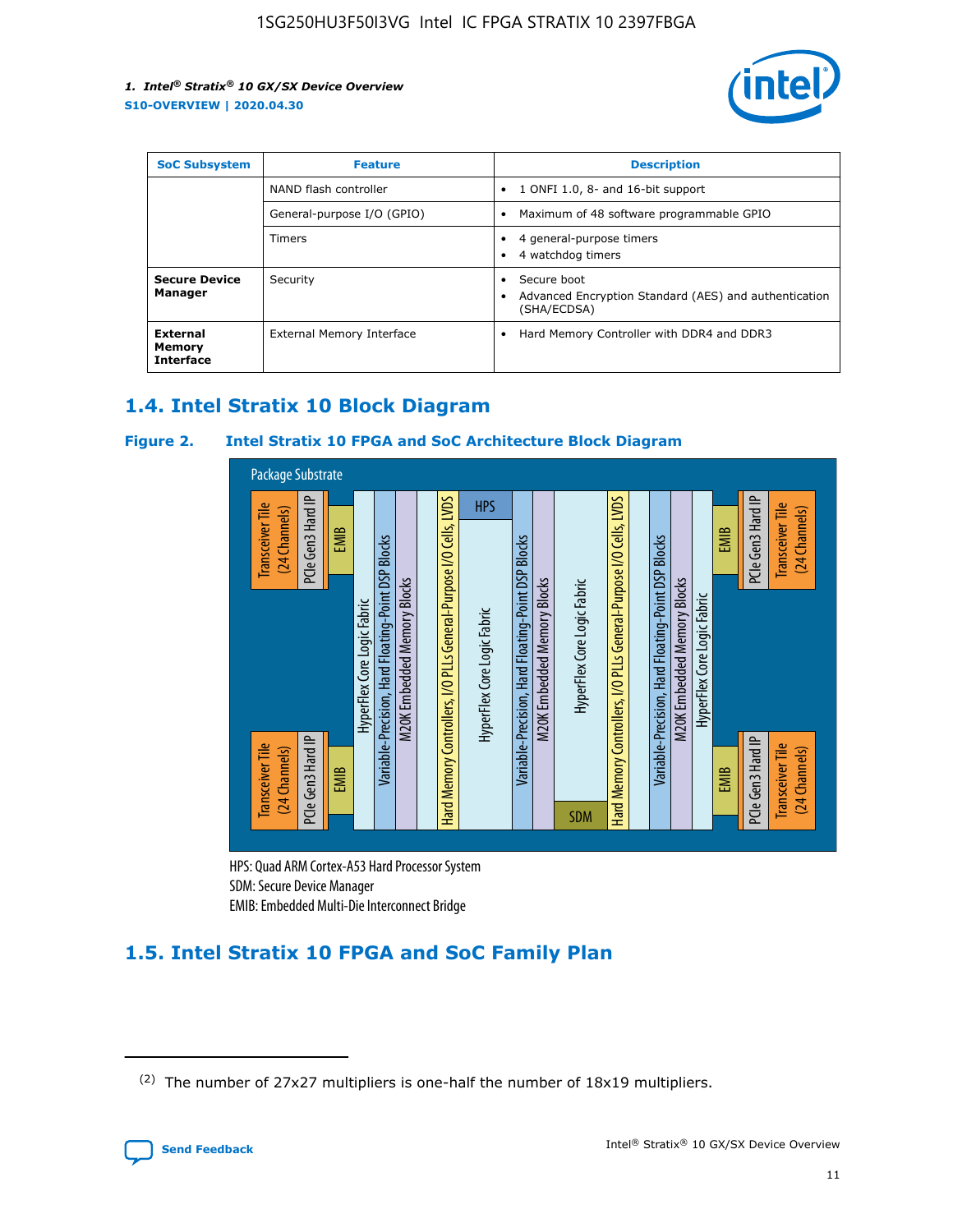

## **Table 4. Intel Stratix 10 GX/SX FPGA and SoC Family Plan—FPGA Core (part 1)**

| <b>Intel Stratix 10</b><br><b>GX/SX Device</b><br><b>Name</b> | <b>Logic Elements</b><br>(KLE) | <b>M20K Blocks</b> | <b>M20K Mbits</b> | <b>MLAB Counts</b> | <b>MLAB Mbits</b> | 18x19 Multi-<br>pliers <sup>(2)</sup> |
|---------------------------------------------------------------|--------------------------------|--------------------|-------------------|--------------------|-------------------|---------------------------------------|
| GX 400/<br>SX 400                                             | 378                            | 1,537              | 30                | 3,276              | $\overline{2}$    | 1,296                                 |
| GX 650/<br>SX 650                                             | 612                            | 2,489              | 49                | 5,364              | 3                 | 2,304                                 |
| GX 850/<br>SX 850                                             | 841                            | 3,477              | 68                | 7,124              | $\overline{4}$    | 4,032                                 |
| GX 1100/<br>SX 1100                                           | 1,325                          | 5,461              | 107               | 11,556             | $\overline{7}$    | 5,184                                 |
| GX 1650/<br>SX 1650                                           | 1,624                          | 5,851              | 114               | 13,764             | 8                 | 6,290                                 |
| GX 2100/<br>SX 2100                                           | 2,005                          | 6,501              | 127               | 17,316             | 11                | 7,488                                 |
| GX 2500/<br>SX 2500                                           | 2,422                          | 9,963              | 195               | 20,529             | 13                | 10,022                                |
| GX 2800/<br>SX 2800                                           | 2,753                          | 11,721             | 229               | 23,796             | 15                | 11,520                                |
| GX 1660                                                       | 1,679                          | 6,162              | 120               | 14,230             | 9                 | 6,652                                 |
| GX 2110                                                       | 2,073                          | 6,847              | 134               | 17,856             | 11                | 7,920                                 |
| <b>GX 10M</b>                                                 | 10,200                         | 12,950             | 253               | 87,984             | 55                | 6,912                                 |

#### **Table 5. Intel Stratix 10 GX/SX FPGA and SoC Family Plan—Interconnects, PLLs and Hard IP (part 2)**

| <b>Intel Stratix 10</b>            | <b>Interconnects</b> |                     | <b>PLLs</b>  |          | <b>Hard IP</b>                       |  |
|------------------------------------|----------------------|---------------------|--------------|----------|--------------------------------------|--|
| <b>GX/SX Device</b><br><b>Name</b> | <b>Maximum GPIOs</b> | <b>Maximum XCVR</b> | <b>fPLLs</b> | I/O PLLs | <b>PCIe Hard IP</b><br><b>Blocks</b> |  |
| GX 400/<br>SX 400                  | 374                  | 24                  | 8            | 8        | $\mathbf{1}$                         |  |
| GX 650/<br>SX 650                  | 392                  | 24                  | 8            | 8        | $\mathbf{1}$                         |  |
| GX 850/<br>SX 850                  | 688                  | 48                  | 16           | 16       | 2                                    |  |
| GX 1100/<br>SX 1100                | 688                  | 48                  | 16           | 16       | 2                                    |  |
| GX 1650/<br>SX 1650                | 704                  | 96                  | 32           | 24       | $\overline{4}$                       |  |
| GX 2100/<br>SX 2100                | 704                  | 96                  | 32           | 24       | $\overline{4}$                       |  |
| GX 2500/<br>SX 2500                | 1,160                | 96                  | 32           | 24       | $\overline{4}$                       |  |
| GX 2800/<br>SX 2800                | 1,160                | 96                  | 32           | 24       | $\overline{4}$                       |  |
| continued                          |                      |                     |              |          |                                      |  |

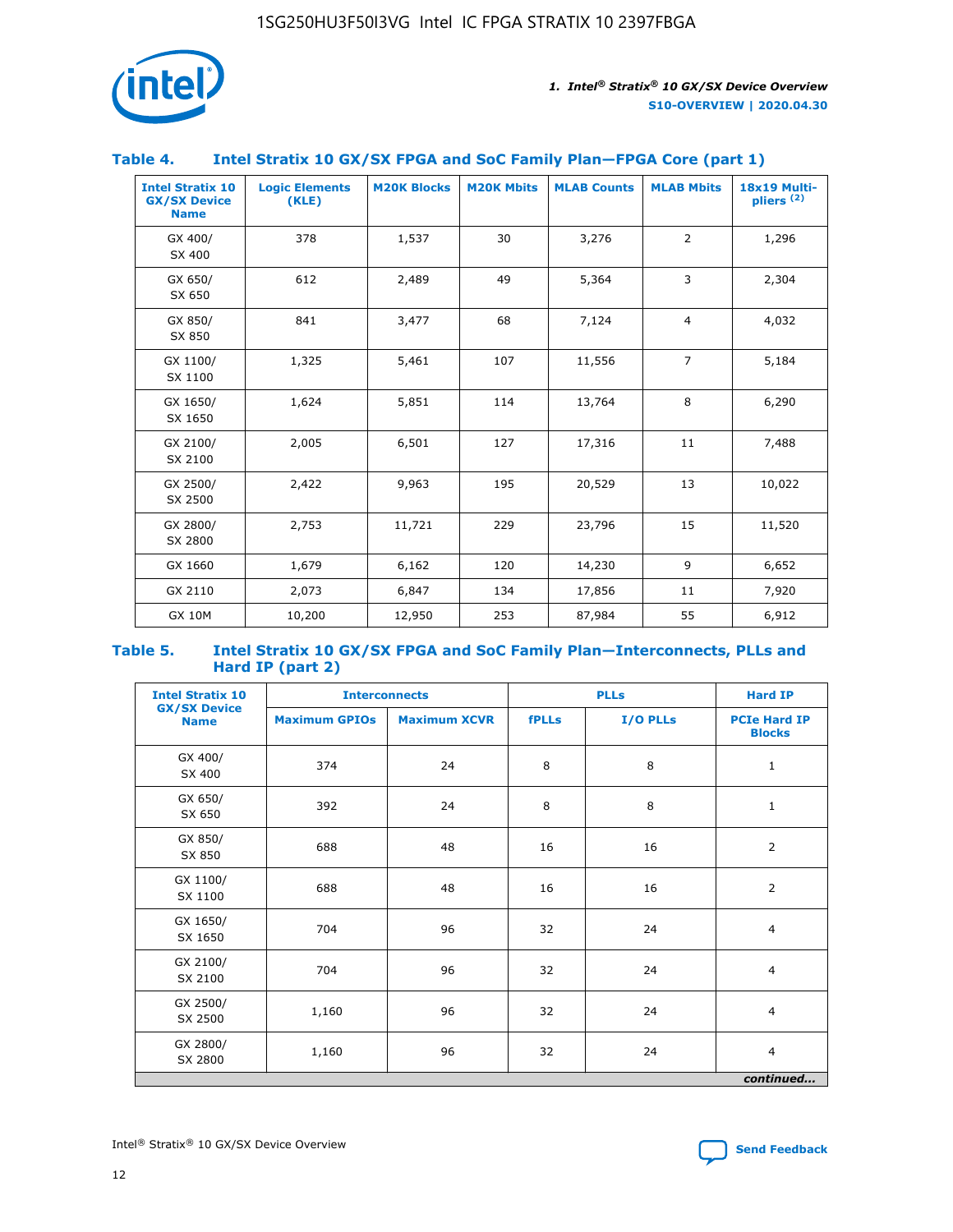

| <b>Intel Stratix 10</b>            |                      | <b>Interconnects</b> |              | <b>PLLs</b>     | <b>Hard IP</b>                       |
|------------------------------------|----------------------|----------------------|--------------|-----------------|--------------------------------------|
| <b>GX/SX Device</b><br><b>Name</b> | <b>Maximum GPIOs</b> | <b>Maximum XCVR</b>  | <b>fPLLs</b> | <b>I/O PLLs</b> | <b>PCIe Hard IP</b><br><b>Blocks</b> |
| GX 1660                            | 688                  | 48                   | 16           | 16              |                                      |
| GX 2110                            | 688                  | 48                   | 16           | 16              |                                      |
| <b>GX 10M</b>                      | 2,304                | 48                   | 24           | 48              | 4                                    |

## **Table 6. Intel Stratix 10 GX/SX FPGA and SoC Family Package Plan**

Cell legend: General Purpose I/Os, High-Voltage I/Os, LVDS Pairs, Transceivers (3) (4) (5) (6) (7) (8)

| <b>Intel Stratix 10</b><br><b>GX/SX Device</b><br><b>Name</b> | F1152<br><b>HF35</b><br>$(35x35 \text{ mm}^2)$ | <b>F1760</b><br><b>NF43</b><br>(42.5x42.5<br>$mm2$ ) | F2397<br><b>UF50</b><br>$(50x50 \text{ mm}^2)$ | F2912<br><b>HF55</b><br>$(55x55 \text{ mm}^2)$ | F4938<br><b>NF74</b><br>$(70x74)$ mm <sup>2</sup> |
|---------------------------------------------------------------|------------------------------------------------|------------------------------------------------------|------------------------------------------------|------------------------------------------------|---------------------------------------------------|
| GX 400/<br>SX 400                                             | 374, 56, 120, 24 <sup>(9)</sup>                | $\overline{\phantom{a}}$                             | $\overline{\phantom{a}}$                       |                                                |                                                   |
| GX 650/<br>SX 650                                             | 392, 8, 192, 24                                | ٠                                                    | $\qquad \qquad \blacksquare$                   |                                                |                                                   |
| GX 850/<br>SX 850                                             | $\overline{\phantom{a}}$                       | 688, 16, 336, 48                                     | $\overline{\phantom{a}}$                       |                                                |                                                   |
| GX 1100/<br>SX 1100                                           | -                                              | 688, 16, 336, 48                                     |                                                |                                                |                                                   |
| GX 1650/<br>SX 1650                                           |                                                | 688, 16, 336, 48                                     | 704, 32, 336, 96                               | $\overline{\phantom{a}}$                       | $\overline{\phantom{0}}$                          |
| GX 2100/<br>SX 2100                                           |                                                | 688, 16, 336, 48                                     | 704, 32, 336, 96                               | $\overline{\phantom{a}}$                       | ٠                                                 |
| GX 2500/<br>SX 2500                                           |                                                | 688, 16, 336, 48                                     | 704, 32, 336, 96                               | 1160, 8, 576, 24                               |                                                   |
| GX 2800/                                                      | -                                              | 688, 16, 336, 48                                     | 704, 32, 336, 96                               | 1160, 8, 576, 24                               | continued                                         |

- (3) All packages are ball grid arrays with 1.0 mm pitch.
- (4) High-Voltage I/O pins are used for 3 V and 2.5 V interfacing.
- $(5)$  Each LVDS pair can be configured as either a differential input or a differential output.
- (6) High-Voltage I/O pins and LVDS pairs are included in the General Purpose I/O count. Transceivers are counted separately.
- $(7)$  Each package column offers pin migration (common circuit board footprint) for all devices in the column.
- $(8)$  Intel Stratix 10 GX devices are pin migratable with Intel Stratix 10 SX devices in the same package.
- $(9)$  The Intel Stratix 10 SX/GX 400 device has a level shifter, and this imposes some restrictions on the number of LVDS pairs and I/O banks available (see "Intel Stratix 10 SX/GX 400 Device Level Shifter Details").

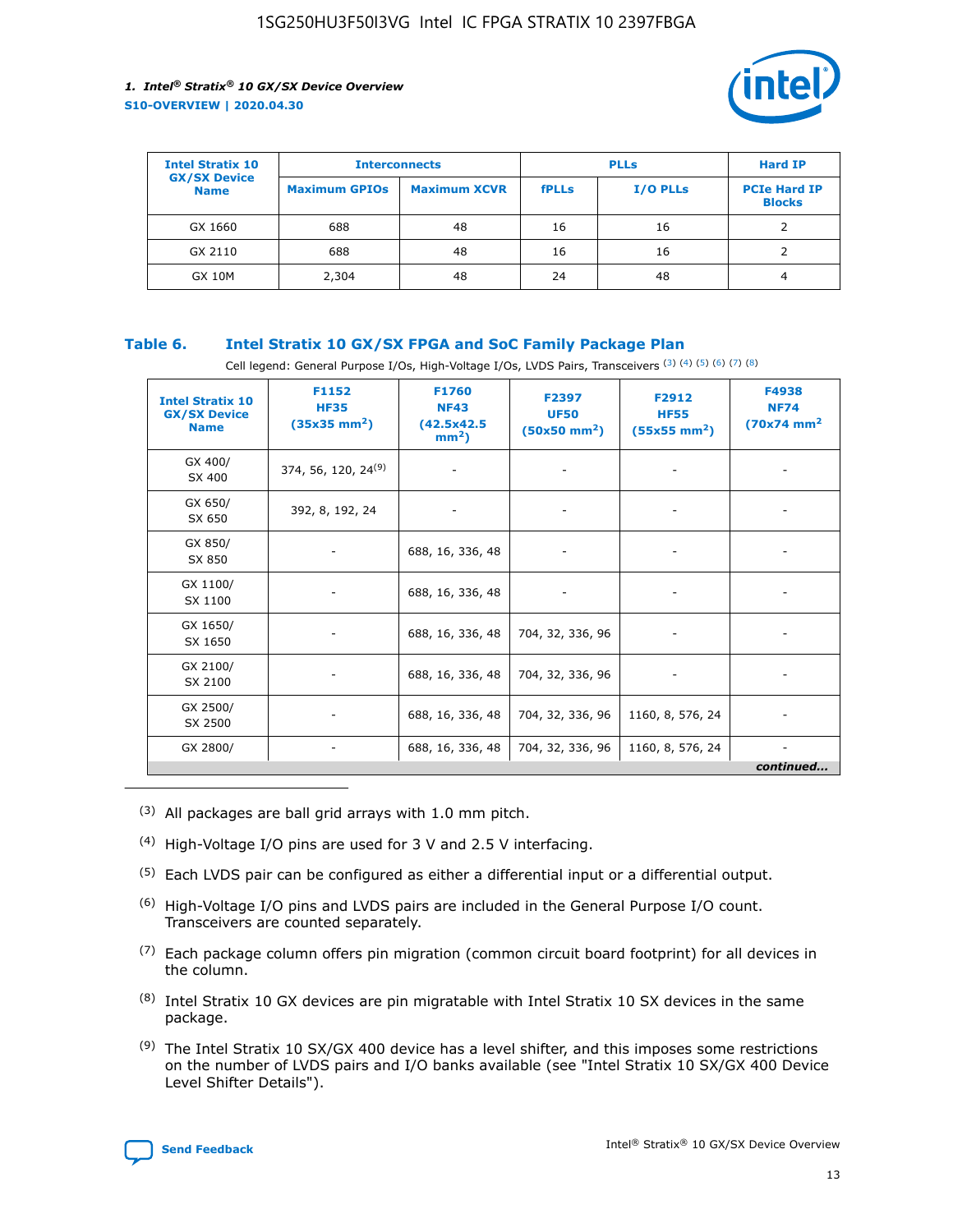

| <b>Intel Stratix 10</b><br><b>GX/SX Device</b><br><b>Name</b> | F1152<br><b>HF35</b><br>$(35x35)$ mm <sup>2</sup> ) | F1760<br><b>NF43</b><br>(42.5x42.5<br>$mm2$ ) | F2397<br><b>UF50</b><br>$(50x50 \text{ mm}^2)$ | F2912<br><b>HF55</b><br>$(55x55$ mm <sup>2</sup> ) | F4938<br><b>NF74</b><br>$(70x74)$ mm <sup>2</sup> |
|---------------------------------------------------------------|-----------------------------------------------------|-----------------------------------------------|------------------------------------------------|----------------------------------------------------|---------------------------------------------------|
| SX 2800                                                       |                                                     |                                               |                                                |                                                    |                                                   |
| GX 1660                                                       | -                                                   | 688, 16, 336, 48                              | $\overline{\phantom{a}}$                       |                                                    |                                                   |
| GX 2110                                                       |                                                     | 688, 16, 336, 48                              | $\overline{\phantom{a}}$                       |                                                    |                                                   |
| <b>GX 10M</b>                                                 | ۰                                                   |                                               |                                                |                                                    | 2304, 32, 1152,<br>48                             |





## **1.6. Intel Hyperflex Core Architecture**

Intel Stratix 10 FPGAs and SoCs are based on a core fabric featuring the new Intel Hyperflex core architecture. The Intel Hyperflex core architecture delivers 2X the clock frequency performance and up to 70% lower power compared to previous generation high-end FPGAs. Along with this performance breakthrough, the Intel Hyperflex core architecture delivers a number of advantages including:

- **Higher Throughput**—Capitalizes on 2X core clock frequency performance to obtain throughput breakthroughs
- **Improved Power Efficiency**—Uses reduced IP size, enabled by Intel Hyperflex, to consolidate designs which previously spanned multiple devices into a single device, thereby reducing power by up to 70% versus previous generation devices
- **Greater Design Functionality**—Uses faster clock frequency to reduce bus widths and reduce IP size, freeing up additional FPGA resources to add greater functionality
- **Increased Designer Productivity**—Boosts performance with less routing congestion and fewer design iterations using Hyper-Aware design tools, obtaining greater timing margin for more rapid timing closure

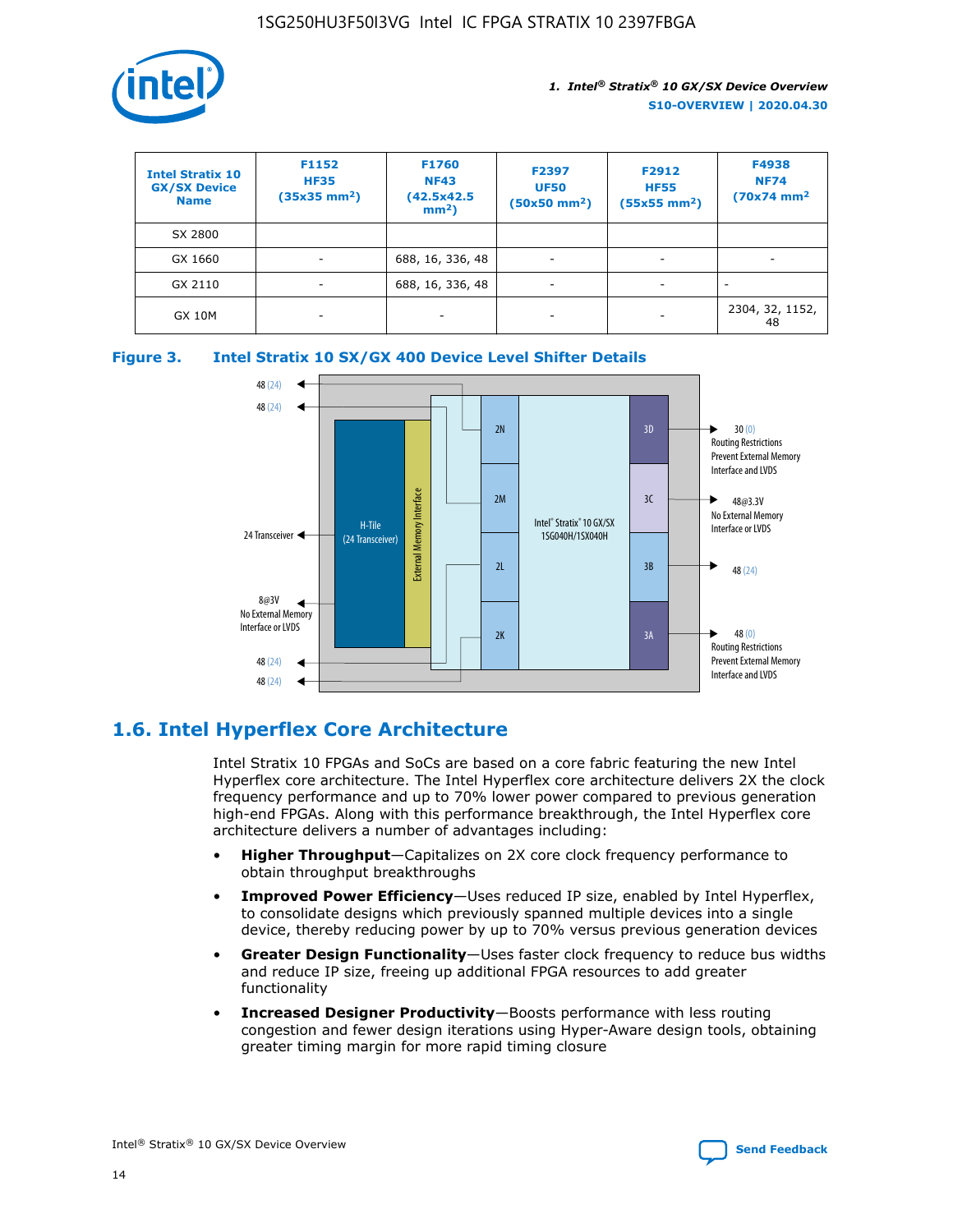

In addition to the traditional user registers found in the Adaptive Logic Modules (ALM), the Intel Hyperflex core architecture introduces additional bypassable registers everywhere throughout the fabric of the FPGA. These additional registers, called Hyper-Registers are available on every interconnect routing segment and at the inputs of all functional blocks.

#### **Figure 4. Bypassable Hyper-Register**



The Hyper-Registers enable the following key design techniques to achieve the 2X core performance increases:

- Fine grain Hyper-Retiming to eliminate critical paths
- Zero latency Hyper-Pipelining to eliminate routing delays
- Flexible Hyper-Optimization for best-in-class performance

By implementing these techniques in your design, the Hyper-Aware design tools automatically make use of the Hyper-Registers to achieve maximum core clock frequency.



## **Figure 5. Intel Hyperflex Core Architecture**

New Hyper-Registers throughout the core fabric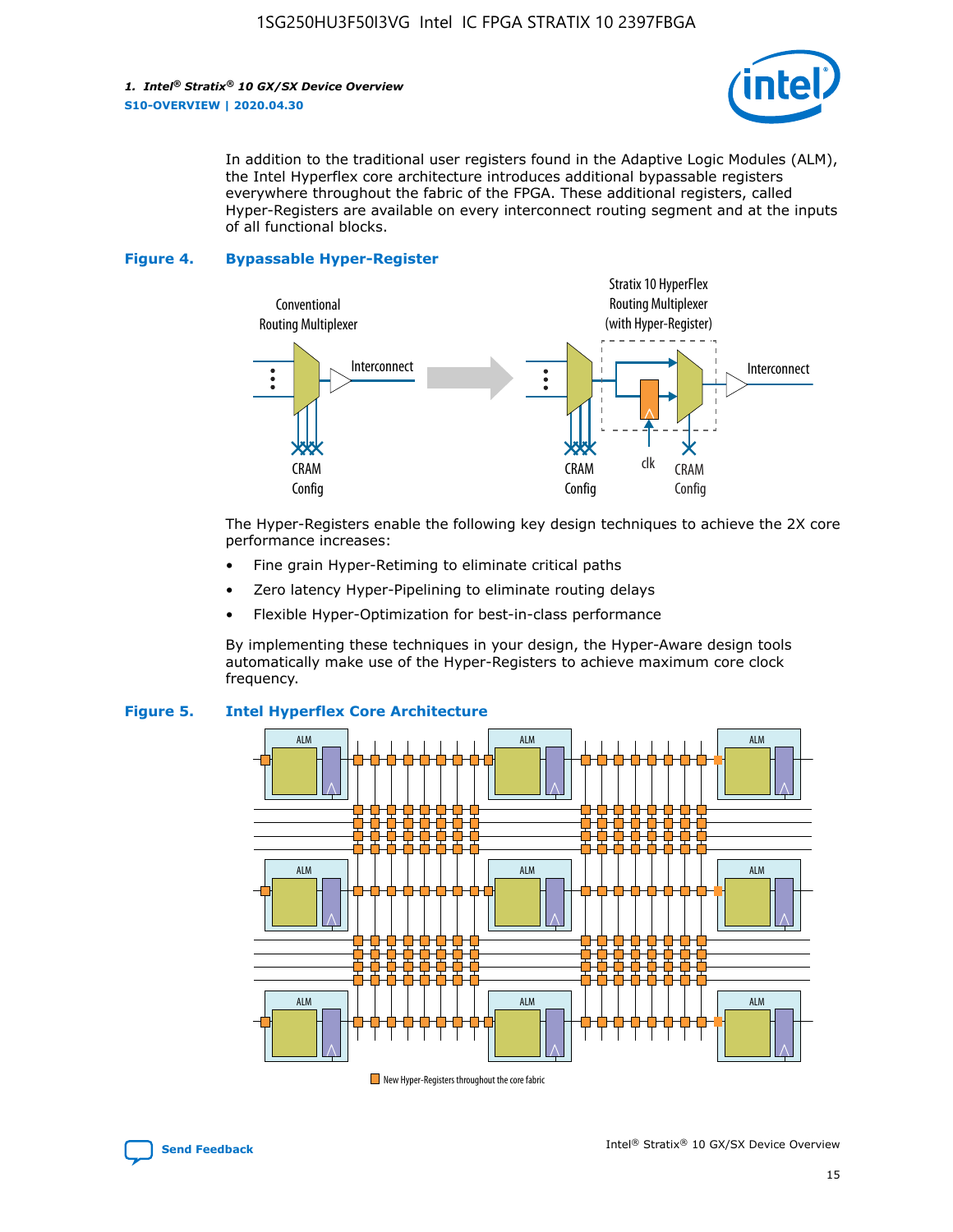

## **1.7. Heterogeneous 3D SiP Transceiver Tiles**

Intel Stratix 10 FPGAs and SoCs feature power efficient, high bandwidth, low latency transceivers. The transceivers are implemented on heterogeneous 3D System-in-Package (SiP) transceiver tiles, each containing 24 full-duplex transceiver channels. In addition to providing a high-performance transceiver solution to meet current connectivity needs, this allows for future flexibility and scalability as data rates, modulation schemes, and protocol IPs evolve.

## **Figure 6. Monolithic Core Fabric and Heterogeneous 3D SiP Transceiver Tiles**



## **Figure 7. Dual Core Fabric and Heterogeneous 3D SiP Transceiver Tiles (for the Intel Stratix 10 GX 10M Variant Only)**



Each transceiver tile contains:

- 24 full-duplex transceiver channels (PMA and PCS) $(10)$
- Reference clock distribution network
- Transmit PLLs
- High-speed clocking and bonding networks
- One instance of PCI Express hard IP

16



 $(10)$  12 full-duplex transceiver channels for the Intel Stratix 10 GX 10M variant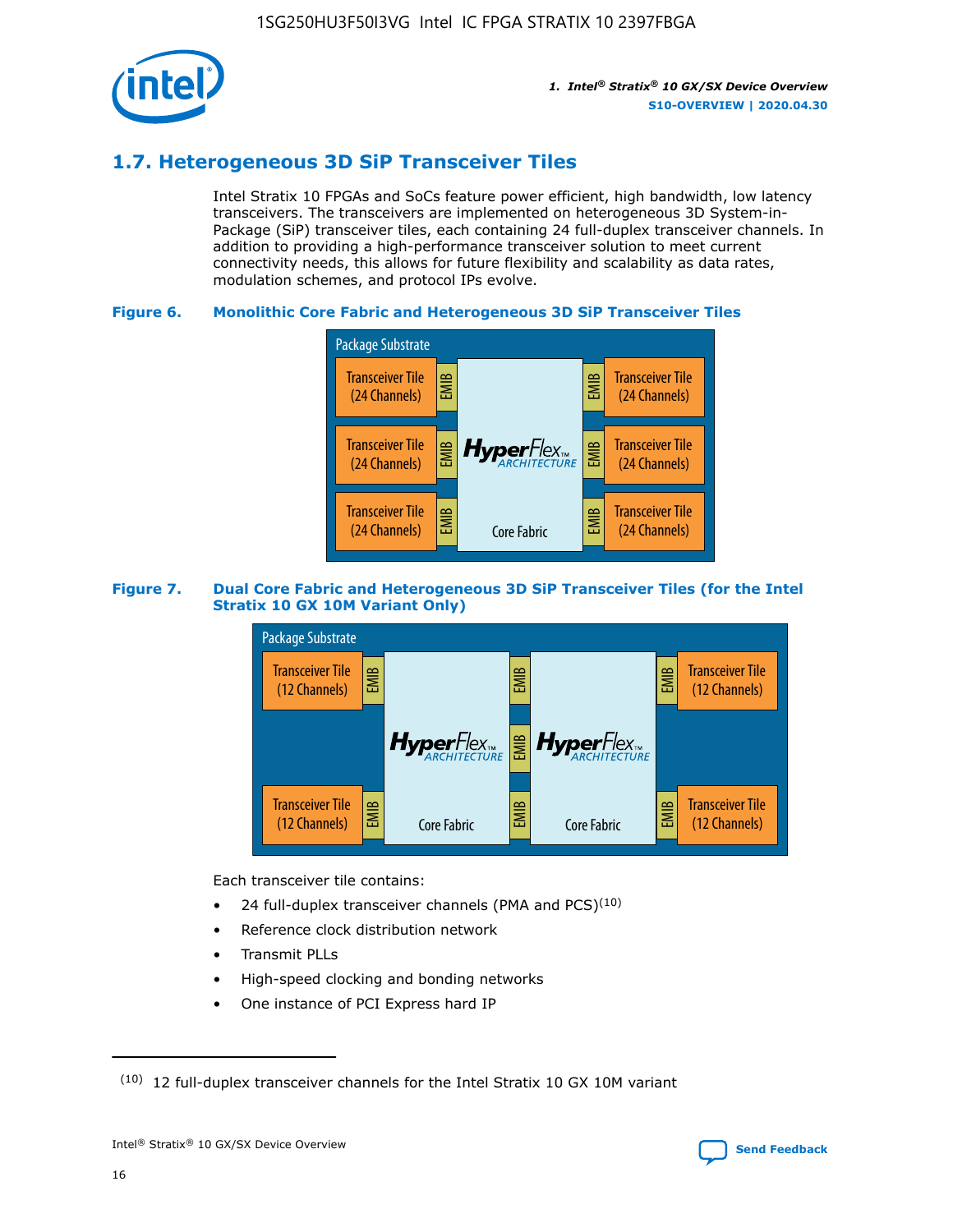



## **Figure 8. Heterogeneous 3D SiP Transceiver Tile Architecture**

## **1.8. Intel Stratix 10 Transceivers**

Intel Stratix 10 devices offer up to 96 total full-duplex transceiver channels. These channels provide continuous data rates from 1 Gbps to 28.3 Gbps for chip-to-chip, chip-to-module, and backplane applications. In each device,two thirds of the transceivers can be configured up to the maximum data rate of 28.3 Gbps to drive 100G interfaces and C form-factor pluggable CFP2/CFP4 optical modules. For longerreach backplane driving applications, advanced adaptive equalization circuits are used to equalize over 30 dB of system loss.

All transceiver channels feature a dedicated Physical Medium Attachment (PMA) and a hardened Physical Coding Sublayer (PCS).

- The PMA provides primary interfacing capabilities to physical channels.
- The PCS typically handles encoding/decoding, word alignment, and other preprocessing functions before transferring data to the FPGA core fabric.

Within each transceiver tile, the transceivers are arranged in four banks of six PMA-PCS groups. A wide variety of bonded and non-bonded data rate configurations are possible within each bank, and within each tile, using a highly configurable clock distribution network.

## **1.8.1. PMA Features**

PMA channels are comprised of transmitter (TX), receiver (RX), and high speed clocking resources.

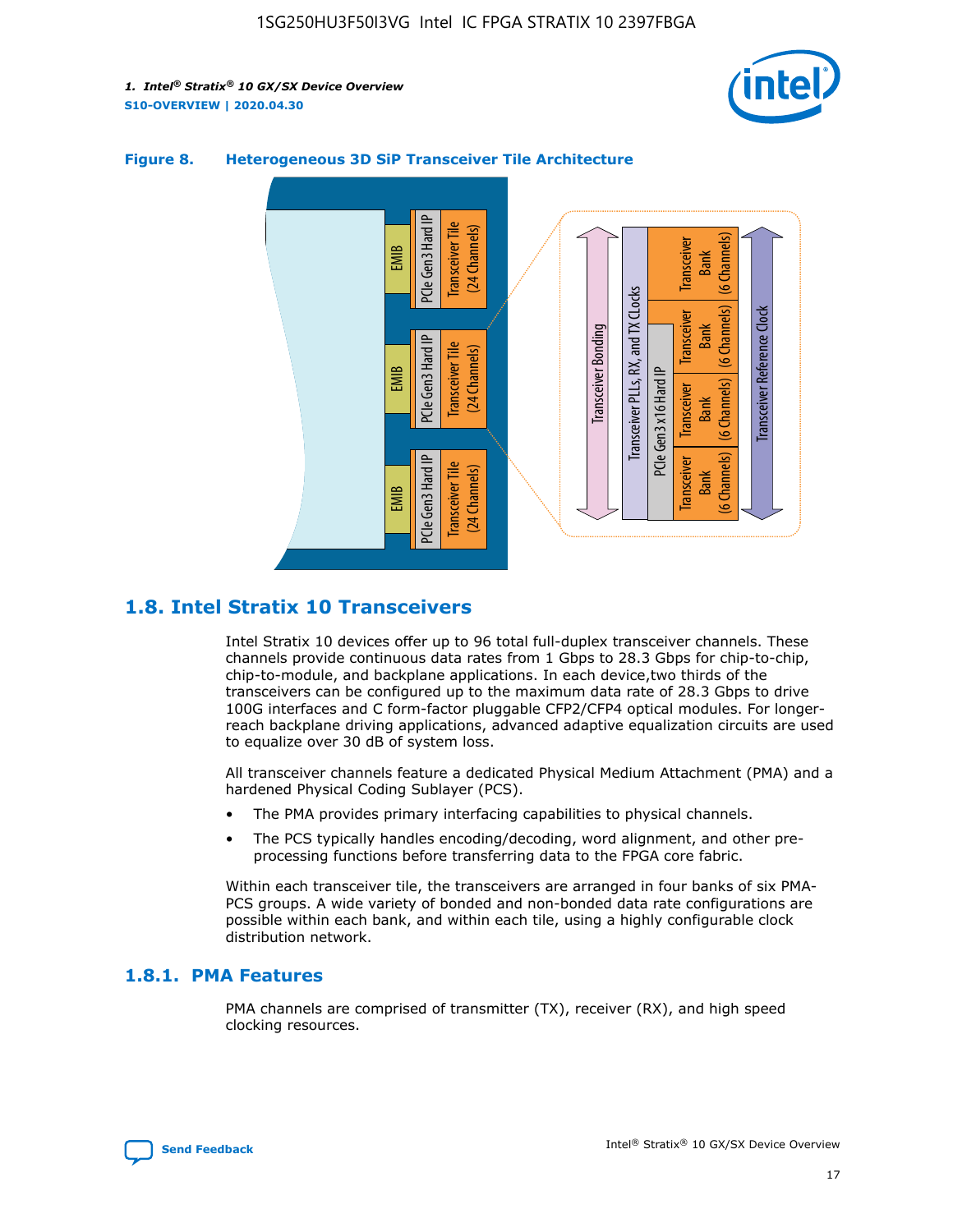

Intel Stratix 10 device features provide exceptional signal integrity at data rates up to 28.3 Gbps. Clocking options include ultra-low jitter LC tank-based (ATX) PLLs with optional fractional synthesis capability, channel PLLs operating as clock multiplier units (CMUs), and fractional synthesis PLLs (fPLLs).

- **ATX PLL**—can be configured in integer mode, or optionally, in a new fractional synthesis mode. Each ATX PLL spans the full frequency range of the supported data rate range providing a stable, flexible clock source with the lowest jitter.
- **CMU PLL**—when not being used as a transceiver, select PMA channels can be configured as channel PLLs operating as CMUs to provide an additional master clock source within the transceiver bank.
- **fPLL**—In addition, dedicated fPLLs are available with precision frequency synthesis capabilities. fPLLs can be used to synthesize multiple clock frequencies from a single reference clock source and replace multiple reference oscillators for multiprotocol and multi-rate applications.

On the receiver side, each PMA has an independent channel PLL that allows analog tracking for clock-data recovery. Each PMA also has advanced equalization circuits that compensate for transmission losses across a wide frequency spectrum.

- **Variable Gain Amplifier (VGA)**—to optimize the receiver's dynamic range
- **Continuous Time Linear Equalizer (CTLE)**—to compensate for channel losses with lowest power dissipation
- **Decision Feedback Equalizer (DFE)**—to provide additional equalization capability on backplanes even in the presence of crosstalk and reflections
- **On-Die Instrumentation (ODI)**—to provide on-chip eye monitoring capabilities (Eye Viewer). This capability helps to optimize link equalization parameters during board bring-up and supports in-system link diagnostics and equalization margin testing

## **Figure 9. Intel Stratix 10 Receiver Block Features**



All link equalization parameters feature automatic adaptation using the new Advanced Digital Adaptive Parametric Tuning (ADAPT) circuit. This circuit is used to dynamically set DFE tap weights, adjust CTLE parameters, and optimize VGA gain and threshold voltage. Finally, optimal and consistent signal integrity is ensured by using the new



Intel<sup>®</sup> Stratix<sup>®</sup> 10 GX/SX Device Overview **[Send Feedback](mailto:FPGAtechdocfeedback@intel.com?subject=Feedback%20on%20Intel%20Stratix%2010%20GX/SX%20Device%20Overview%20(S10-OVERVIEW%202020.04.30)&body=We%20appreciate%20your%20feedback.%20In%20your%20comments,%20also%20specify%20the%20page%20number%20or%20paragraph.%20Thank%20you.)** Send Feedback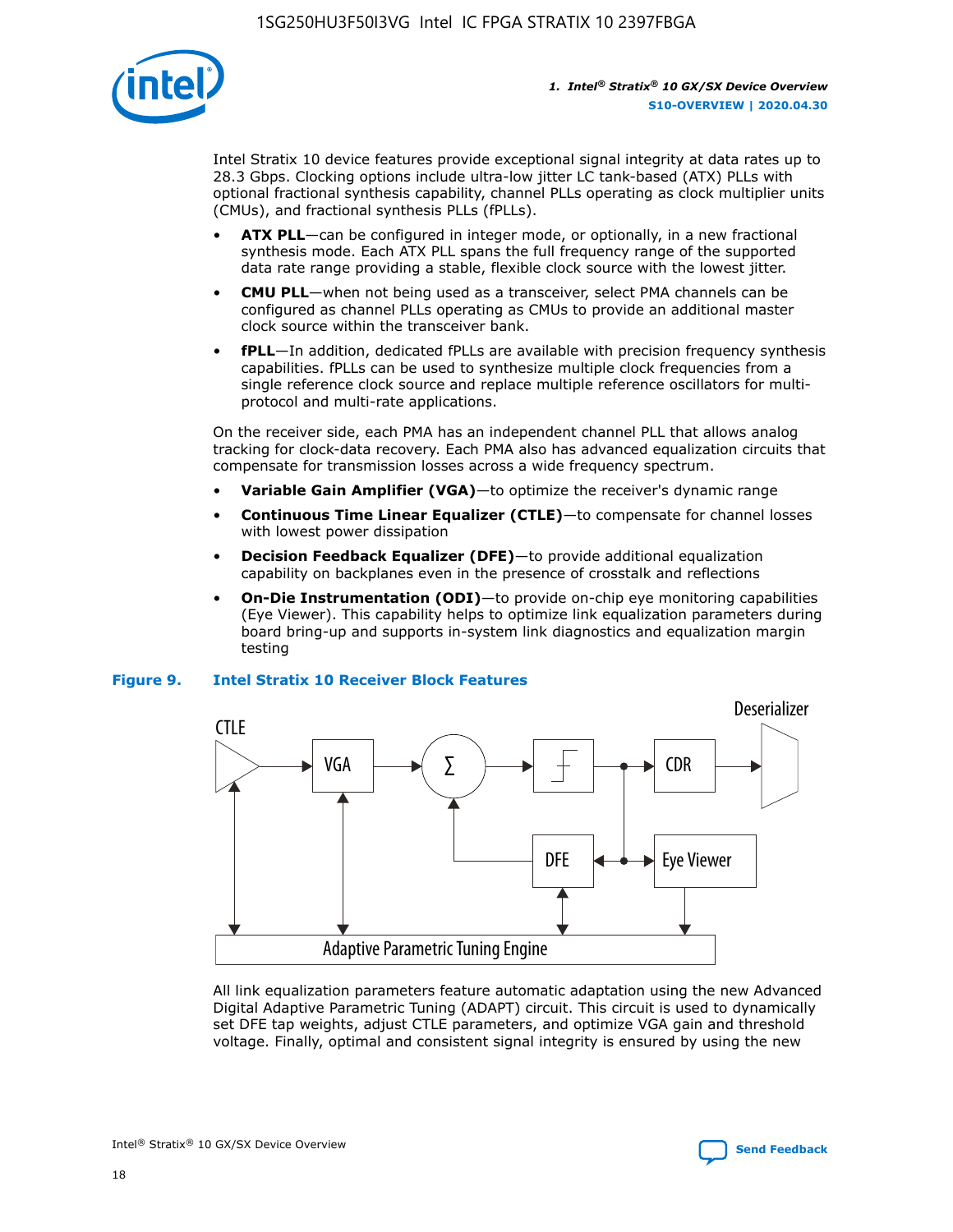

hardened Precision Signal Integrity Calibration Engine (PreSICE) to automatically calibrate all transceiver circuit blocks on power-up. This gives the most link margin and ensures robust, reliable, and error-free operation.

#### **Table 7. Transceiver PMA Features**

| <b>Feature</b>                                                       | <b>Capability</b>                                                                                                                                                                                         |
|----------------------------------------------------------------------|-----------------------------------------------------------------------------------------------------------------------------------------------------------------------------------------------------------|
| Chip-to-Chip Data Rates                                              | 1 Gbps (11) to 28.3 Gbps (Intel Stratix 10 GX/SX devices)                                                                                                                                                 |
| <b>Backplane Support</b>                                             | Drive backplanes at data rates up to 28.3 Gbps, including 10GBASE-KR compliance                                                                                                                           |
| Optical Module Support                                               | SFP+/SFP, XFP, CXP, QSFP/QSFP28, QSFPDD, CFP/CFP2/CFP4                                                                                                                                                    |
| Cable Driving Support                                                | SFP+ Direct Attach, PCI Express over cable, eSATA                                                                                                                                                         |
| <b>Transmit Pre-Emphasis</b>                                         | 5-tap transmit pre-emphasis and de-emphasis to compensate for system channel loss                                                                                                                         |
| Continuous Time Linear<br>Equalizer (CTLE)                           | Dual mode, high-gain, and high-data rate, linear receive equalization to compensate for<br>system channel loss                                                                                            |
| Decision Feedback Equalizer<br>(DFE)                                 | 15 fixed tap DFE to equalize backplane channel loss in the presence of crosstalk and noisy<br>environments                                                                                                |
| Advanced Digital Adaptive<br>Parametric Tuning (ADAPT)               | Fully digital adaptation engine to automatically adjust all link equalization parameters-<br>including CTLE, DFE, and VGA blocks-that provide optimal link margin without intervention<br>from user logic |
| Precision Signal Integrity<br>Calibration Engine (PreSICE)           | Hardened calibration controller to quickly calibrate all transceiver control parameters on<br>power-up, which provides the optimal signal integrity and jitter performance                                |
| <b>ATX Transmit PLLs</b>                                             | Low jitter ATX (inductor-capacitor) transmit PLLs with continuous tuning range to cover a<br>wide range of standard and proprietary protocols, with optional fractional frequency<br>synthesis capability |
| <b>Fractional PLLs</b>                                               | On-chip fractional frequency synthesizers to replace on-board crystal oscillators and reduce<br>system cost                                                                                               |
| Digitally Assisted Analog<br>CDR.                                    | Superior jitter tolerance with fast lock time                                                                                                                                                             |
| On-Die Instrumentation-<br>Eye Viewer and Jitter Margin<br>Tool      | Simplify board bring-up, debug, and diagnostics with non-intrusive, high-resolution eye<br>monitoring (Eye Viewer). Also inject jitter from transmitter to test link margin in system.                    |
| Dynamic Reconfiguration                                              | Allows for independent control of each transceiver channel Avalon memory-mapped<br>interface for the most transceiver flexibility.                                                                        |
| Multiple PCS-PMA and PCS-<br>Core to FPGA fabric interface<br>widths | 8, 10, 16, 20, 32, 40, or 64 bit interface widths for flexibility of deserialization width,<br>encoding, and reduced latency                                                                              |

## **1.8.2. PCS Features**

Intel Stratix 10 PMA channels interface with core logic through configurable and bypassable PCS interface layers.

The PCS contains multiple gearbox implementations to decouple the PMA and PCS interface widths. This feature provides the flexibility to implement a wide range of applications with 8, 10, 16, 20, 32, 40, or 64 bit interface width between each transceiver and the core logic.

<sup>(11)</sup> Stratix 10 transceivers can support data rates below 1 Gbps with over sampling.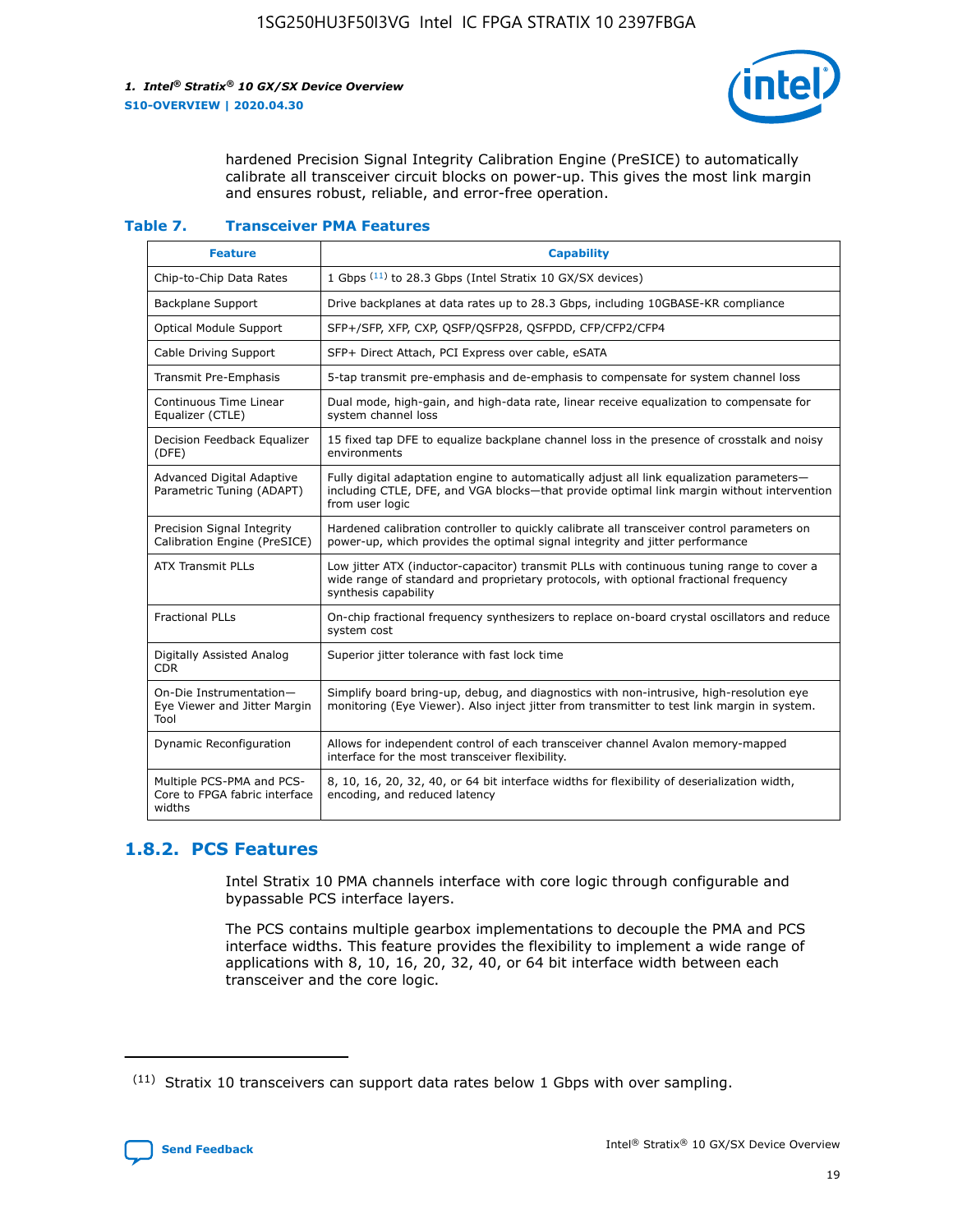

The PCS also contains hard IP to support a variety of standard and proprietary protocols across a wide range of data rates and encoding schemes. The Standard PCS mode provides support for 8B/10B encoded applications up to 12.5 Gbps. The Enhanced PCS mode supports 64B/66B and 64B/67B encoded applications up to 17.4 Gbps. The enhanced PCS mode also includes an integrated 10GBASE-KR/40GBASE-KR4 Forward Error Correction (FEC) circuit. For highly customized implementations, a PCS Direct mode provides an interface up to 64 bits wide to allow for custom encoding and support for data rates up to 28.3 Gbps.

For more information about the PCS-Core interface or the double rate transfer mode, refer to the *Intel Stratix 10 L- and H-Tile Transceiver PHY User Guide*, and the *Intel Stratix 10 E-Tile Transceiver PHY User Guide*.

| <b>PCS Protocol</b><br><b>Support</b>           | <b>Data Rate (Gbps)</b> | <b>Transmitter Data Path</b>                                                                                                                                              | <b>Receiver Data Path</b>                                                                                                                                                                                      |
|-------------------------------------------------|-------------------------|---------------------------------------------------------------------------------------------------------------------------------------------------------------------------|----------------------------------------------------------------------------------------------------------------------------------------------------------------------------------------------------------------|
| Standard PCS                                    | 1 to 12.5               | Phase compensation FIFO, byte<br>serializer, 8B/10B encoder, bit-slipper,<br>channel bonding                                                                              | Rate match FIFO, word-aligner, 8B/10B<br>decoder, byte deserializer, byte<br>ordering                                                                                                                          |
| PCI Express<br>Gen1/Gen2 x1,<br>x2, x4, x8, x16 | $2.5$ and $5.0$         | Same as Standard PCS plus PIPE 2.0<br>interface to core                                                                                                                   | Same as Standard PCS plus PIPE 2.0<br>interface to core                                                                                                                                                        |
| PCI Express Gen3<br>x1, x2, x4, x8,<br>x16      | 8.0                     | Phase compensation FIFO, byte<br>serializer, encoder, scrambler, bit-<br>slipper, gear box, channel bonding, and<br>PIPE 3.0 interface to core, auto speed<br>negotiation | Rate match FIFO (0-600 ppm mode),<br>word-aligner, decoder, descrambler,<br>phase compensation FIFO, block sync,<br>byte deserializer, byte ordering, PIPE<br>3.0 interface to core, auto speed<br>negotiation |
| CPRI                                            | 0.6144 to 9.8           | Same as Standard PCS plus<br>deterministic latency serialization                                                                                                          | Same as Standard PCS plus<br>deterministic latency deserialization                                                                                                                                             |
| <b>Enhanced PCS</b>                             | 2.5 to 17.4             | FIFO, channel bonding, bit-slipper, and<br>gear box                                                                                                                       | FIFO, block sync, bit-slipper, and gear<br>box                                                                                                                                                                 |
| 10GBASE-R                                       | 10.3125                 | FIFO, 64B/66B encoder, scrambler,<br>FEC, and gear box                                                                                                                    | FIFO, 64B/66B decoder, descrambler,<br>block sync, FEC, and gear box                                                                                                                                           |
| Interlaken                                      | 4.9 to 17.4             | FIFO, channel bonding, frame<br>generator, CRC-32 generator,<br>scrambler, disparity generator, bit-<br>slipper, and gear box                                             | FIFO, CRC-32 checker, frame sync,<br>descrambler, disparity checker, block<br>sync, and gear box                                                                                                               |
| SFI-S/SFI-5.2                                   | 11.3                    | FIFO, channel bonding, bit-slipper, and<br>gear box                                                                                                                       | FIFO, bit-slipper, and gear box                                                                                                                                                                                |
| <b>IEEE 1588</b>                                | 1.25 to 10.3125         | FIFO (fixed latency), 64B/66B encoder,<br>scrambler, and gear box                                                                                                         | FIFO (fixed latency), 64B/66B decoder,<br>descrambler, block sync, and gear box                                                                                                                                |
| SDI                                             | up to 12.5              | FIFO and gear box                                                                                                                                                         | FIFO, bit-slipper, and gear box                                                                                                                                                                                |
| GigE                                            | 1.25                    | Same as Standard PCS plus GigE state<br>machine                                                                                                                           | Same as Standard PCS plus GigE state<br>machine                                                                                                                                                                |
| <b>PCS Direct</b>                               | up to 28.3              | Custom                                                                                                                                                                    | Custom                                                                                                                                                                                                         |

## **Table 8. Transceiver PCS Features**

#### **Related Information**

[Intel Stratix 10 L- and H-Tile Transceiver PHY User Guide](https://www.altera.com/documentation/wry1479165198810.html)

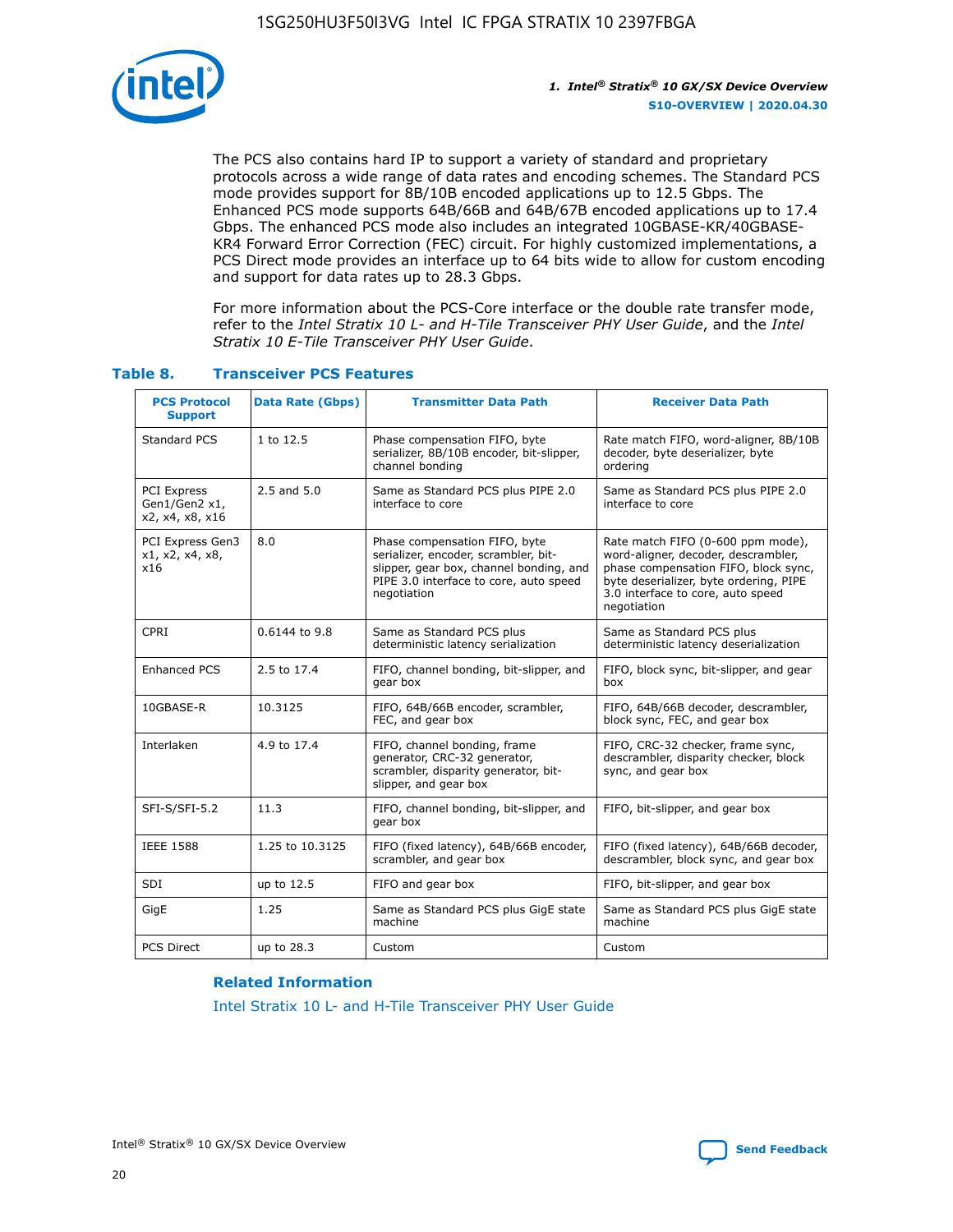

## **1.9. PCI Express Gen1/Gen2/Gen3 Hard IP**

Intel Stratix 10 devices contain embedded PCI Express hard IP designed for performance, ease-of-use, increased functionality, and designer productivity.

The PCI Express hard IP consists of the PHY, Data Link, and Transaction layers. It also supports PCI Express Gen1/Gen2/Gen3 end point and root port, in x1/x2/x4/x8/x16 lane configurations. The PCI Express hard IP is capable of operating independently from the core logic (autonomous mode). This feature allows the PCI Express link to power up and complete link training in less than 100 ms, while the rest of the device is still in the process of being configured. The hard IP also provides added functionality, which makes it easier to support emerging features such as Single Root I/O Virtualization (SR-IOV) and optional protocol extensions.

The PCI Express hard IP has improved end-to-end data path protection using Error Checking and Correction (ECC). In addition, the hard IP supports configuration of the device via protocol (CvP) across the PCI Express bus at Gen1/Gen2/Gen3 rates.

## **1.10. Interlaken PCS Hard IP**

Intel Stratix 10 devices have integrated Interlaken PCS hard IP supporting rates up to 17.4 Gbps per lane.

The Interlaken PCS hard IP is based on the proven functionality of the PCS developed for Intel's previous generation FPGAs, which has demonstrated interoperability with Interlaken ASSP vendors and third-party IP suppliers. The Interlaken PCS hard IP is present in every transceiver channel in Intel Stratix 10 devices.

## **1.11. 10G Ethernet Hard IP**

Intel Stratix 10 devices include IEEE 802.3 10-Gbps Ethernet (10GbE) compliant 10GBASE-R PCS and PMA hard IP. The scalable 10GbE hard IP supports multiple independent 10GbE ports while using a single PLL for all the 10GBASE-R PCS instantiations, which saves on core logic resources and clock networks.

The integrated serial transceivers simplify multi-port 10GbE systems compared to 10 GbE Attachment Unit Interface (XAUI) interfaces that require an external XAUI-to-10G PHY. Furthermore, the integrated transceivers incorporate signal conditioning circuits, which enable direct connection to standard 10G XFP and SFP+ pluggable optical modules. The transceivers also support backplane Ethernet applications and include a hard 10GBASE-KR/40GBASE-KR4 Forward Error Correction (FEC) circuit that can be used for both 10G and 40G applications. The integrated 10G Ethernet hard IP and 10G transceivers save external PHY cost, board space and system power. The 10G Ethernet PCS hard IP and 10GBASE-KR FEC are present in every transceiver channel.

## **1.12. External Memory and General Purpose I/O**

Intel Stratix 10 devices offer substantial external memory bandwidth, with up to ten 72 bit wide DDR4 memory interfaces running at up to 2666 Mbps. For external memory interface and LVDS restrictions, see [AN 906: Intel Stratix 10 GX 400, SX 400,](https://www.intel.com/content/www/us/en/programmable/documentation/sjf1574667190623.html#bft1574667627484) [and TX 400 Routing and Designing Floorplan Guidelines.](https://www.intel.com/content/www/us/en/programmable/documentation/sjf1574667190623.html#bft1574667627484)

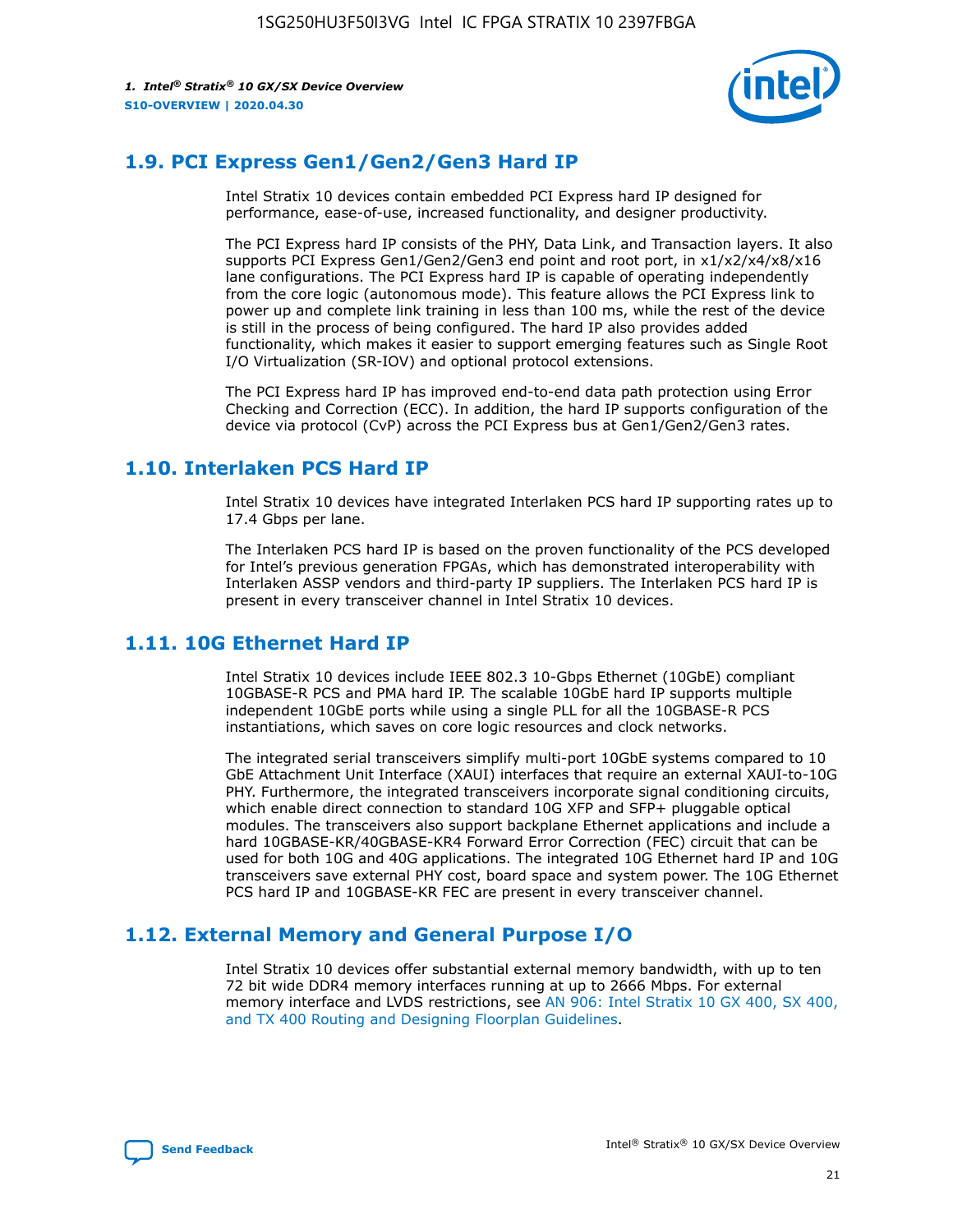

This bandwidth is provided along with the ease of design, lower power, and resource efficiencies of hardened high-performance memory controllers. The external memory interfaces can be configured up to a maximum width of 144 bits when using either hard or soft memory controllers.

## **Figure 10. Hard Memory Controller**



Each I/O bank contains 48 general purpose I/Os and a high-efficiency hard memory controller capable of supporting many different memory types, each with different performance capabilities. The hard memory controller is also capable of being bypassed and replaced by a soft controller implemented in user logic. The I/Os each have a hardened double data rate (DDR) read/write path (PHY) capable of performing key memory interface functionality such as:

- Read/write leveling
- FIFO buffering to lower latency and improve margin
- Timing calibration
- On-chip termination

The timing calibration is aided by the inclusion of hard microcontrollers based on Intel's Nios® II technology, specifically tailored to control the calibration of multiple memory interfaces. This calibration allows the Intel Stratix 10 device to compensate for any changes in process, voltage, or temperature either within the Intel Stratix 10 device itself, or within the external memory device. The advanced calibration algorithms ensure maximum bandwidth and robust timing margin across all operating conditions.

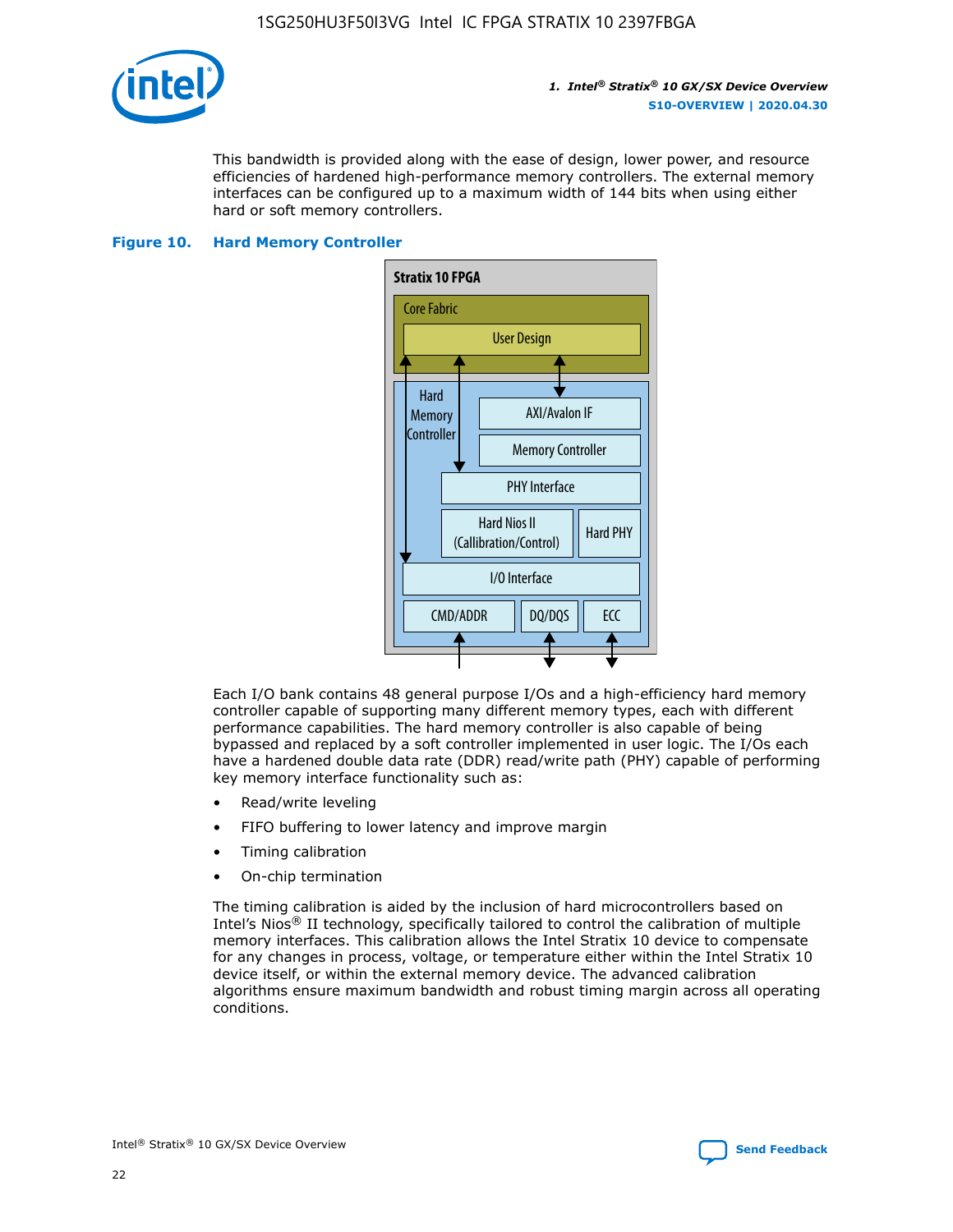

#### **Table 9. External Memory Interface Performance**

The listed speeds are for the 1-rank case.

| <b>Interface</b> | <b>Controller Type</b> | <b>Performance</b><br>(maximum rate possible) |
|------------------|------------------------|-----------------------------------------------|
| DDR4             | Hard                   | 2666 Mbps                                     |
| DDR <sub>3</sub> | Hard                   | 2133 Mbps                                     |
| QDRII+           | Soft                   | 1,100 Mtps                                    |
| QDRII+ Xtreme    | Soft                   | 1,266 Mtps                                    |
| <b>ODRIV</b>     | Soft                   | 2,133 Mtps                                    |
| RLDRAM III       | Soft                   | 2400 Mbps                                     |
| <b>RLDRAM II</b> | Soft                   | 533 Mbps                                      |

In addition to parallel memory interfaces, Intel Stratix 10 devices support serial memory technologies such as the Hybrid Memory Cube (HMC). The HMC is supported by the Intel Stratix 10 high-speed serial transceivers, which connect up to four HMC links, with each link running at data rates of 15 Gbps (HMC short reach specification).

Intel Stratix 10 devices also feature general purpose I/Os capable of supporting a wide range of single-ended and differential I/O interfaces. LVDS rates up to 1.6 Gbps are supported, with each pair of pins having both a differential driver and a differential input buffer. This enables configurable direction for each LVDS pair.

## **1.13. Adaptive Logic Module (ALM)**

Intel Stratix 10 devices use a similar adaptive logic module (ALM) as the previous generation Intel Arria 10 and Stratix V FPGAs, allowing for efficient implementation of logic functions and easy conversion of IP between the devices.

The ALM block diagram shown in the following figure has eight inputs with a fracturable look-up table (LUT), two dedicated embedded adders, and four dedicated registers.

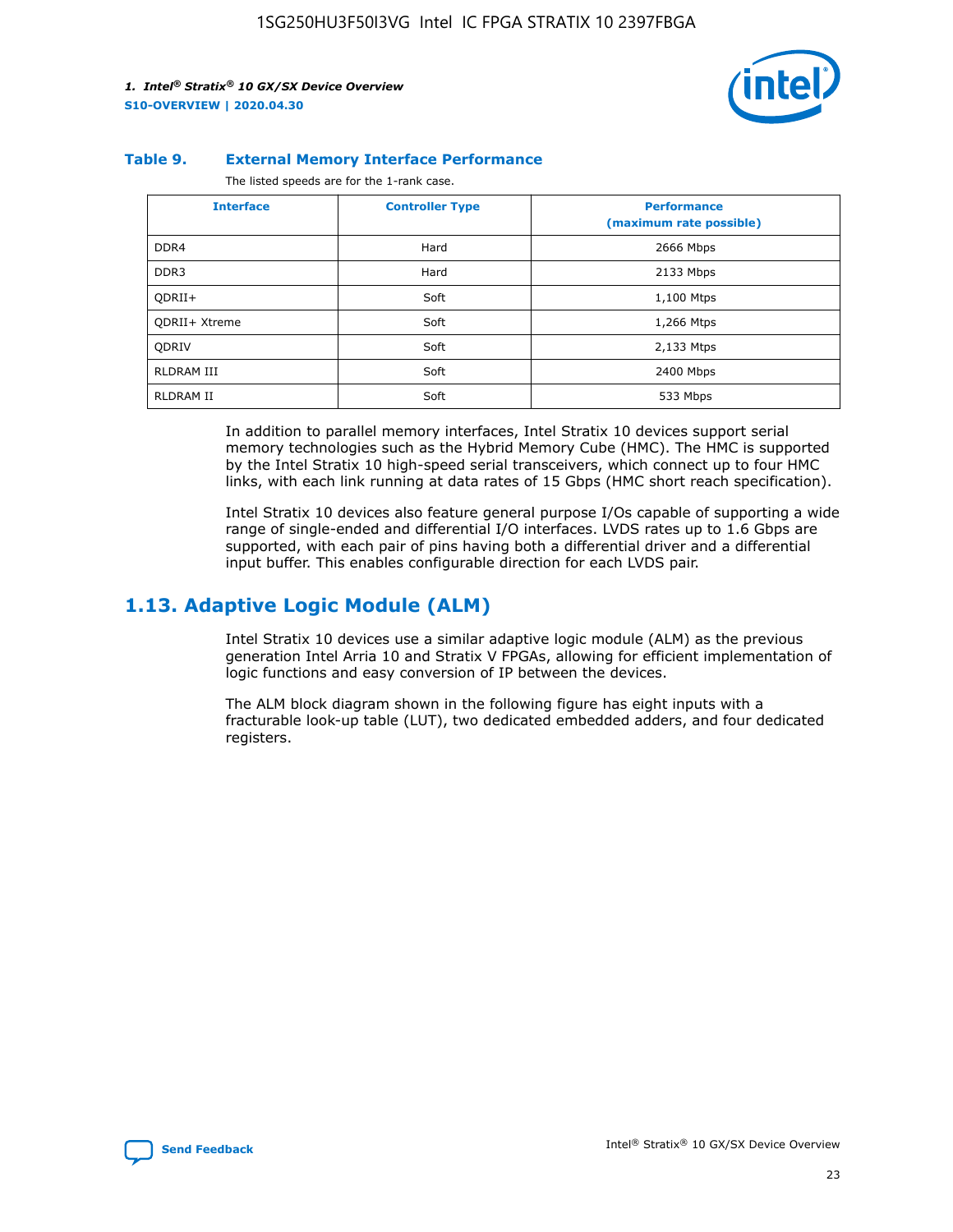

## **Figure 11. Intel Stratix 10 FPGA and SoC ALM Block Diagram**



Key features and capabilities of the ALM include:

- High register count with 4 registers per 8-input fracturable LUT, operating in conjunction with the new Intel Hyperflex architecture, enables Intel Stratix 10 devices to maximize core performance at very high core logic utilization
- Implements select 7-input logic functions, all 6-input logic functions, and two independent functions consisting of smaller LUT sizes (such as two independent 4 input LUTs) to optimize core logic utilization

The Intel Quartus Prime software takes advantage of the ALM logic structure to deliver the highest performance, optimal logic utilization, and lowest compile times. The Intel Quartus Prime software simplifies design reuse as it automatically maps legacy designs into the Intel Stratix 10 ALM architecture.

## **1.14. Core Clocking**

Core clocking in Intel Stratix 10 devices makes use of programmable clock tree synthesis.

This technique uses dedicated clock tree routing and switching circuits, and allows the Intel Quartus Prime software to create the exact clock trees required for your design. Clock tree synthesis minimizes clock tree insertion delay, reduces dynamic power dissipation in the clock tree and allows greater clocking flexibility in the core while still maintaining backwards compatibility with legacy global and regional clocking schemes.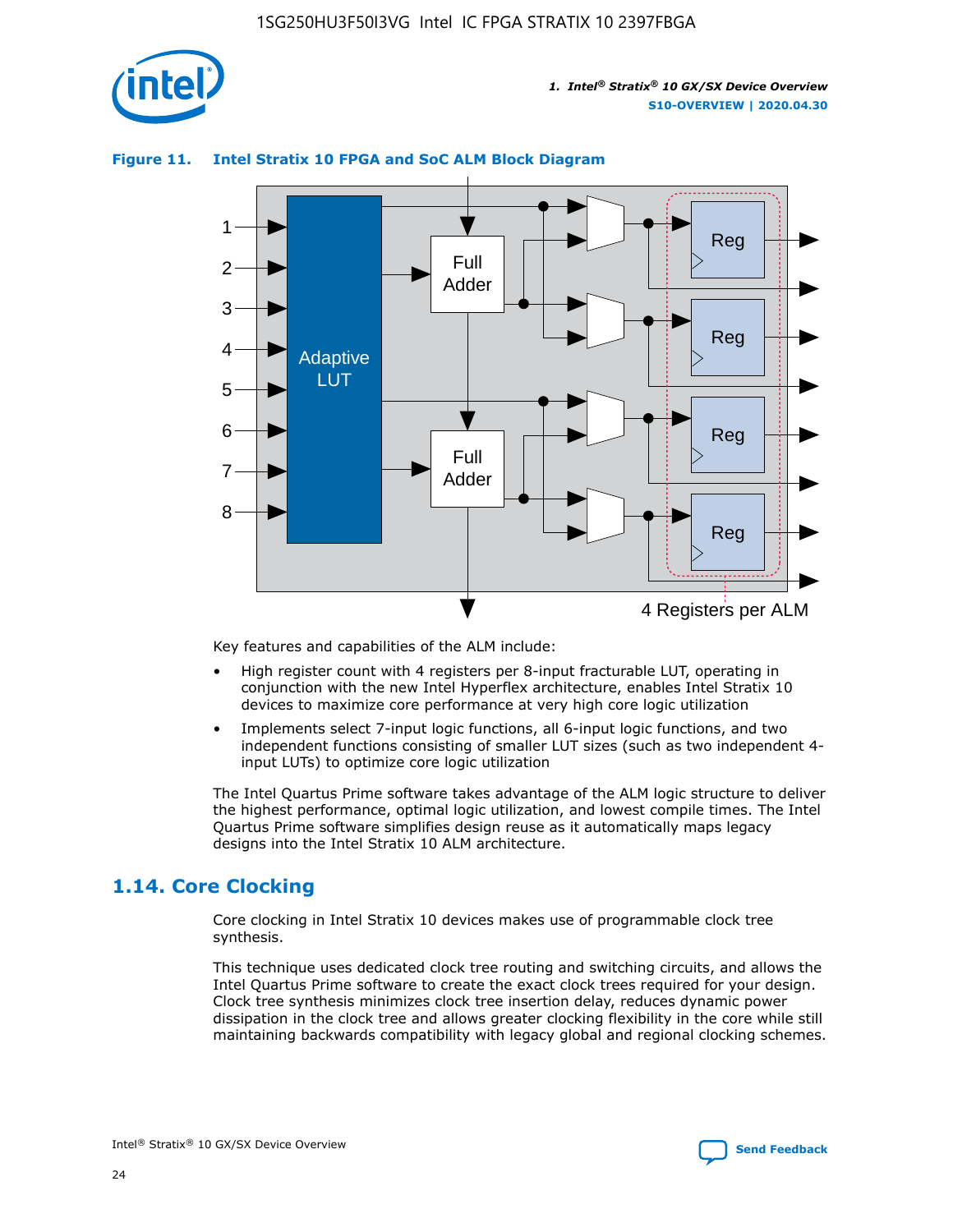

The core clock network in Intel Stratix 10 devices supports the new Intel Hyperflex core architecture at clock rates up to 1 GHz. It also supports the hard memory controllers up to 2666 Mbps with a quarter rate transfer to the core. The core clock network is supported by dedicated clock input pins, fractional clock synthesis PLLs, and integer I/O PLLs.

## **1.15. Fractional Synthesis PLLs and I/O PLLs**

Intel Stratix 10 devices have up to 32 fractional synthesis PLLs (fPLL) available for use with transceivers or in the core fabric.

The fPLLs are located in the 3D SiP transceiver L-tiles and H-tiles, eight per tile, adjacent to the transceiver channels. The fPLLs can be used to reduce both the number of oscillators required on the board and the number of clock pins required, by synthesizing multiple clock frequencies from a single reference clock source. In addition to synthesizing reference clock frequencies for the transceiver transmit PLLs, the fPLLs can also be used directly for transmit clocking. Each fPLL can be independently configured for conventional integer mode, or enhanced fractional synthesis mode with third-order delta-sigma modulation.

In addition to the fPLLs, Intel Stratix 10 devices contain up to 24 integer I/O PLLs (IOPLLs) available for general purpose use in the core fabric and for simplifying the design of external memory interfaces and high-speed LVDS interfaces. The IOPLLs are located in each bank of 48 general purpose I/O, 1 per I/O bank, adjacent to the hard memory controllers and LVDS SerDes in each I/O bank. This makes it easier to close timing because the IOPLLs are tightly coupled with the I/Os that need to use them. The IOPLLs can be used for general purpose applications in the core such as clock network delay compensation and zero-delay clock buffering.

## **1.16. Internal Embedded Memory**

Intel Stratix 10 devices contain two types of embedded memory blocks: M20K (20 Kb) and MLAB (640 bit).

The M20K and MLAB blocks are familiar block sizes carried over from previous Intel device families. The MLAB blocks are ideal for wide and shallow memories, while the M20K blocks are intended to support larger memory configurations and include hard ECC. Both M20K and MLAB embedded memory blocks can be configured as a singleport or dual-port RAM, FIFO, ROM, or shift register. These memory blocks are highly flexible and support a number of memory configurations as shown in Table 10 on page 25.

#### **Table 10. Internal Embedded Memory Block Configurations**

| MLAB (640 bits)                                                | <b>M20K (20 Kb)</b>                                                                    |
|----------------------------------------------------------------|----------------------------------------------------------------------------------------|
| $64 \times 10$ (supported through emulation)<br>$32 \times 20$ | $2K \times 10$ (or $x8$ )<br>$1K \times 20$ (or $x16$ )<br>$512 \times 40$ (or $x32$ ) |

## **1.17. Variable Precision DSP Block**

The Intel Stratix 10 DSP blocks are based upon the Variable Precision DSP Architecture used in Intel's previous generation devices. They feature hard fixed point and IEEE 754 compliant floating point capability.

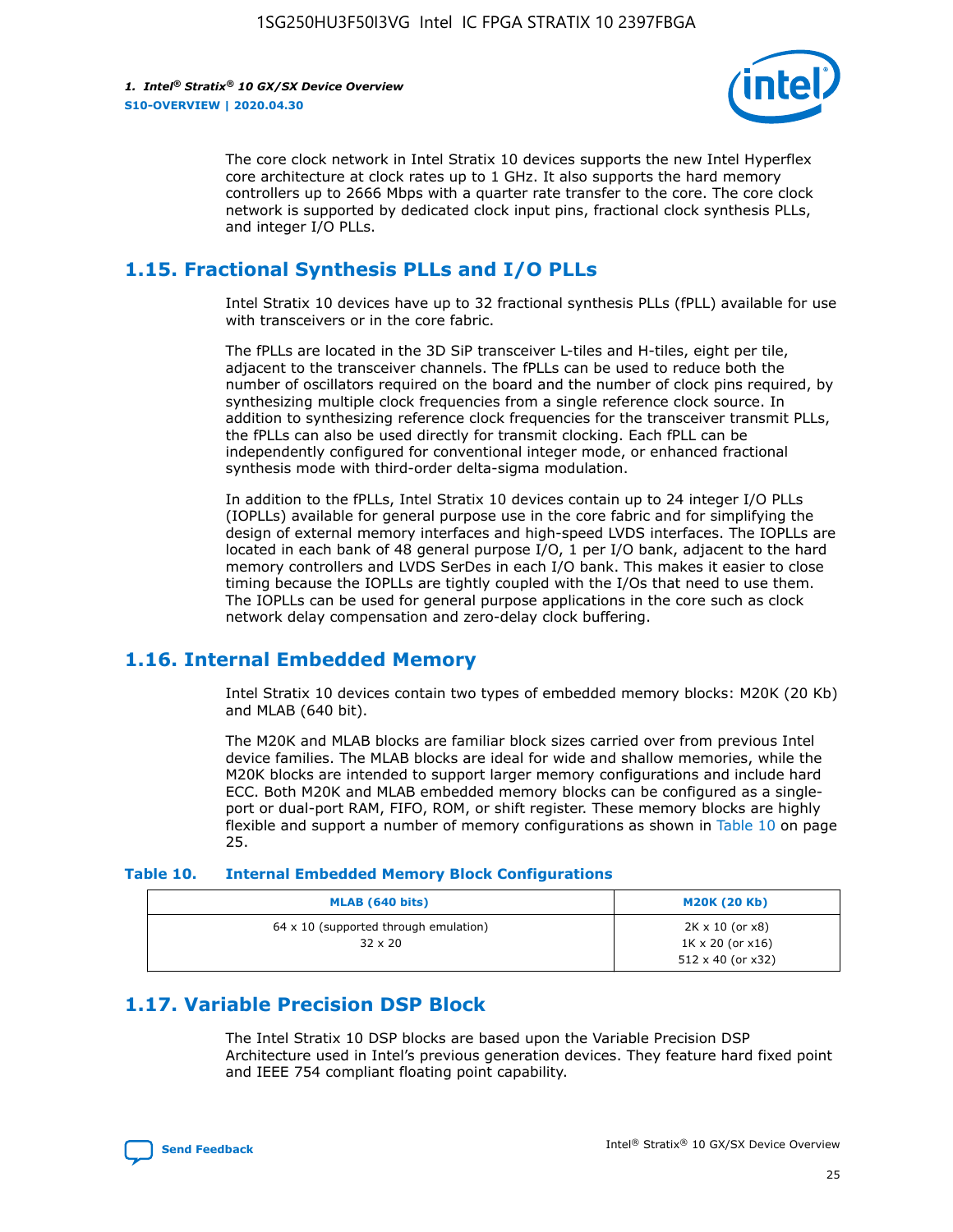

The DSP blocks can be configured to support signal processing with precision ranging from 18x19 up to 54x54. A pipeline register has been added to increase the maximum operating frequency of the DSP block and reduce power consumption.





#### **Figure 13. DSP Block: High Precision Fixed Point Mode**

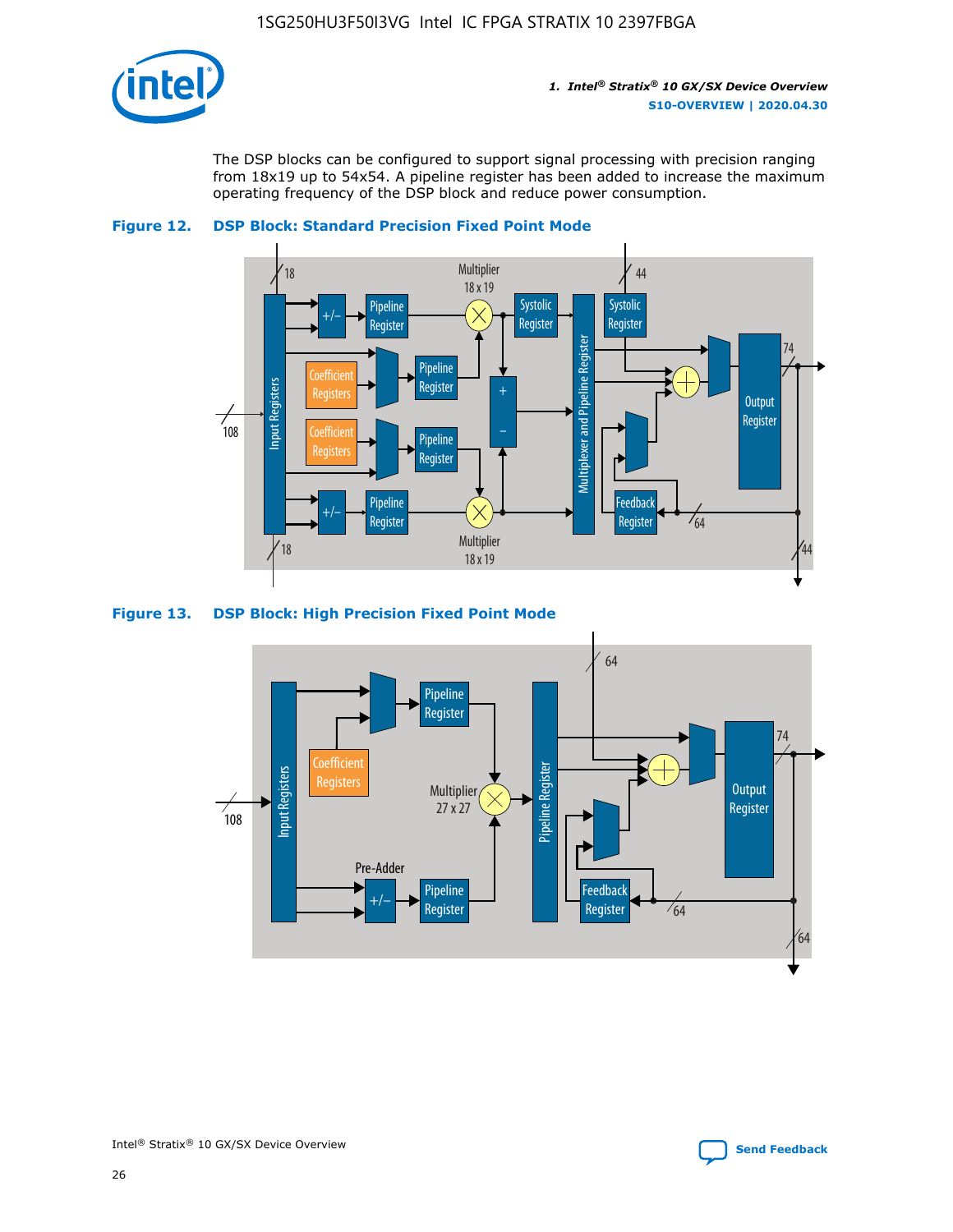



## **Figure 14. DSP Block: Single Precision Floating Point Mode**

Each DSP block can be independently configured at compile time as either dual 18x19 or a single 27x27 multiply accumulate. With a dedicated 64 bit cascade bus, multiple variable precision DSP blocks can be cascaded to implement even higher precision DSP functions efficiently.

In floating point mode, each DSP block provides one single precision floating point multiplier and adder. Floating point additions, multiplications, mult-adds and multaccumulates are supported.

The following table shows how different precisions are accommodated within a DSP block, or by utilizing multiple blocks.

| <b>Multiplier Size</b>             | <b>DSP Block Resources</b>                                                               | <b>Expected Usage</b>           |
|------------------------------------|------------------------------------------------------------------------------------------|---------------------------------|
| $18x19$ bits                       | 1/2 of Variable Precision DSP Block                                                      | Medium precision fixed point    |
| 27x27 bits                         | 1 Variable Precision DSP Block                                                           | High precision fixed point      |
| $19x36$ bits                       | 1 Variable Precision DSP Block with external<br>adder                                    | Fixed point FFTs                |
| 36x36 bits                         | 2 Variable Precision DSP Blocks with external<br>adder                                   | Very high precision fixed point |
| 54x54 bits                         | 4 Variable Precision DSP Blocks with external<br>adder                                   | Double Precision floating point |
| Single Precision<br>floating point | 1 Single Precision floating point adder, 1 Single<br>Precision floating point multiplier | Floating point                  |

#### **Table 11. Variable Precision DSP Block Configurations**

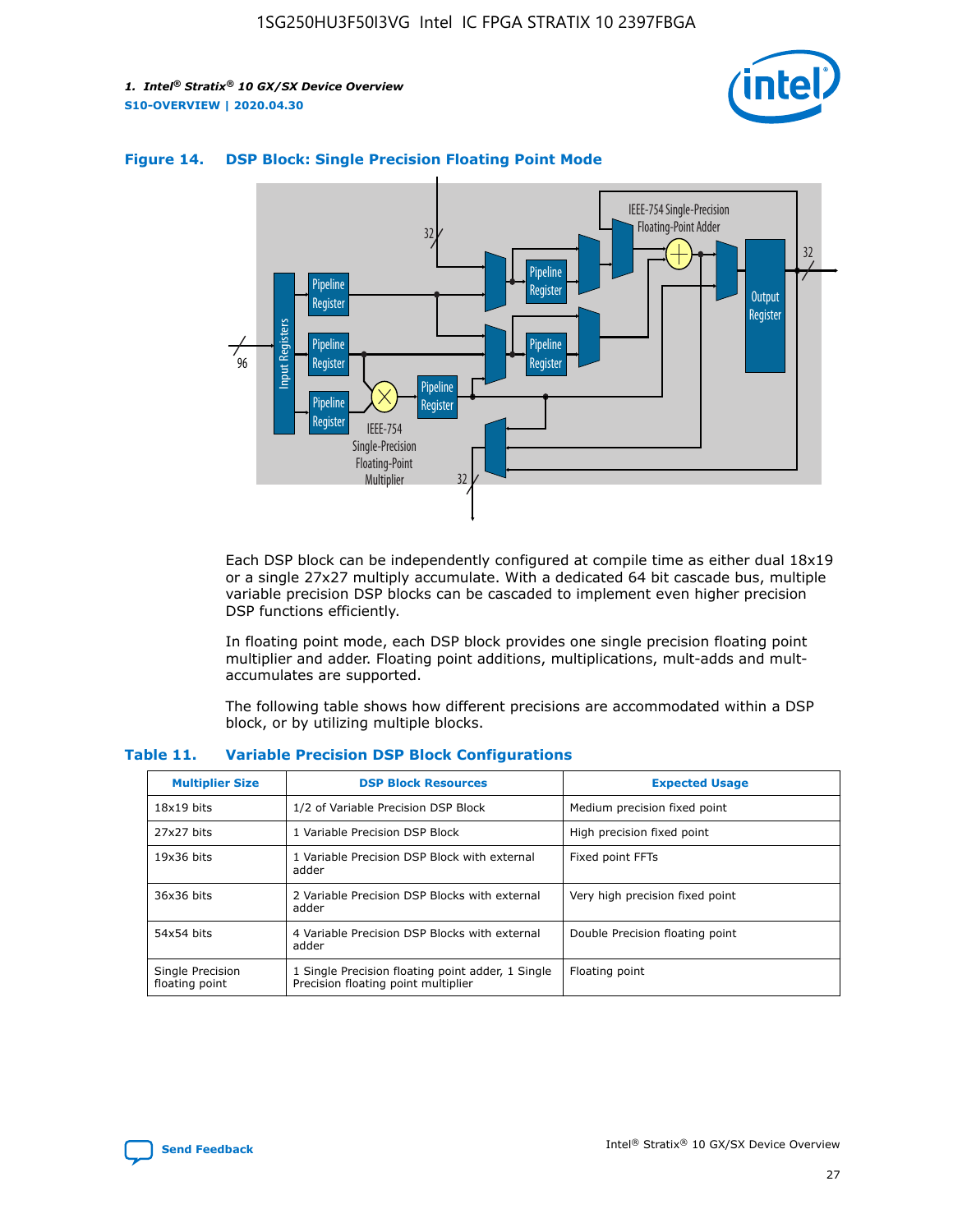

Complex multiplication is very common in DSP algorithms. One of the most popular applications of complex multipliers is the FFT algorithm. This algorithm has the characteristic of increasing precision requirements on only one side of the multiplier. The Variable Precision DSP block supports the FFT algorithm with proportional increase in DSP resources as the precision grows.

## **Table 12. Complex Multiplication With Variable Precision DSP Block**

| <b>Complex Multiplier</b><br><b>Size</b> | <b>DSP Block Resources</b>      | <b>FFT Usage</b>       |
|------------------------------------------|---------------------------------|------------------------|
| $18x19$ bits                             | 2 Variable Precision DSP Blocks | Resource optimized FFT |
| $27x27$ bits                             | 4 Variable Precision DSP Blocks | Highest precision FFT  |

For FFT applications with high dynamic range requirements, the Intel FFT IP Core offers an option of single precision floating point implementation with resource usage and performance similar to high precision fixed point implementations.

Other features of the DSP block include:

- Hard 18 bit and 25 bit pre-adders
- Hard floating point multipliers and adders
- 64 bit dual accumulator (for separate I, Q product accumulations)
- Cascaded output adder chains for 18 and 27 bit FIR filters
- Embedded coefficient registers for 18 and 27 bit coefficients
- Fully independent multiplier outputs
- Inferability using HDL templates supplied by the Intel Quartus Prime software for most modes

The Variable Precision DSP block is ideal to support the growing trend towards higher bit precision in high performance DSP applications. At the same time, it can efficiently support the many existing 18 bit DSP applications, such as high definition video processing and remote radio heads. With the Variable Precision DSP block architecture and hard floating point multipliers and adders, Intel Stratix 10 devices can efficiently support many different precision levels up to and including floating point implementations. This flexibility can result in increased system performance, reduced power consumption, and reduce architecture constraints on system algorithm designers.

## **1.18. Hard Processor System (HPS)**

The Intel Stratix 10 SoC Hard Processor System (HPS) is Intel's third generation HPS. Leveraging the performance of Intel 14 nm tri-gate technology, Intel Stratix 10 SoC devices more than double the performance of previous generation SoCs with an integrated quad-core 64-bit Arm Cortex-A53. The HPS also enables system-wide hardware virtualization capabilities by adding a system memory management unit. These architecture improvements ensure that Intel Stratix 10 SoCs meet the requirements of current and future embedded markets, including wireless and wireline communications, datacenter acceleration, and numerous military applications.

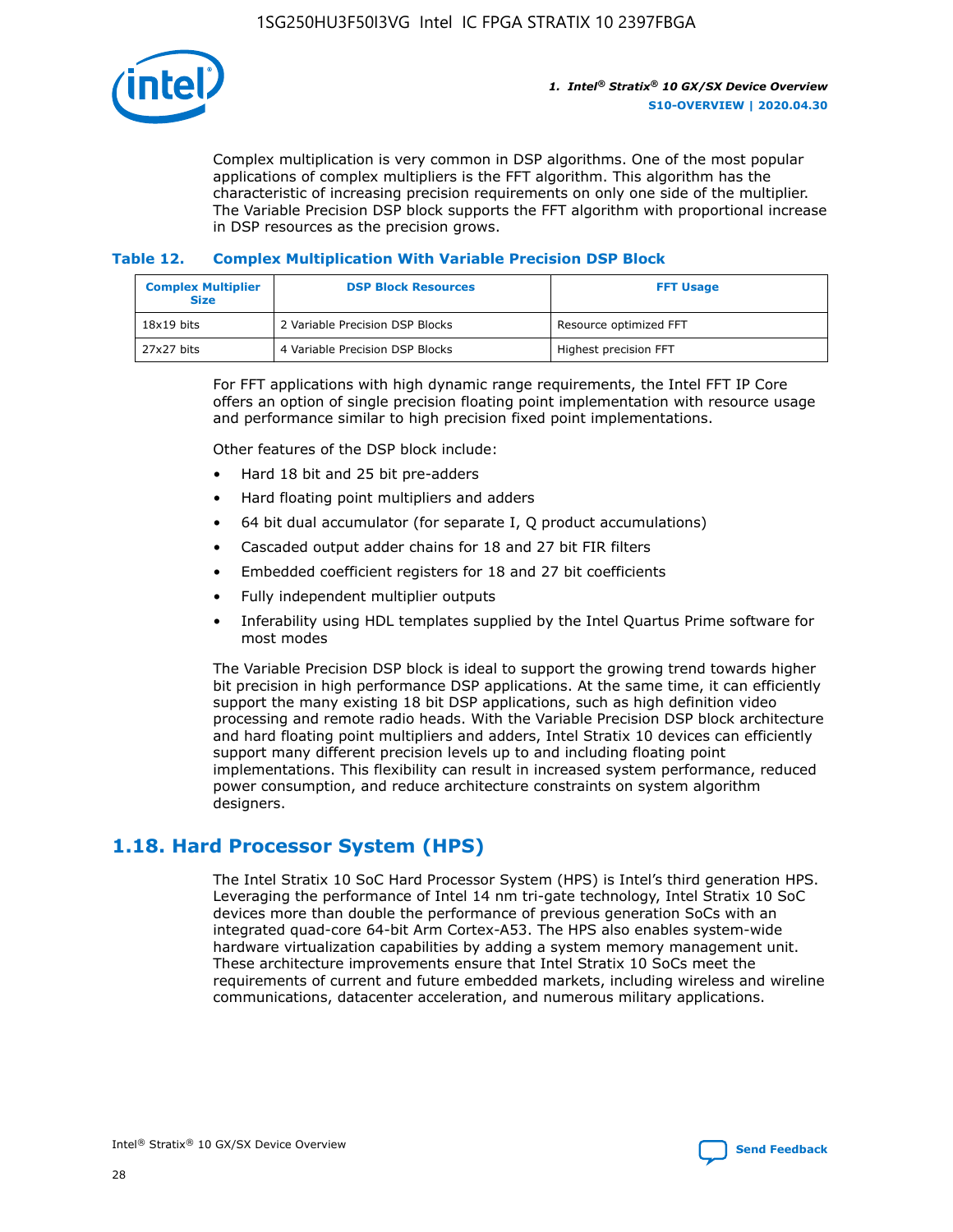

#### **Figure 15. HPS Block Diagram**

| Quad Arm Cortex-A53-Based Hard Processor System                            |  |                           |                              |                          |                                     |                          |                                        |
|----------------------------------------------------------------------------|--|---------------------------|------------------------------|--------------------------|-------------------------------------|--------------------------|----------------------------------------|
| <b>Arm Cortex - A53</b>                                                    |  | Arm Cortex - A53          |                              |                          |                                     |                          | SD/SDIO/                               |
| <b>NEON</b>                                                                |  | <b>FPU</b>                | <b>NEON</b>                  |                          | <b>FPU</b>                          | USB OTG                  | MMC $1,2$                              |
| 32 KB I-Cache<br>with Parity                                               |  | 32 KB D-Cache<br>with ECC | 32 KB I-Cache<br>with Parity |                          | 32 KB D - Cache<br>with ECC         | $(x2)^{1,2}$             |                                        |
| Arm Cortex - A53                                                           |  |                           |                              |                          | Arm Cortex - A53                    | UART (x2)                | <b>DMA</b><br>$(8 \text{ Channel})^2$  |
| <b>NEON</b>                                                                |  | <b>FPU</b>                | <b>NEON</b>                  |                          | <b>FPU</b>                          |                          |                                        |
| 32 KB I-Cache<br>with Parity                                               |  | 32 KB D-Cache<br>with ECC | 32 KB I-Cache<br>with Parity |                          | 32 KB D-Cache<br>with ECC           | I <sup>2</sup> C(x5)     | <b>HPS 10</b>                          |
| 1 MB L2 Cache with ECC<br><b>Cache Coherency Unit</b><br><b>System MMU</b> |  |                           |                              | <b>EMAC</b> $(x3)^{1,2}$ | <b>NAND</b><br>Flash <sup>1,2</sup> |                          |                                        |
| JTAG Debug<br>or Trace                                                     |  | 256 KB                    | RAM <sup>2</sup><br>(x8)     |                          | <b>Timers</b>                       |                          | SPI(x4)                                |
| Lightweight HPS-to-<br><b>FPGA BRIDGE</b>                                  |  |                           | HPS-to-FPGA<br><b>BRIDGE</b> |                          | FPGA-to-HPS<br><b>BRIDGE</b>        | HPS-to-SDM<br>SDM-to-HPS | <b>SDRAM</b><br>Scheduler <sup>3</sup> |
|                                                                            |  |                           |                              |                          |                                     |                          |                                        |
| <b>FPGA Fabric</b>                                                         |  |                           |                              |                          |                                     | <b>SDM</b>               | <b>Hard Memory</b><br>Controller       |

Notes:

1. Integrated direct memory access (DMA)

2. Integrated error correction code (ECC)

3. Multiport front-end interface to hard memory controller

## **1.18.1. Key Features of the Intel Stratix 10 HPS**

## **Table 13. Key Features of the Intel Stratix 10 GX/SX HPS**

| <b>Feature</b>                                    | <b>Description</b>                                                                                                                                                                                                                                                                                                                                     |
|---------------------------------------------------|--------------------------------------------------------------------------------------------------------------------------------------------------------------------------------------------------------------------------------------------------------------------------------------------------------------------------------------------------------|
| Quad-core Arm Cortex-A53<br>MPCore processor unit | 2.3 MIPS/MHz instruction efficiency<br>$\bullet$<br>CPU frequency up to 1.5 GHz<br>٠<br>At 1.5 GHz total performance of 13,800 MIPS<br>Army8-A architecture<br>Runs 64 bit and 32 bit Arm instructions<br>16 bit and 32 bit Thumb instructions for 30% reduction in memory footprint<br>Jazelle* RCT execution architecture with 8 bit Java byte codes |
|                                                   |                                                                                                                                                                                                                                                                                                                                                        |

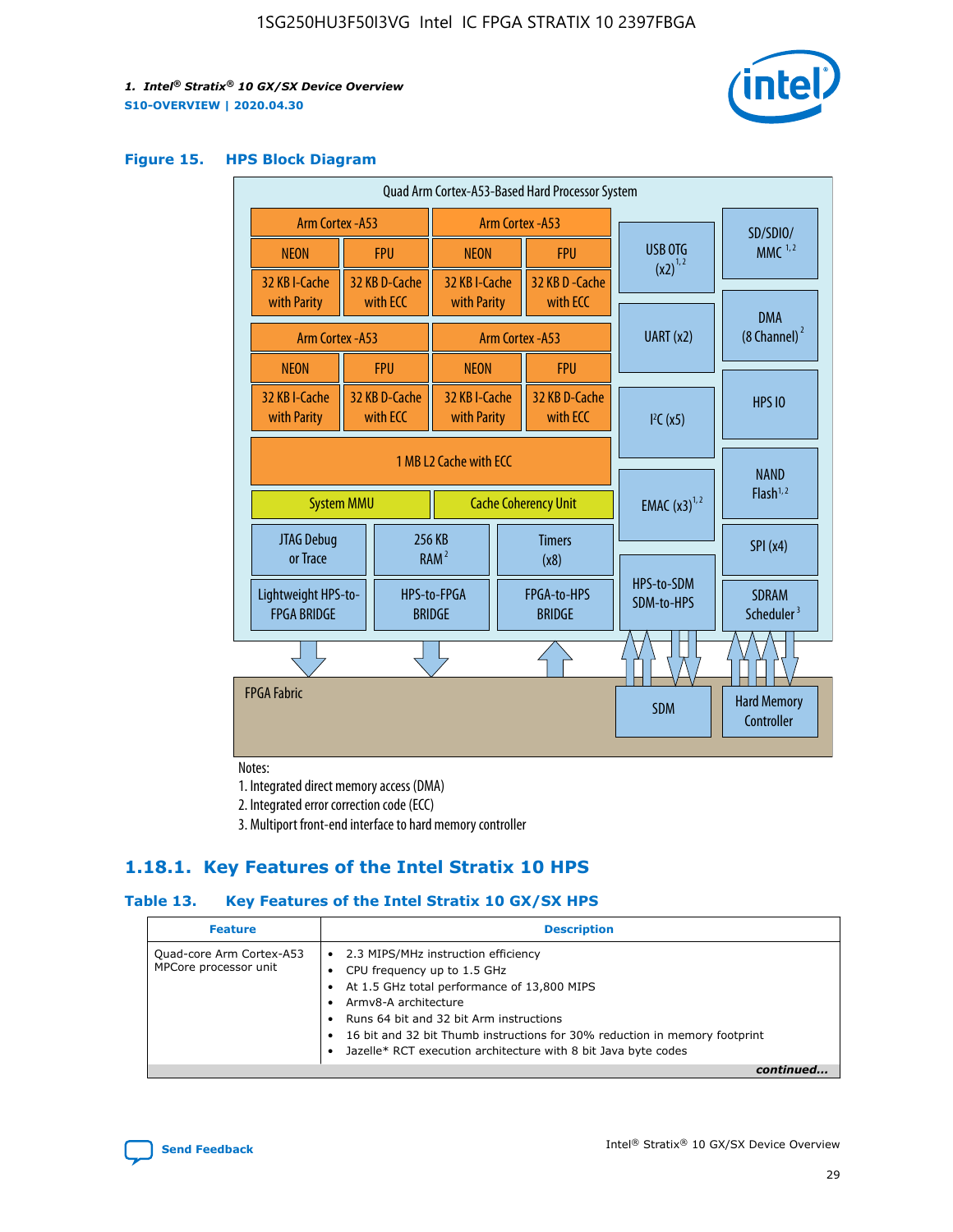

| <b>Feature</b>                                        | <b>Description</b>                                                                                                                                                                                                                                                                                                                                                                                                                                                                                                                                                                                                                                                                                                                                                                                                                                                                                                                                                                                                                                                                                                                                                                                                       |  |
|-------------------------------------------------------|--------------------------------------------------------------------------------------------------------------------------------------------------------------------------------------------------------------------------------------------------------------------------------------------------------------------------------------------------------------------------------------------------------------------------------------------------------------------------------------------------------------------------------------------------------------------------------------------------------------------------------------------------------------------------------------------------------------------------------------------------------------------------------------------------------------------------------------------------------------------------------------------------------------------------------------------------------------------------------------------------------------------------------------------------------------------------------------------------------------------------------------------------------------------------------------------------------------------------|--|
|                                                       | Superscalar, variable length, out-of-order pipeline with dynamic branch prediction<br>Improved Arm Neon* media processing engine<br>$\bullet$<br>Single- and double-precision floating-point unit<br>Arm CoreSight* debug and trace technology<br>$\bullet$                                                                                                                                                                                                                                                                                                                                                                                                                                                                                                                                                                                                                                                                                                                                                                                                                                                                                                                                                              |  |
| <b>System Memory</b><br>Management Unit               | Enables a unified memory model and extends hardware virtualization into peripherals<br>implemented in the FPGA fabric                                                                                                                                                                                                                                                                                                                                                                                                                                                                                                                                                                                                                                                                                                                                                                                                                                                                                                                                                                                                                                                                                                    |  |
| Cache Coherency unit                                  | Changes in shared data stored in cache are propagated throughout the system<br>$\bullet$<br>providing bi-directional coherency for co-processing elements.                                                                                                                                                                                                                                                                                                                                                                                                                                                                                                                                                                                                                                                                                                                                                                                                                                                                                                                                                                                                                                                               |  |
| Cache                                                 | L1 Cache<br>$\bullet$<br>- 32 KB of instruction cache w/ parity check<br>- 32 KB of L1 data cache w /ECC<br>- Parity checking<br>L <sub>2</sub> Cache<br>- 1MB shared<br>- 8-way set associative<br>- SEU Protection with parity on TAG ram and ECC on data RAM<br>- Cache lockdown support                                                                                                                                                                                                                                                                                                                                                                                                                                                                                                                                                                                                                                                                                                                                                                                                                                                                                                                              |  |
| On-Chip Memory                                        | 256 KB of scratch on-chip RAM                                                                                                                                                                                                                                                                                                                                                                                                                                                                                                                                                                                                                                                                                                                                                                                                                                                                                                                                                                                                                                                                                                                                                                                            |  |
| External SDRAM and Flash<br>Memory Interfaces for HPS | Hard memory controller with support for DDR4, DDR3<br>$\bullet$<br>$-$ 40 bit (32 bit + 8 bit ECC) with select packages supporting 72 bit (64 bit + 8 bit<br>ECC)<br>- Support for up to 2666 Mbps DDR4 and 2166 Mbps DDR3 frequencies<br>- Error correction code (ECC) support including calculation, error correction, write-<br>back correction, and error counters<br>- Software Configurable Priority Scheduling on individual SDRAM bursts<br>- Fully programmable timing parameter support for all JEDEC-specified timing<br>parameters<br>- Multiport front-end (MPFE) scheduler interface to the hard memory controller, which<br>supports the $AXI^{\circledR}$ Quality of Service (QoS) for interface to the FPGA fabric<br>NAND flash controller<br>$-$ ONFI 1.0<br>- Integrated descriptor based with DMA<br>- Programmable hardware ECC support<br>- Support for 8 and 16 bit Flash devices<br>Secure Digital SD/SDIO/MMC controller<br>$-$ eMMC 4.5<br>- Integrated descriptor based DMA<br>- CE-ATA digital commands supported<br>- 50 MHz operating frequency<br>Direct memory access (DMA) controller<br>$\bullet$<br>$-$ 8-channel<br>- Supports up to 32 peripheral handshake interface<br>continued |  |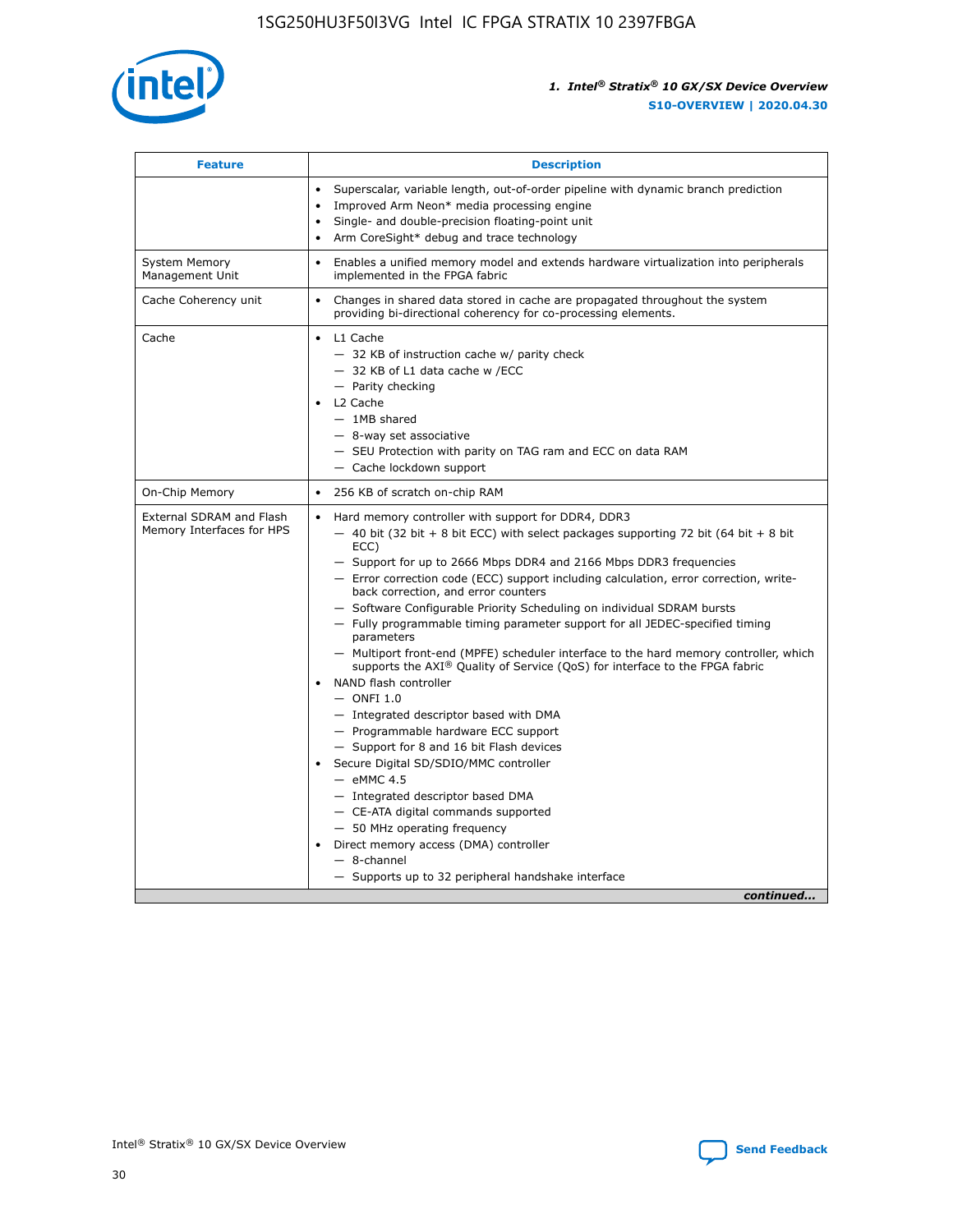

| <b>Feature</b>                         | <b>Description</b>                                                                                                                                                                                                                                                                                                                                                                                                                                                                                                                                                                                                                                                                                                                                                                                                                                                                                                                                                                                                                                                                                                                                                                                                                                                                                                                                                                                                                                                                                                  |  |
|----------------------------------------|---------------------------------------------------------------------------------------------------------------------------------------------------------------------------------------------------------------------------------------------------------------------------------------------------------------------------------------------------------------------------------------------------------------------------------------------------------------------------------------------------------------------------------------------------------------------------------------------------------------------------------------------------------------------------------------------------------------------------------------------------------------------------------------------------------------------------------------------------------------------------------------------------------------------------------------------------------------------------------------------------------------------------------------------------------------------------------------------------------------------------------------------------------------------------------------------------------------------------------------------------------------------------------------------------------------------------------------------------------------------------------------------------------------------------------------------------------------------------------------------------------------------|--|
| Communication Interface<br>Controllers | Three 10/100/1000 Ethernet media access controls (MAC) with integrated DMA<br>$\bullet$<br>- Supports RGMII and RMII external PHY Interfaces<br>- Option to support other PHY interfaces through FPGA logic<br>GMII<br>$\bullet$<br>MII<br>$\bullet$<br>• RMII (requires MII to RMII adapter)<br>• RGMII (requires GMII to RGMII adapter)<br>• SGMII (requires GMII to SGMII adapter)<br>- Supports IEEE 1588-2002 and IEEE 1588-2008 standards for precision networked<br>clock synchronization<br>- Supports IEEE 802.1Q VLAN tag detection for reception frames<br>- Supports Ethernet AVB standard<br>Two USB On-the-Go (OTG) controllers with DMA<br>- Dual-Role Device (device and host functions)<br>• High-speed (480 Mbps)<br>• Full-speed (12 Mbps)<br>• Low-speed (1.5 Mbps)<br>• Supports USB 1.1 (full-speed and low-speed)<br>- Integrated descriptor-based scatter-gather DMA<br>- Support for external ULPI PHY<br>- Up to 16 bidirectional endpoints, including control endpoint<br>$-$ Up to 16 host channels<br>- Supports generic root hub<br>- Configurable to OTG 1.3 and OTG 2.0 modes<br>Five $I^2C$ controllers (three can be used by EMAC for MIO to external PHY)<br>- Support both 100 Kbps and 400 Kbps modes<br>- Support both 7 bit and 10 bit addressing modes<br>- Support Master and Slave operating mode<br>Two UART 16550 compatible<br>- Programmable baud rate up to 115.2 Kbaud<br>• Four serial peripheral interfaces (SPI) (2 Masters, 2 Slaves)<br>- Full and Half duplex |  |
| Timers and I/O                         | $\bullet$ Timers<br>- 4 general-purpose timers<br>$-4$ watchdog timers<br>48 HPS direct I/O allow HPS peripherals to connect directly to I/O<br>Up to three IO48 banks may be assigned to HPS for HPS DDR access                                                                                                                                                                                                                                                                                                                                                                                                                                                                                                                                                                                                                                                                                                                                                                                                                                                                                                                                                                                                                                                                                                                                                                                                                                                                                                    |  |
| Interconnect to Logic Core             | • FPGA-to-HPS Bridge<br>- Allows IP bus masters in the FPGA fabric to access to HPS bus slaves<br>- Configurable 32, 64, or 128 bit AMBA AXI interface<br>HPS-to-FPGA Bridge<br>- Allows HPS bus masters to access bus slaves in FPGA fabric<br>- Configurable 32, 64, or 128 bit AMBA AXI interface allows high-bandwidth HPS<br>master transactions to FPGA fabric<br>HPS-to-SDM and SDM-to-HPS Bridges<br>- Allows the HPS to reach the SDM block and the SDM to bootstrap the HPS<br>Light Weight HPS-to-FPGA Bridge<br>- Light weight 32 bit AXI interface suitable for low-latency register accesses from HPS<br>to soft peripherals in FPGA fabric<br>FPGA-to-HPS SDRAM Bridge<br>- Up to three AMBA AXI interfaces supporting 32, 64, or 128 bit data paths                                                                                                                                                                                                                                                                                                                                                                                                                                                                                                                                                                                                                                                                                                                                                 |  |

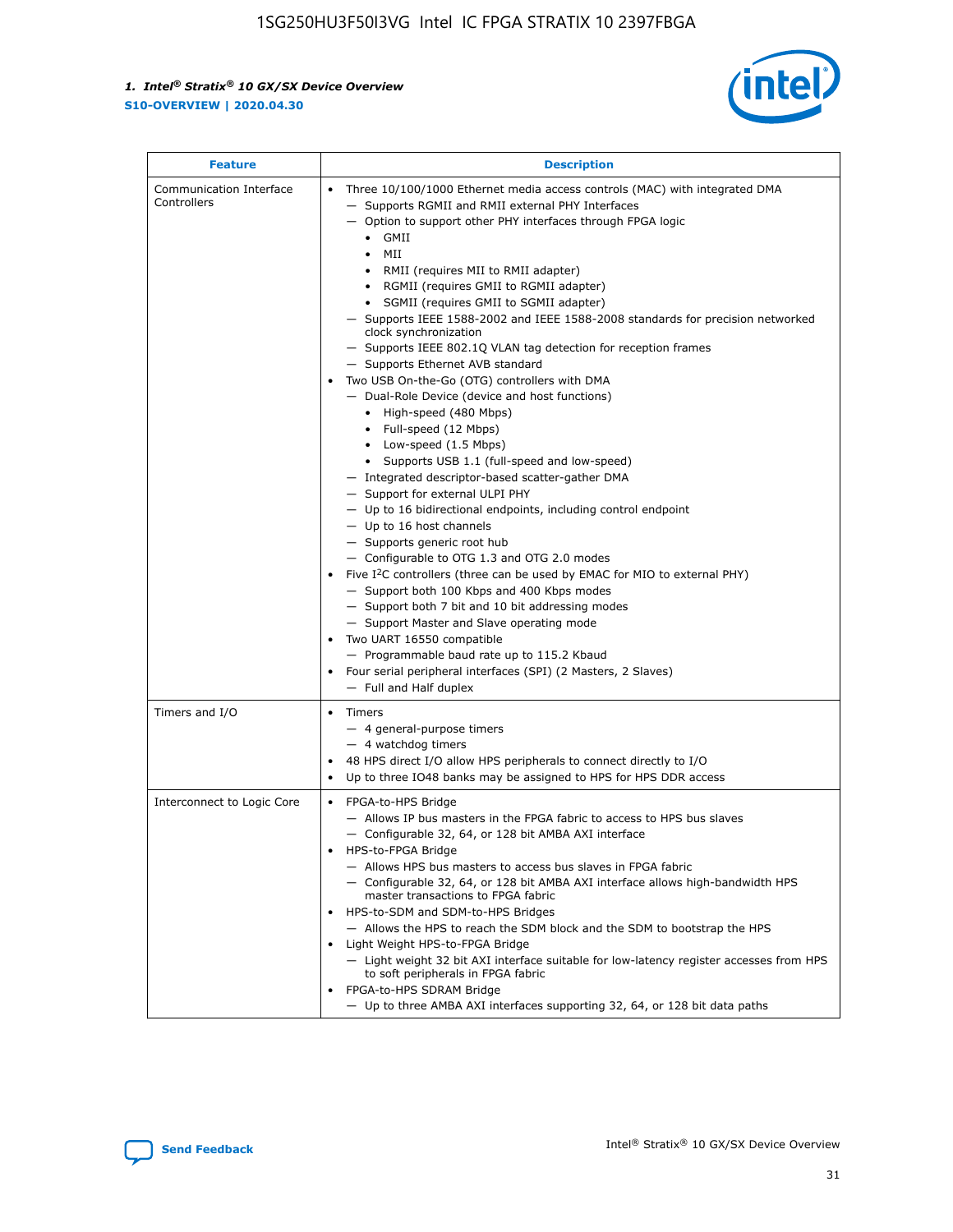

## **1.19. Power Management**

Intel Stratix 10 devices use the advanced Intel 14 nm tri-gate process technology, the all new Intel Hyperflex core architecture to enable Hyper-Folding, power gating, and several optional power reduction techniques to reduce total power consumption by as much as 70% compared to previous generation high-performance Stratix V devices.

Intel Stratix 10 standard power devices (-V) are SmartVID devices. The core voltage supplies (VCC and VCCP) for each SmartVID device must be driven by a PMBus voltage regulator dedicated to that Intel Stratix 10 device. Use of a PMBus voltage regulator for each SmartVID (-V) device is mandatory; it is not an option. A code is programmed into each SmartVID device during manufacturing that allows the PMBus voltage regulator to operate at the optimum core voltage to meet the device performance specifications.

With the new Intel Hyperflex core architecture, designs can run 2X faster than previous generation FPGAs. With 2X performance and same required throughput, architects can cut the data path width in half to save power. This optimization is called Hyper-Folding. Additionally, power gating reduces static power of unused resources in the FPGA by powering them down. The Intel Quartus Prime software automatically powers down specific unused resource blocks such as DSP and M20K blocks, at configuration time.

The optional power reduction techniques in Intel Stratix 10 devices include:

• **Available Low Static Power Devices**—Intel Stratix 10 devices are available with a fixed core voltage that provides lower static power than the SmartVID standard power devices, while maintaining device performance

Furthermore, Intel Stratix 10 devices feature Intel's low power transceivers and include a number of hard IP blocks that not only reduce logic resources but also deliver substantial power savings compared to soft implementations. In general, hard IP blocks consume up to 50% less power than the equivalent soft logic implementations.

## **1.20. Device Configuration and Secure Device Manager (SDM)**

All Intel Stratix 10 devices contain a Secure Device Manager (SDM), which is a dedicated triple-redundant processor that serves as the point of entry into the device for all JTAG and configuration commands. The SDM also bootstraps the HPS in SoC devices ensuring that the HPS can boot using the same security features that the FPGA devices have.

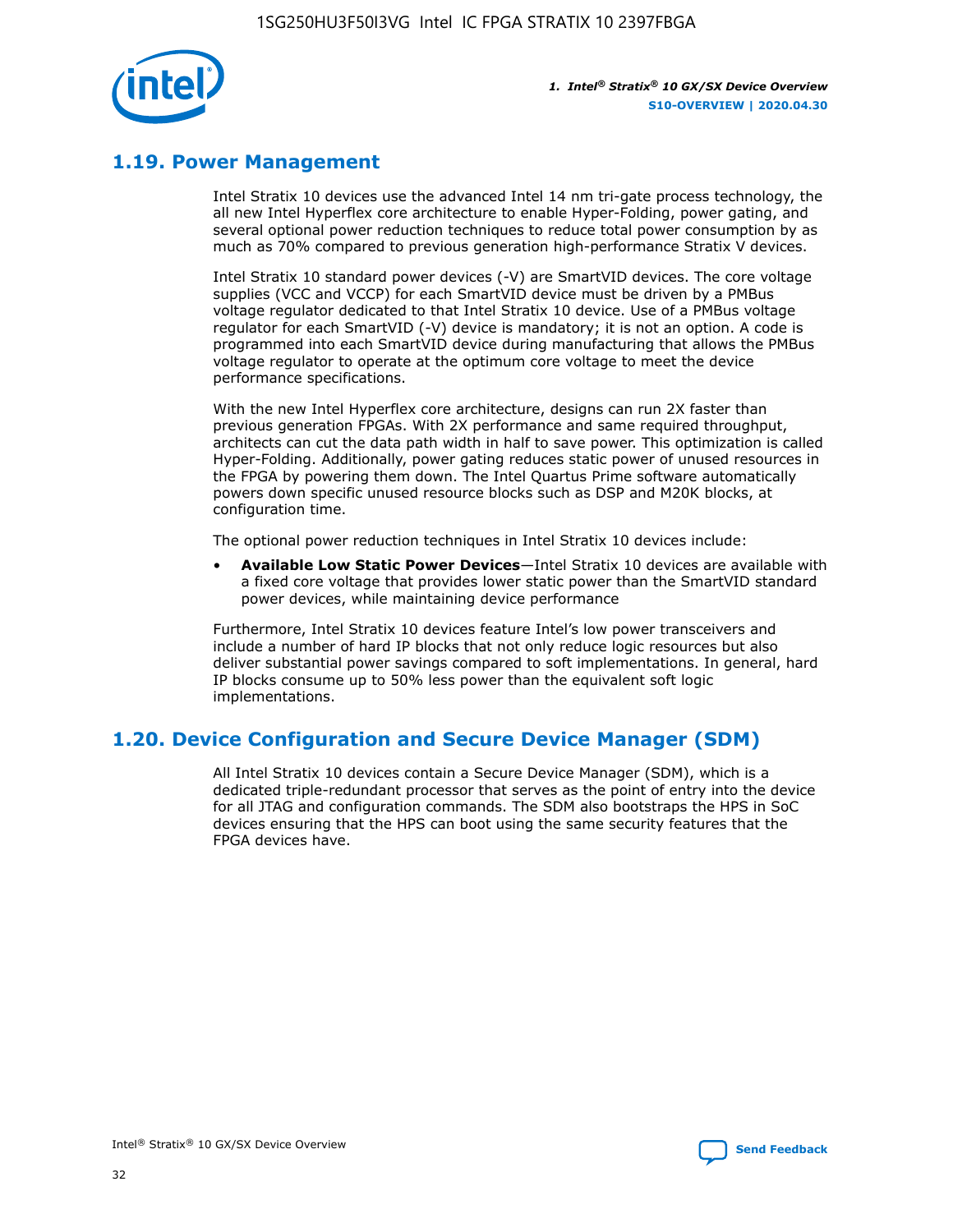





During configuration, Intel Stratix 10 devices are divided into logical sectors, each of which is managed by a local sector manager (LSM). The SDM passes configuration data to each of the LSMs across the on-chip configuration network. This allows the sectors to be configured independently, one at a time, or in parallel. This approach achieves simplified sector configuration and reconfiguration, as well as reduced overall configuration time due to the inherent parallelism. The same sector-based approach is used to respond to single-event upsets and security attacks.

While the sectors provide a logical separation for device configuration and reconfiguration, they overlay the normal rows and columns of FPGA logic and routing. This means there is no impact to the Intel Quartus Prime software place and route, and no impact to the timing of logic signals that cross the sector boundaries.

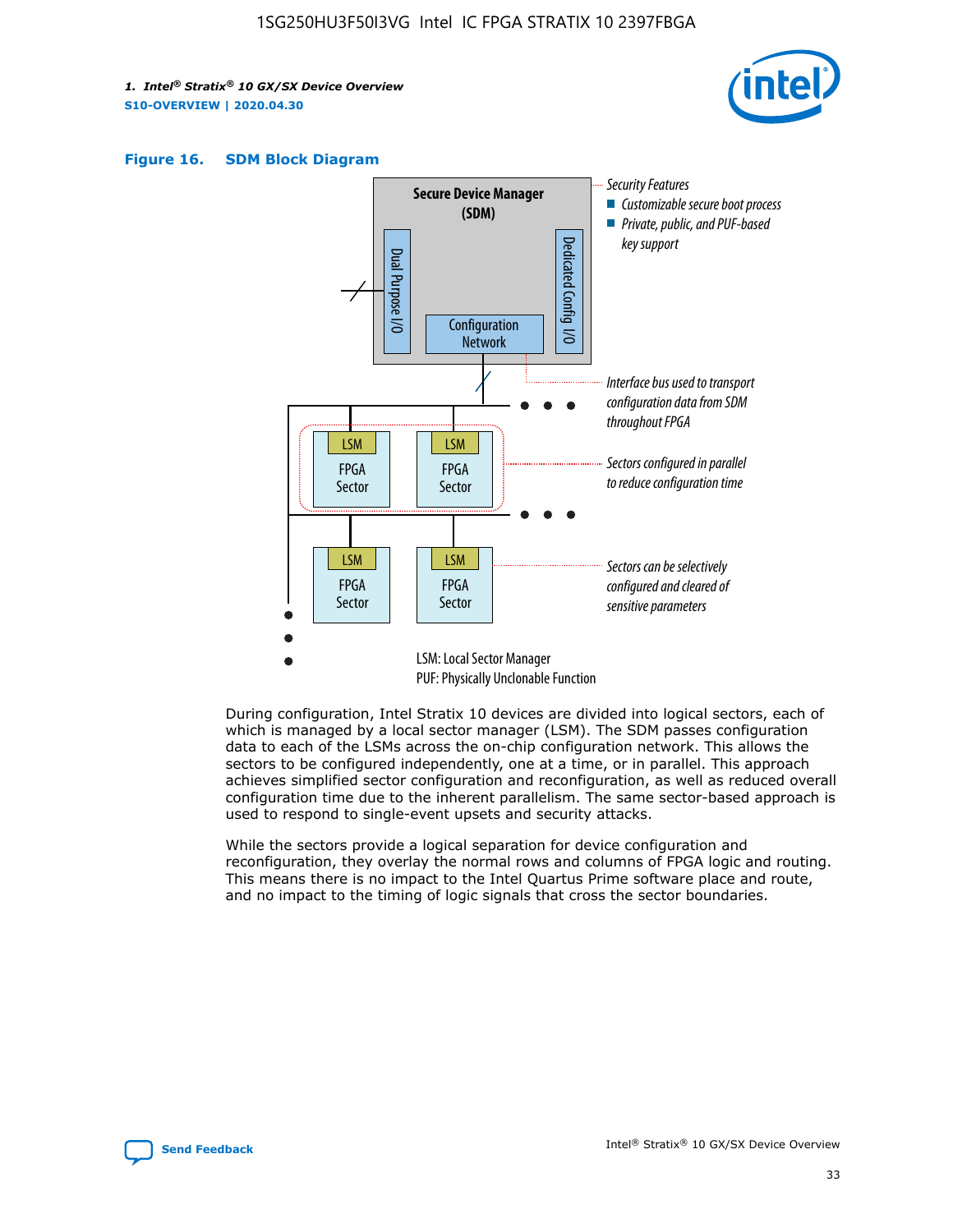

The SDM enables robust, secure, fully-authenticated device configuration. It also allows for customization of the configuration scheme, which can enhance device security. For configuration and reconfiguration, this approach offers a variety of advantages:

- Dedicated secure configuration manager
- Reduced device configuration time, because sectors are configured in parallel
- Updateable configuration process
- Reconfiguration of one or more sectors independent of all other sectors
- Zeroization of individual sectors or the complete device

The SDM also provides additional capabilities such as register state readback and writeback to support ASIC prototyping and other applications.

## **1.21. Device Security**

Building on top of the robust security features present in the previous generation devices, Intel Stratix 10 FPGAs and SoCs include a number of new and innovative security enhancements. These features are also managed by the SDM, tightly coupling device configuration and reconfiguration with encryption, authentication, key storage and anti-tamper services.

Security services provided by the SDM include:

- Bitstream encryption
- Multi-factor authentication
- Hard encryption and authentication acceleration; AES-256, SHA-256/384, ECDSA-256/384
- Volatile and non-volatile encryption key storage and management
- Boot code authentication for the HPS
- Physically Unclonable Function (PUF) service
- Updateable configuration process
- Secure device maintenance and upgrade functions
- Side channel attack protection
- Scripted response to sensor inputs and security attacks, including selective sector zeroization
- Readback, JTAG and test mode disable
- Enhanced response to single-event upsets (SEU)
- Black key provisioning
- Physical anti-tamper

See the *Intel Stratix 10 Device Security User Guide* for a complete list of all security features.

The SDM and associated security services provide a robust, multi-layered security solution for your Intel Stratix 10 design.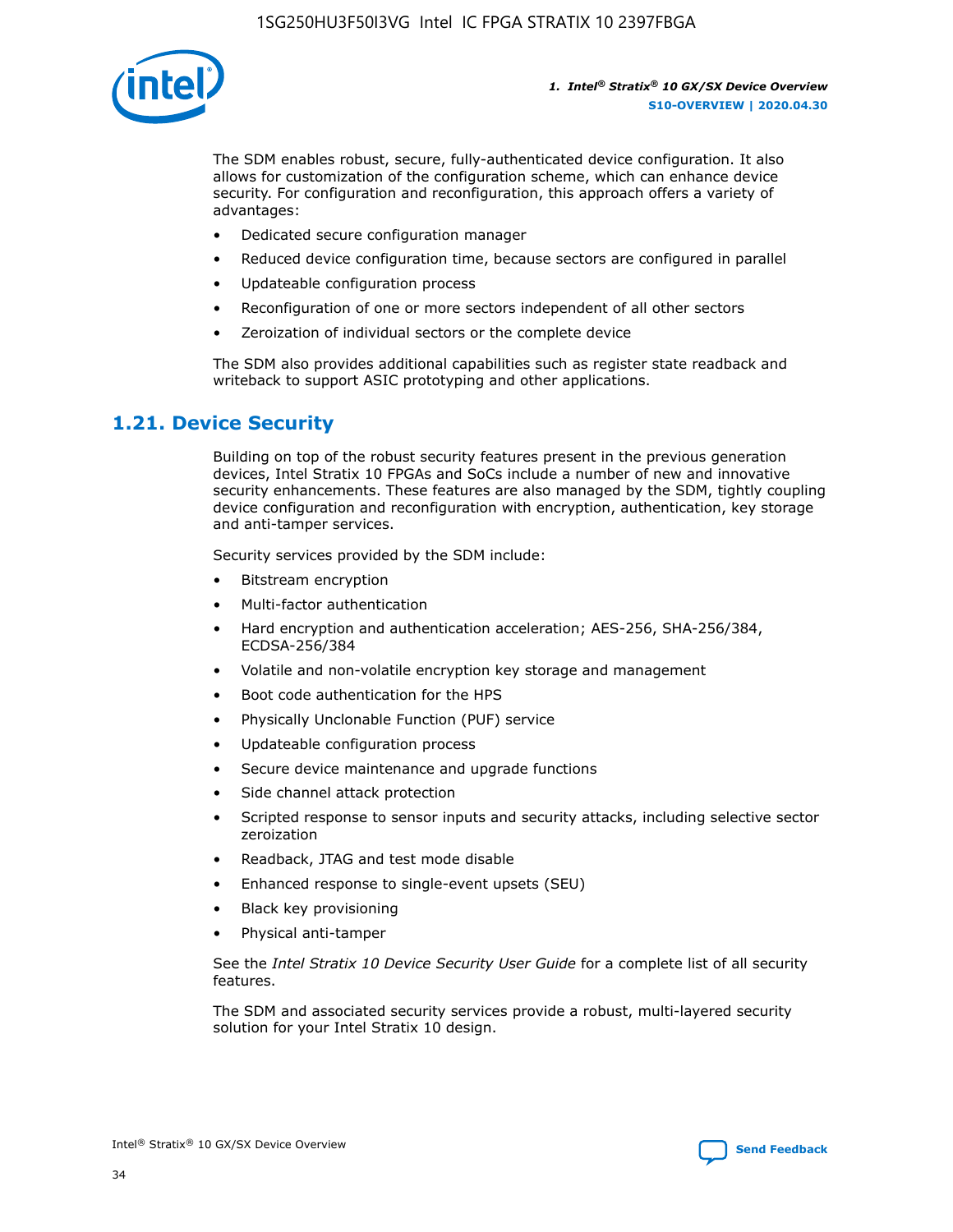

#### **Table 14. Device Security**

| <b>Intel Stratix 10 Family Variant</b> | <b>Bitstream Authentication</b> | <b>Advanced Security Features</b> <sup>(12)</sup> |
|----------------------------------------|---------------------------------|---------------------------------------------------|
| GX/SX                                  | All devices                     | -AS suffix part number required                   |

#### **Related Information**

- [My Intel Support](https://www.intel.com/content/www/us/en/programmable/my-intel/mal-home.html)
- [Intel Stratix 10 Device Security User Guide](https://www.intel.com/content/www/us/en/programmable/documentation/ndq1483601370898.html#wcd1483611014402)

## **1.22. Configuration via Protocol Using PCI Express**

Configuration via protocol using PCI Express allows the FPGA to be configured across the PCI Express bus, simplifying the board layout and increasing system integration. Making use of the embedded PCI Express hard IP operating in autonomous mode before the FPGA is configured, this technique allows the PCI Express bus to be powered up and active within the 100 ms time allowed by the PCI Express specification. Intel Stratix 10 devices also support partial reconfiguration across the PCI Express bus which reduces system down time by keeping the PCI Express link active while the device is being reconfigured.

## **1.23. Partial and Dynamic Reconfiguration**

Partial reconfiguration allows you to reconfigure part of the FPGA while other sections continue running. This capability is required in systems where uptime is critical, because it allows you to make updates or adjust functionality without disrupting services.

In addition to lowering power and cost, partial reconfiguration also increases the effective logic density by removing the necessity to place in the FPGA those functions that do not operate simultaneously. Instead, these functions can be stored in external memory and loaded as needed. This reduces the size of the required FPGA by allowing multiple applications on a single FPGA, saving board space and reducing power. The partial reconfiguration process is built on top of the proven incremental compile design flow in the Intel Quartus Prime design software

Dynamic reconfiguration in Intel Stratix 10 devices allows transceiver data rates, protocols and analog settings to be changed dynamically on a channel-by-channel basis while maintaining data transfer on adjacent transceiver channels. Dynamic reconfiguration is ideal for applications that require on-the-fly multiprotocol or multirate support. Both the PMA and PCS blocks within the transceiver can be reconfigured using this technique. Dynamic reconfiguration of the transceivers can be used in conjunction with partial reconfiguration of the FPGA to enable partial reconfiguration of both core and transceivers simultaneously.

## **1.24. Fast Forward Compile**

The innovative Fast Forward Compile feature in the Intel Quartus Prime software identifies performance bottlenecks in your design and provides detailed, step-by-step performance improvement recommendations that you can then implement. The Compiler reports estimates of the maximum operating frequency that can be achieved

<sup>(12)</sup> Contact My Intel Support for additional information.

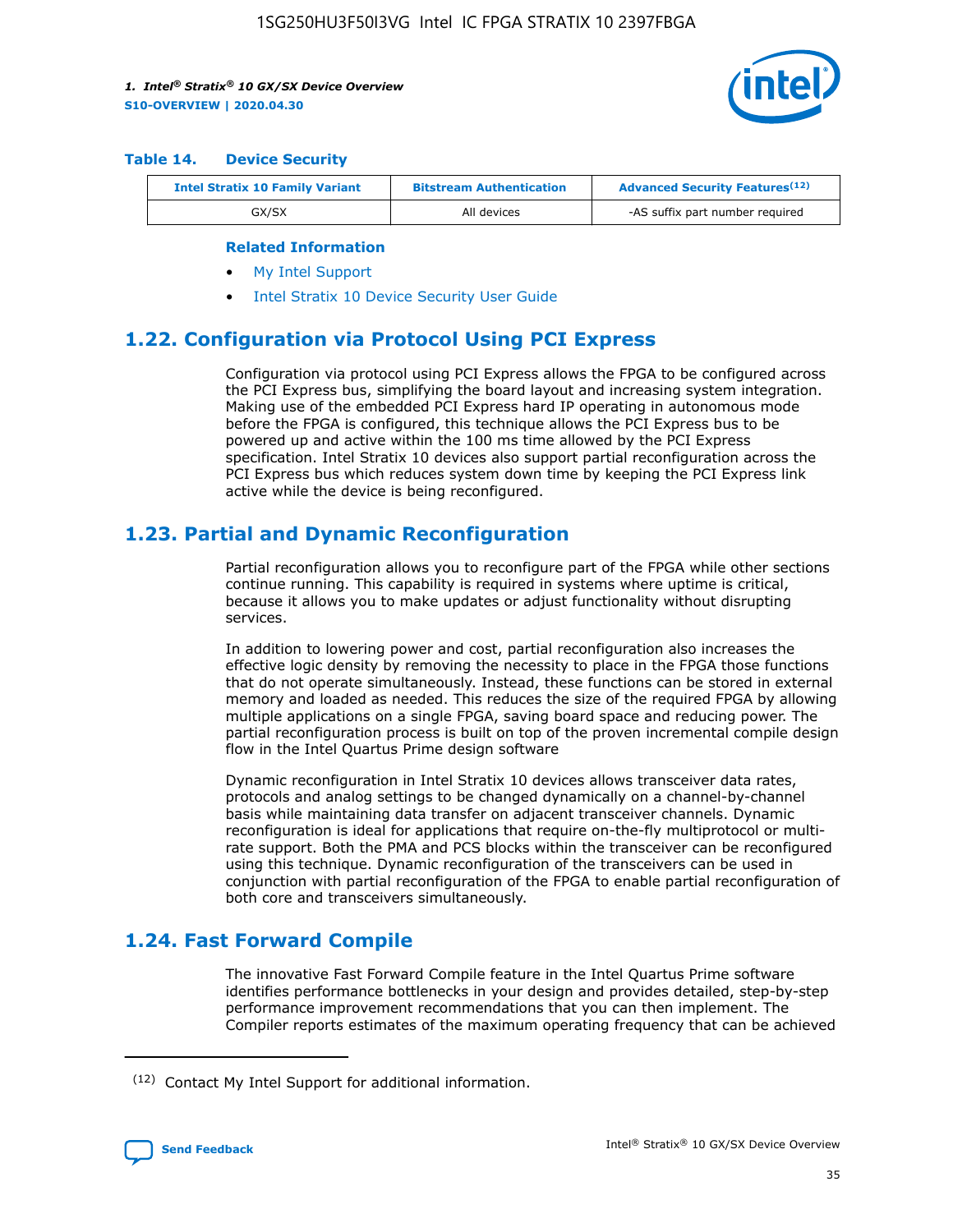

by applying the recommendations. As part of the new Hyper-Aware design flow, Fast Forward Compile maximizes the performance of your Intel Stratix 10 design and achieves rapid timing closure.

Previously, this type of optimization required multiple time-consuming design iterations, including full design re-compilation to determine the effectiveness of the changes. Fast Forward Compile enables you to make better decisions about where to focus your optimization efforts, and how to increase your design performance and throughput. This technique removes much of the guesswork of performance exploration, resulting in fewer design iterations and as much as 2X core performance gains for Intel Stratix 10 designs.

## **1.25. Single Event Upset (SEU) Error Detection and Correction**

Intel Stratix 10 FPGAs and SoCs offer robust SEU error detection and correction circuitry. The detection and correction circuitry includes protection for Configuration RAM (CRAM) programming bits and user memories. The CRAM is protected by a continuously running parity checker circuit with integrated ECC that automatically corrects one or two bit errors and detects higher order multibit errors.

The physical layout of the CRAM array is optimized to make the majority of multi-bit upsets appear as independent single-bit or double-bit errors which are automatically corrected by the integrated CRAM ECC circuitry. In addition to the CRAM protection, user memories also include integrated ECC circuitry and are layout optimized for error detection and correction.

The SEU error detection and correction hardware is supported by both soft IP and the Intel Quartus Prime software to provide a complete SEU mitigation solution. The components of the complete solution include:

- Hard error detection and correction for CRAM and user M20K memory blocks
- Optimized physical layout of memory cells to minimize probability of SEU
- Sensitivity processing soft IP that reports if CRAM upset affects a used or unused bit
- Fault injection soft IP with the Intel Quartus Prime software support that changes state of CRAM bits for testing purposes
- Hierarchy tagging in the Intel Quartus Prime software
- Triple Mode Redundancy (TMR) used for the Secure Device Manager and critical on-chip state machines

In addition to the SEU mitigation features listed above, the Intel 14 nm tri-gate process technology used for Intel Stratix 10 devices is based on FinFET transistors which have reduced SEU susceptibility versus conventional planar transistors.

## **1.26. Document Revision History for the Intel Stratix 10 GX/SX Device Overview**

| <b>Document</b><br><b>Version</b> | <b>Changes</b>             |
|-----------------------------------|----------------------------|
| 2020.04.30                        | Made the following change: |
|                                   | continued                  |

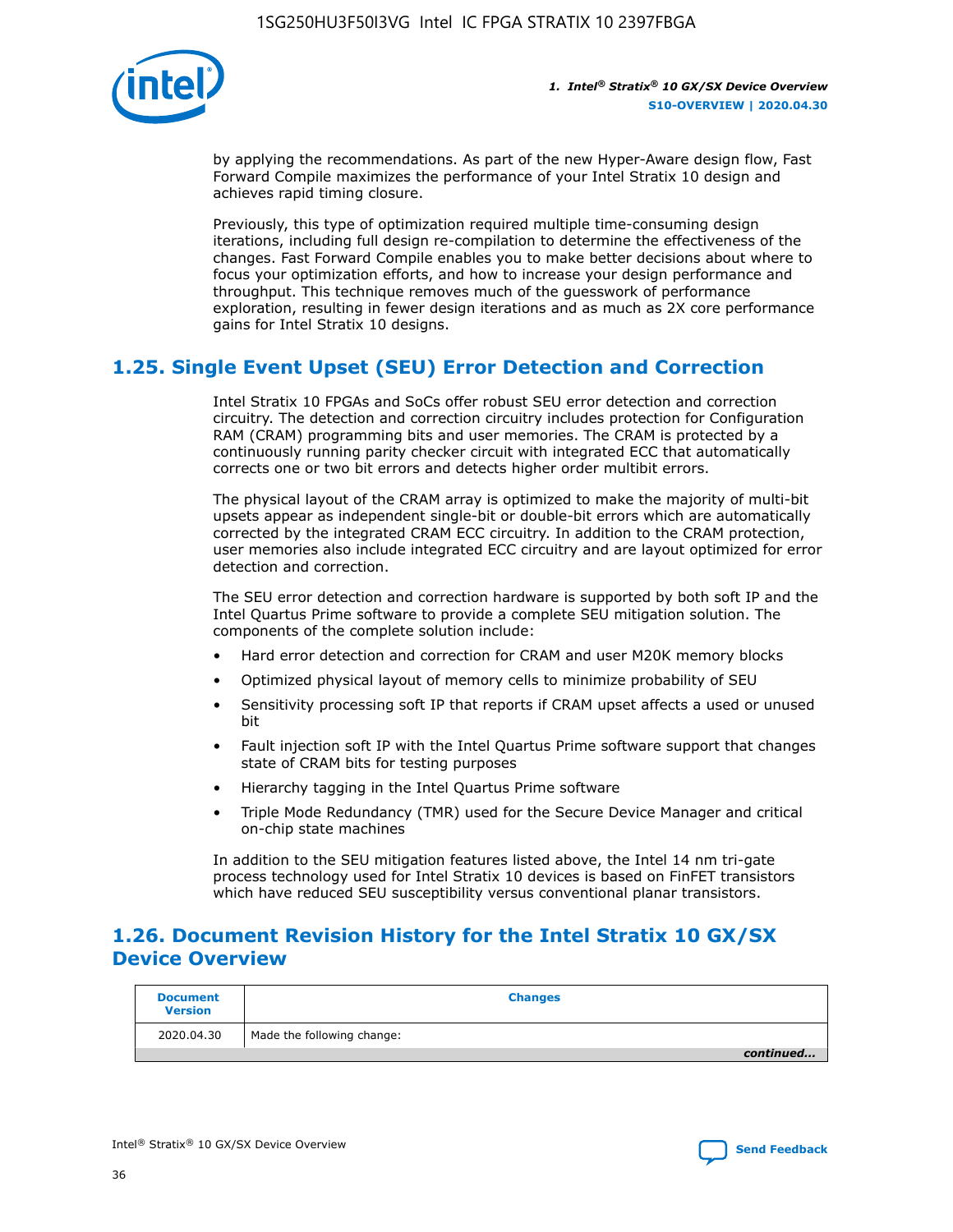

| <b>Document</b><br><b>Version</b> | <b>Changes</b>                                                                                                                                                                                                                                                                                                                                                                                                                                                                                                                                                                                                                                                                                                                                                                                                                                                                                                                                                                                              |
|-----------------------------------|-------------------------------------------------------------------------------------------------------------------------------------------------------------------------------------------------------------------------------------------------------------------------------------------------------------------------------------------------------------------------------------------------------------------------------------------------------------------------------------------------------------------------------------------------------------------------------------------------------------------------------------------------------------------------------------------------------------------------------------------------------------------------------------------------------------------------------------------------------------------------------------------------------------------------------------------------------------------------------------------------------------|
|                                   | Added the GX 10M variant.                                                                                                                                                                                                                                                                                                                                                                                                                                                                                                                                                                                                                                                                                                                                                                                                                                                                                                                                                                                   |
| 2020.03.24                        | Made the following changes:<br>Added advanced security (-AS) devices.<br>Added level shifter details for the Intel Stratix 10 SX/GX 400 device.                                                                                                                                                                                                                                                                                                                                                                                                                                                                                                                                                                                                                                                                                                                                                                                                                                                             |
| 2019.08.19                        | Made the following changes:<br>Added composition details for the leaded and lead-free contact device options.<br>$\bullet$<br>Updated the I/O PLL counts.                                                                                                                                                                                                                                                                                                                                                                                                                                                                                                                                                                                                                                                                                                                                                                                                                                                   |
| 2019.02.15                        | Made the following changes:<br>Changed the number of included logic elements globally.<br>$\bullet$<br>Removed logic density 450, logic density 550, and package code 48 from the "Sample Ordering<br>$\bullet$<br>Code and Available Options for Intel Stratix 10 Devices" figure.<br>Updated description of the higher density in the "Innovations in Intel Stratix 10 FPGAs and SoCs"<br>section.<br>Updated description of the general purpose I/Os in the "Intel Stratix 10 FPGA and SoC Common<br>$\bullet$<br>Device Features" table.<br>Removed support for LPDDR3 globally.<br>Updated the "Intel Stratix 10 FPGA and SoC Architecture Block Diagram" figure.<br>$\bullet$<br>Updated the "Intel Stratix 10 GX/SX FPGA and SoC Family Plan-FPGA Core (part 1)" table.<br>$\bullet$<br>Updated the "Intel Stratix 10 GX/SX FPGA and SoC Family Plan-Interconnects, PLLs and Hard IP<br>(part 2)" table.<br>Updated and merged the "Intel Stratix 10 GX/SX FPGA and SoC Family Package Plan" tables. |
| 2018.08.08                        | Made the following changes:<br>Changed the specs for QDRII+ and QDRII+ Xtreme and added specs for QDRIV in the "External<br>$\bullet$<br>Memory Interface Performance" table.<br>Updated description of the power options in the "Sample Ordering Code and Available Options for<br>Intel Stratix 10 Devices" figure.<br>Changed the description of the technology and power management features in the "Intel Stratix 10<br>FPGA and SoC Common Device Features" table.<br>Changed the description of SmartVID in the "Power Management" section.<br>Changed the direction arrow from the coefficient registers block in the "DSP Block: High Precision<br>$\bullet$<br>Fixed Point Mode" figure.                                                                                                                                                                                                                                                                                                          |
| 2017.10.30                        | Made the following changes:<br>Removed the embedded eSRAM feature globally.<br>$\bullet$<br>Removed the Low Power (VID) and Military operating temperature options, and package code 53<br>$\bullet$<br>from the "Sample Ordering Code and Available Options for Stratix 10 Devices" figure.<br>Changed the Maximum transceiver data rate (chip-to-chip) specification for L-Tile devices in the<br>"Key Features of Intel Stratix 10 Devices Compared to Stratix V Devices" table.                                                                                                                                                                                                                                                                                                                                                                                                                                                                                                                         |
| 2016.10.31                        | Made the following changes:<br>• Changed the number of available transceivers to 96, globally.<br>Changed the single-precision floating point performance to 10 TFLOP, globally.<br>Changed the maximum datarate to 28.3 Gbps, globally.<br>٠<br>Changed some of the features listed in the "Stratix 10 GX/SX Device Overview" section.<br>$\bullet$<br>Changed descriptions for the GX and SX devices in the "Stratix 10 Family Variants" section.<br>$\bullet$<br>Changed the "Sample Ordering Code and Available Options for Stratix 10 Devices" figure.<br>Changed the features listed in the "Key Features of Stratix 10 Devices Compared to Stratix V<br>Devices" table.<br>Changed the descriptions of the following areas of the "Stratix 10 FPGA and SoC Common Device<br>Features" table:<br>- Transceiver hard IP<br>- Internal memory blocks<br>- Core clock networks<br>- Packaging<br>Reorganized and updated all tables in the "Stratix 10 FPGA and SoC Family Plan" section.                |
|                                   | continued                                                                                                                                                                                                                                                                                                                                                                                                                                                                                                                                                                                                                                                                                                                                                                                                                                                                                                                                                                                                   |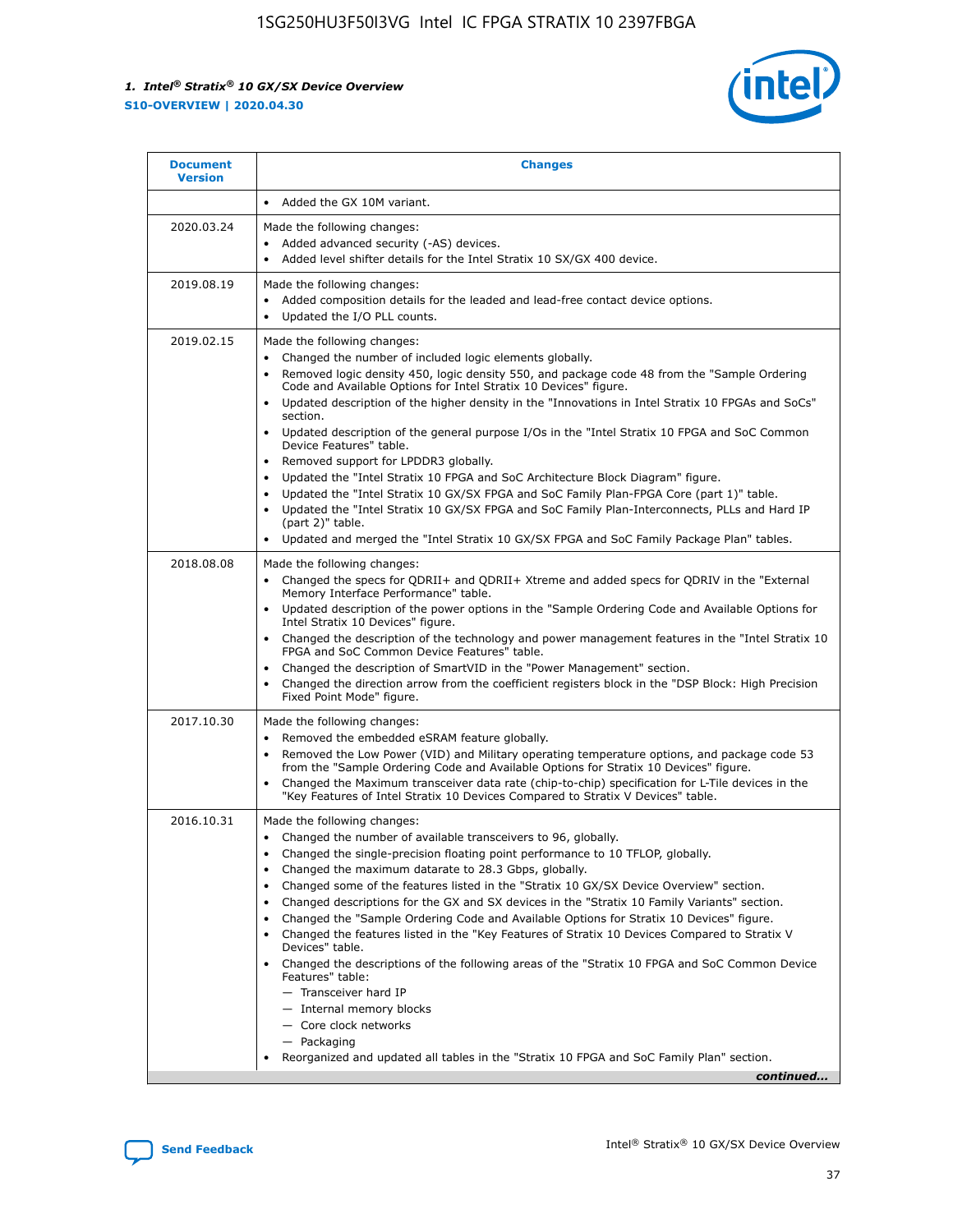

| <b>Document</b><br><b>Version</b> | <b>Changes</b>                                                                                                                                                                                                                                                                                                                                                                                                                                                                                                                                                                                                                                                                                                                                                                                                                                                                                                                                                                                     |
|-----------------------------------|----------------------------------------------------------------------------------------------------------------------------------------------------------------------------------------------------------------------------------------------------------------------------------------------------------------------------------------------------------------------------------------------------------------------------------------------------------------------------------------------------------------------------------------------------------------------------------------------------------------------------------------------------------------------------------------------------------------------------------------------------------------------------------------------------------------------------------------------------------------------------------------------------------------------------------------------------------------------------------------------------|
|                                   | Removed the "Migration Between Arria 10 FPGAs and Stratix 10 FPGAs" section.<br>Removed footnotes from the "Transceiver PCS Features" table.<br>Changed the HMC description in the "External Memory and General Purpose I/O" section.<br>Changed the number of fPLLs in the "Fractional Synthesis PLLs and I/O PLLs" section.<br>Clarified HMC data width support in the "Key Features of the Stratix 10 HPS" table.<br>Changed the description in the "Internal Embedded Memory" section.<br>Changed the datarate for the Standard PCS and SDI PCS features in the "Transceiver PCS Features"<br>table.<br>Added a note to the "PCI Express Gen1/Gen2/Gen3 Hard IP" section.<br>Updated the "Key Features of the Stratix 10 HPS" table.<br>Changed the description for the Cache coherency unit in the "Key Features of the Stratix 10 HPS"<br>table.<br>Changed the description for the external SDRAM and Flash memory interfaces for HPS in the "Key<br>Features of the Stratix 10 HPS" table. |
| 2015.12.04                        | Initial release.                                                                                                                                                                                                                                                                                                                                                                                                                                                                                                                                                                                                                                                                                                                                                                                                                                                                                                                                                                                   |